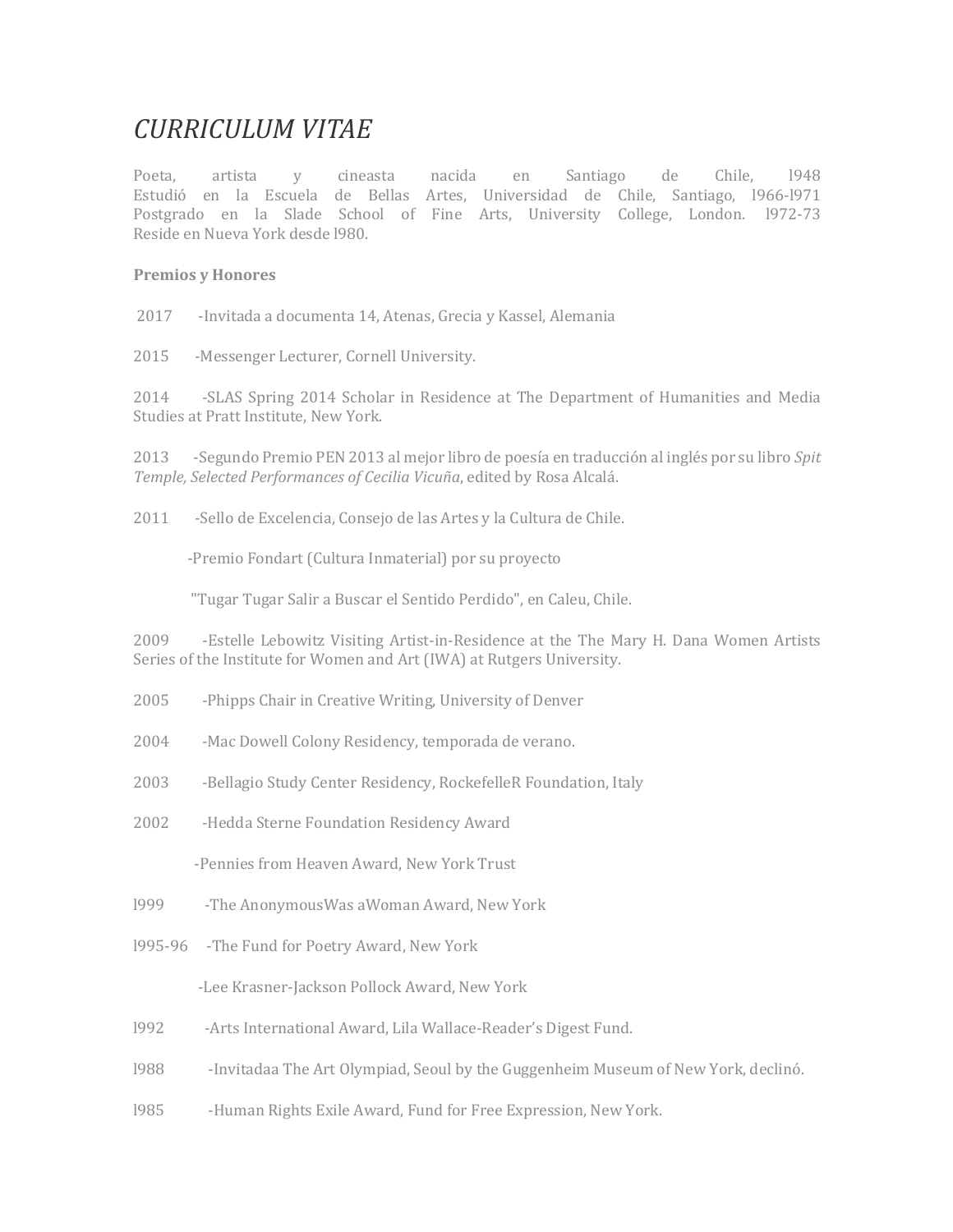l983 -LINE II Award para el libro *Precario/Precarious*, New York.

1972 -British Council Scholarship in the United Kingdom.

## **Muestras de arte individuales**

2017 -*Cecilia Vicuña: About to Happen*, Contemporary Arts Center, New Orleans, traveling to the ICA, Philadelphia, Berkeley Art Museum, The Henry Art Gallery, University of Washington, Seattle.

2015 -*NO QUIPU, NO BOOK*, Woodland Pattern Book Center, Milwaukee, Wi, U.S.A.

-DIANNA FRID AND CECILIA VICUÑA: A TEXTILE EXHIBITION, Poetry Foundation, Chicago, U.S.A.

2014 *-Artists for Democracy: El Archivo de Cecilia Vicuña*, Museo de la Memoria y los Derechos Humanos, y Museo Nacional de Bellas Artes, Santiago, Chile.

2013 -*Cecilia Vicuña*, England & Co, London.

 -*Les Immémoriales*, Frac Lorraine, Metz, France

2012 -*Aural*, Galería Patricia Ready, Santiago, Chile.

2009 *-Water Writing: Anthological Exhibition, 1966-2009*, Institute for Women & Art, Rutgers University, U.S.A.

2009 -La Noche de las Especies, El Gran Vidrio, Valparaíso, Chile

2008- Parti Si Pasión, Metales Pesados, Santiago Chile

2007 -Otoño, Reconstrucción Documental, Museo Nacional de Bellas Artes, Santiago, Chile.

2002-Dissolving, Threads of Water and Light, with César Paternosto, The Drawing Center, New York, NY, USA

-Thread Mansion, The Boulder Museum of Contemporary Art, Boulder, CO, USA.

2001 -Book No Book, an anthological exhibition of artist's books by Cecilia Vicuña, Woodland Pattern Book Center, Milwaukee, WI, USA

2000 -Se mi ya, site specific installation, Galería Gabriela Mistral, Ministerio de Educación, Santiago, Chile

1999 - Cloud-net, a site specific installation, Hallwalls Contemporary Arts Center, Buffalo, NY, USA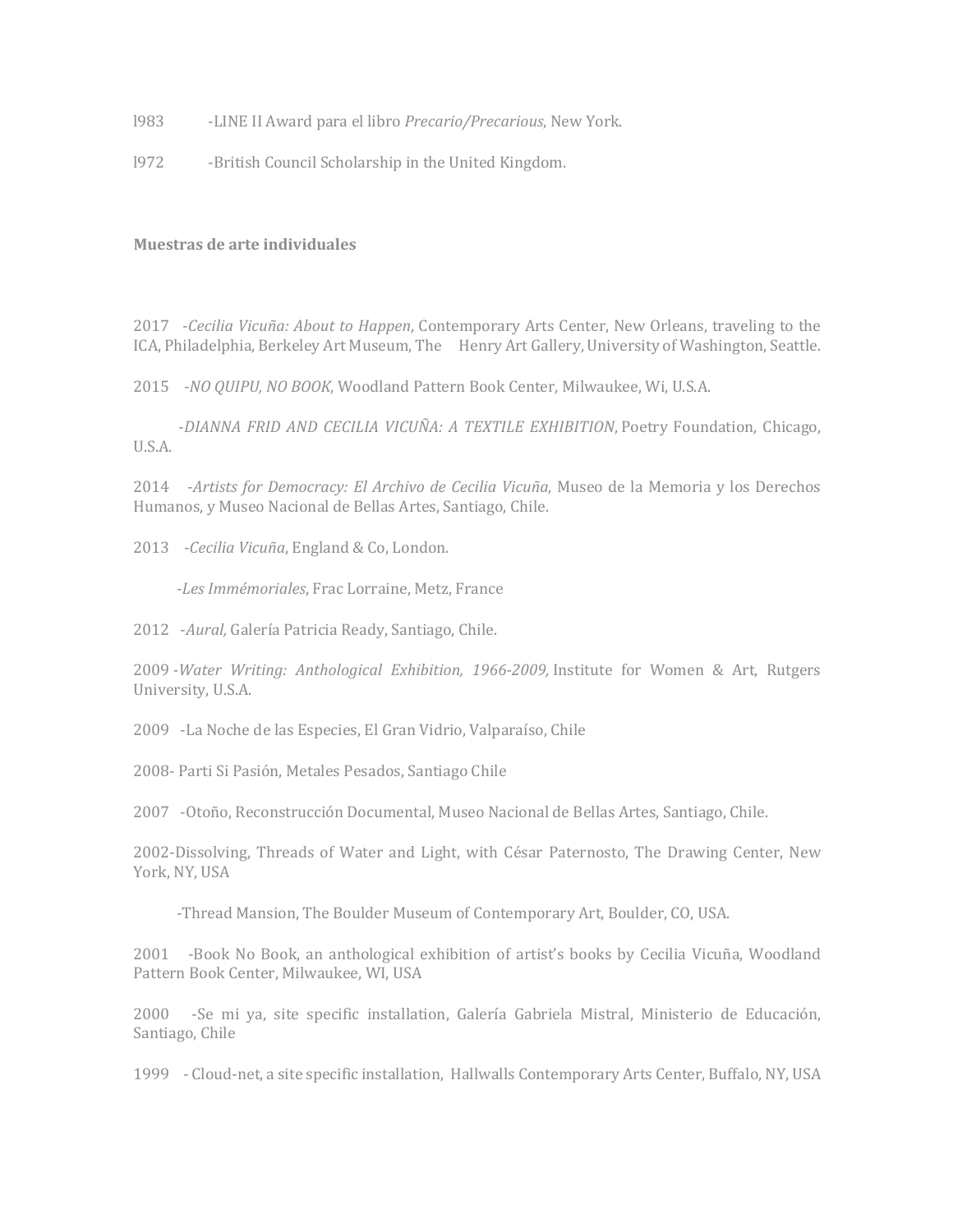1997 - K'isa, a site specific installation at the University of Massachusetts, University at Dartmouth, MA, USA

1996 -Precario, a site specific installation, atInverleith House, the Royal Botanical Gardens, Edinburgh, Scotland

1994 -Ceq'e Fragments, a site specific installation at the Center for Contemporary Arts, Santa Fe, NM, USA

1992 -El Ande Futuro, a site specific installation at theUniversity Art Museum, Berkeley, CA, USA

1990 -Precarious, a site specific installationat the Exit Art Gallery, New York, NY, USA

1977 - Homenaje a Vietnam, Fundación Gilberto Alzate Avendaño, Bogotá, Colombia

1974 -A Journal of Objects, 400 Precarious Objects, Arts Meeting Place, London, UK

1973 -Pain Things & Explanations, Institute of Contemporary Arts, London, UK

## 1971 -Pinturas Poemas y Explicaciones, Museo Nacional de Bellas Artes Santiago, Chile

-Otoño, Museo Nacional de Bellas Artes, Santiago, Chile

## Su obra visual se encuentra en las colecciones:

-Tate Gallery, London.

-Frac Lorraine, France.

-Museo de Arte Contemporáneo, Chile.

-Museo Nacional de Bellas Artes, Chile.

-Berkeley Art Museum, California.

 -Jack S. Blanton Museum of Art, University of Texas at Austin

#### **Curadurías realizadas por Cecilia Vicuña**

-Painted Ideas, Visual Poetry from Latin America, Cecilia de Torres Gallery, New York, Sept-Nov 2009

## **Muestras colectivas**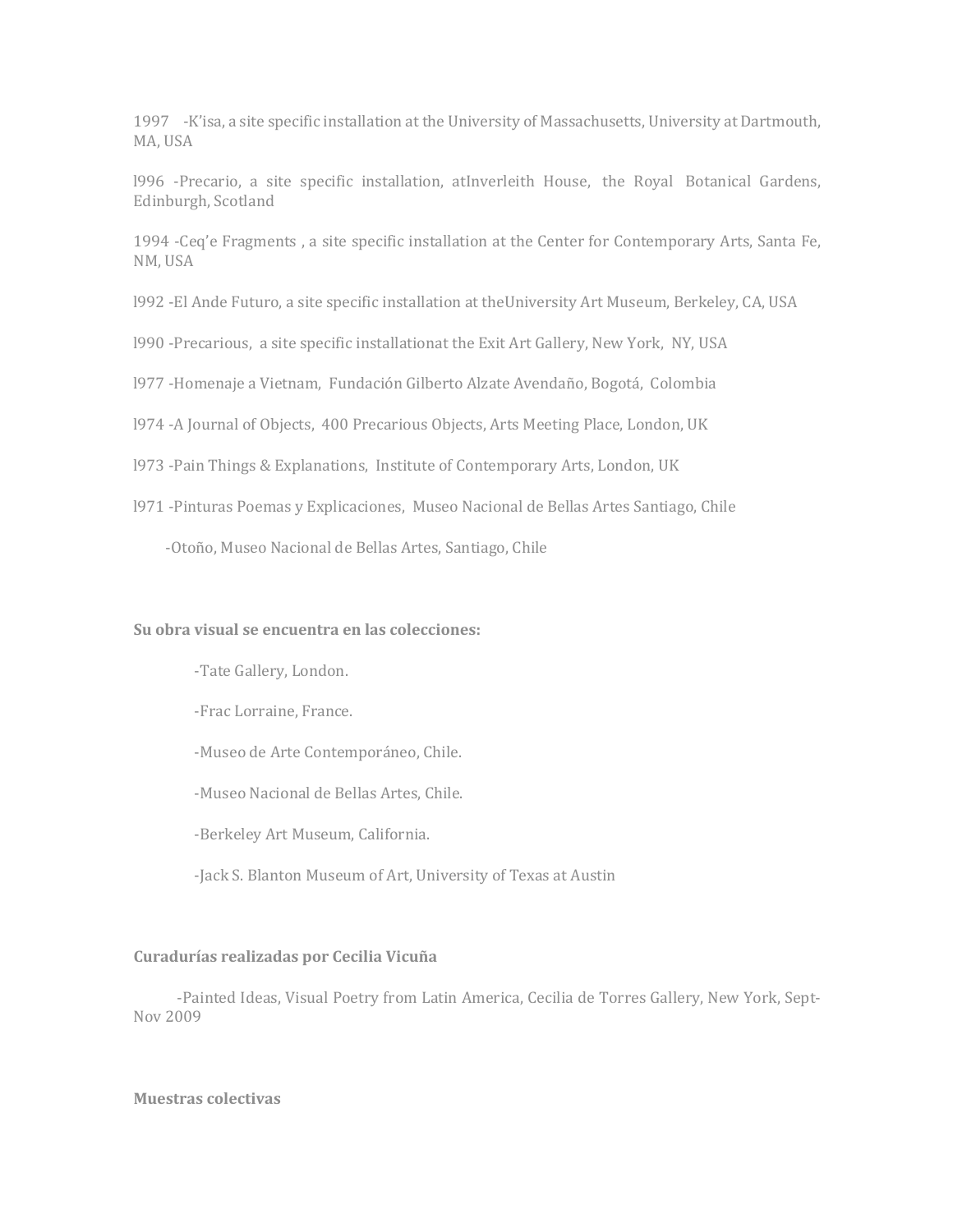2017 -*Documenta 14*, Athens, Greece, Kassel, Germany

-*Movimientos de tierra*, Museo Nacional de Bellas Artes, Santiago, Chile

*-La timidité des cimes (The shyness of the crowns)*, Frac Lorraine, France

 *-Radical Women: Latin American Art. 1960-1985,* Hammer Museum, LosAngeles

2016 *- Strange Oscillations and Vibrations of Sympathy*, University Galleries, Illinois State University

-*Una imagen llamada palabra*, Centro Nacional de Arte Contemporáneo, Cerrillos, Chile

-Archivo CADA, Museo Nacional Centro de Arte Reina Sofía, Madrid

-*Embodied Absence: Ephemerality and Collectivity in Chilean Art from the 1970s* 

Carpenter Center for the Visual Arts, Harvard University.

*-La emergencia del pop. Irreverencia y calle en Chile*, Museo de Solidaridad Salvador Allende, Chile.

 -*A Kingdom of Hours*, Gasworks, London

-*Wild living resources belong to society as a whole*, Kurant, Norway

2015 -*Agitprop!*, Brooklyn Museum, New York

 -*Poema de Chile. La Escritura sólo se acaba con la muerte*. Sala Museo Gabriela Mistral, Universidad de Chile, Santiago.

-*The Book Undone: Thirty Years of Granary Books*. Columbia University Rare Book & Manuscript Library

-*Wir sind Utopia: el artista como activista*, Matucana 100, Santiago, Chile.

-*Embodied Absence: Ephemerality and Collectivity in Chilean Art from the 1970s*, Museo de la Solidaridad Salvador Allende (MSSA), Santiago, Chile

 -*So You Want To See*, e-flux, New York.

 -*La Buena Estrella*, OTR Espacio, Madrid

-*Nothing to Hide*, Kinz & Tillou Gallery, New York.

-*Mestizo, Identidad y Resistencia*, Centro Cultural de Las Condes, Chile

2015-Embodied Absence, Ephemerality and Collectivity in Chilean Art in the 70's, Museo dela Solidaridad Salvador Allende, Santiago, Chile, Septiembre, viajaCarpenter Center, Harvard University, 2016.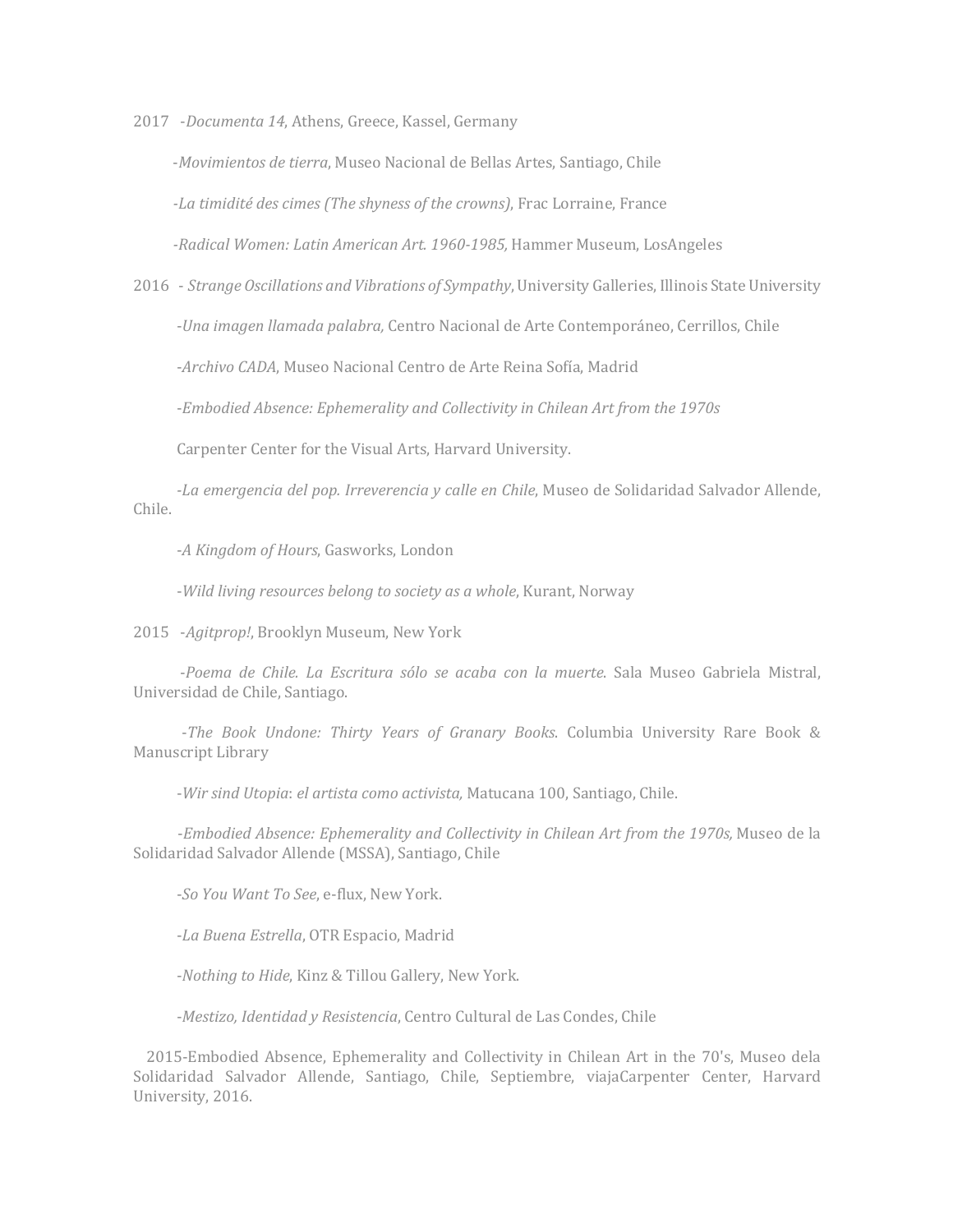- DUMP! MULTISPECIES MAKING AND UNMAKING, Kunsthaal Aarhus, Dinamarca.

 -*So You Want To See*, e-flux, New York.

 -*La Buena Estrella*, OTRO Espacio, Madrid

-*Nothing to Hide*, Kinz & Tillou Gallery, New York.

2014 -*artevida*, Casa França-Brasil and Museu de Arte Moderna do Rio de Janeiro, Brazil

-Really Useful Knowledge organized by WHW, traveling to Cairo, Beirut, Vienna, Museo Reina Sofía, Madrid.

2013-Artists from Latin America in London from  $196x$ -197x David Roberts Art Foundation, London.

2012 - 18th Sydney Biennale, "all our relations", Australia

2011–*DANCE/DRAW*, The Institute of Contemporary Art, Boston.

- re.act.Feminism vol II, a Performing Archive 2011-2013 travelling to: Centro Cultural Montehermoso, Vitoria-Gasteiz, Spain, Galerija Miroslav Kraljević, Zagreb, CroatiaWyspa Institute for Art, Danzig,PolandMuseum of Contemporary Art, Roskilde, DenmarkTallinn Art Hall, Estonia, Fundació Antoni Tàpies, Barcelona, SpainAkademie der Künste, Berlin, Germany

 -*Chile, años 70 y 80 memoria y experimentalidad*, Museo de ArteContemporáneo MAC Universidad de Chile, Santiago

2010 -ONLINE, Drawing Through the Twentieth Century, MoMA, Museum of Modern Art, New York.

2009- Subversive Practices Art under Conditions of Political Repression 60's - 80s South America and Europe, at the

sWürttembergischer Kunstverein Stuttgart

2007 -WACK! Art and the Feminist Revolution, The Museum of Contemporary Art, Los Angeles, CA, USA

-Wack! The Museum of Contemporary Art, Los Angeles, CA, USA

2006-Multiplication, Museo de Arte Contemporáneo, Santiago, Chile

- Del Otro Lado, Centro Cultural Palacio de La Moneda, Santiago, Chile

2005 -Gabinete de Lectura, Museo Nacional de Bellas Artes, Santiago, Chile

2004 - Fishing in International Waters: New Acquisitions from the Latin American Collection, Jack S. Blanton Museum of Art, University of Texas at Austin, Austin, TX, USA

2003 - Promoción Popular, Centro Cultural Matucana, Santiago, Chile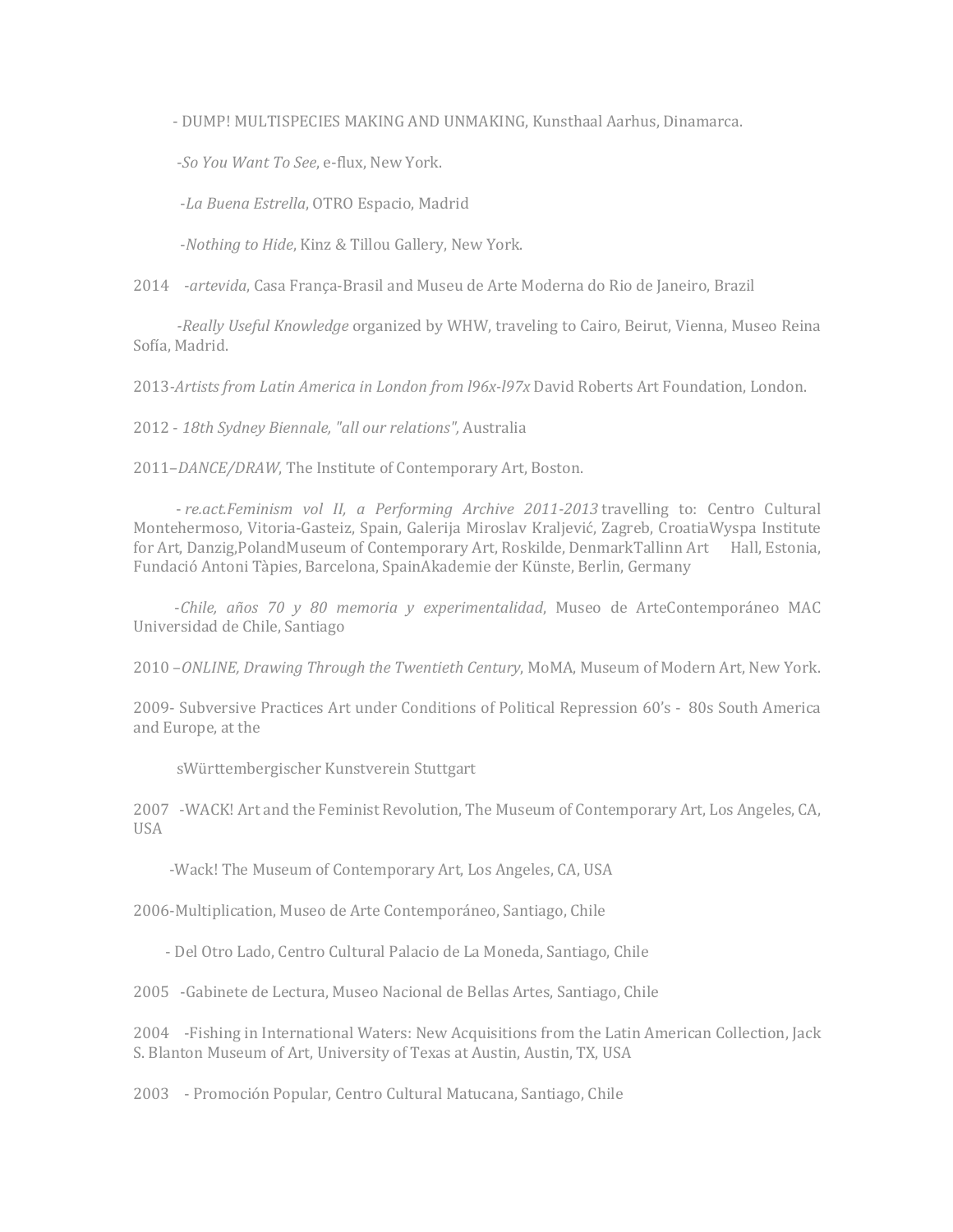2002 - Rayuela/Hopscotch, Fifteen Contemporary Latin American Artists, University Art Gallery, The University of Scranton, PA, USA

2001 - Abstraction, The Amerindian Paradigm, Palais des Beaux Arts, Brussels, travelled to IVAM, Institut Valencia d'Arte Modern, Spain

2000 - Ouotidiana, Castello di Rivoli, Italy

-Transferencia y Densidad, 100 años de Artes Visuales en Chile, Museo Nacional de Bellas Artes, Santiago, Chile

1998 -North & South Connected, Cecilia de Torres Gallery, New York, NY, USA

1997 -BIENNIALExhibitionat the Whitney Museum of American Art, New York, NY, USA

1996 -INside the VISIBLE curated by Catherine M. de Zegher, Institute of Contemporary Arts, Boston, MA, USA.

1994 - ar-ti-cu-la-te, Mary Delahoyd Gallery, New York, NY, USA

1992 - America, The Bride of the Sun, 500 years of Latin American Art, curated by Catherine M.Zegher and Paul Vandenbroeck, Royal Museum of Antwerp, Belgium

1991 "Efecto de Viaje", Trece Artistas Chilenos Residentes en Nueva York, curated by Justo Pastor Mellado, Museo Nacional de Bellas Artes, Santiago, Chile

1990 "The Decade Show", The New Museum, New York, NY, USA

1988 "The Debt", Exit Art Gallery, New York, NY, USA

1987 "Latin American Artists in New York since 1970", Archer M. Huntington Gallery, University of Texas at Austin, Austin, TX, USA

1986 "Segunda Bienal de la Habana", Havana, Cuba

1984 "Latin American Visual Thinking", Art Awareness Gallery, Lexington, New York, NY, USA

1983 "Chilenas", Kunsttamtes Kreuzberg, Berlín

1982 "Women of the Americas", Center for Inter American Relations/Americas Society, New York, NY, USA

1981 "Latin American Video", Museum of Modern Art, New York, NY, USA

"Ikon & Logos", Alternative Museum, New York, NY, USA

"INBO Bienal", Cochabamba, Bolivia

1974 "Arts Festival For Democracy in Chile", Royal College of Art, London, UK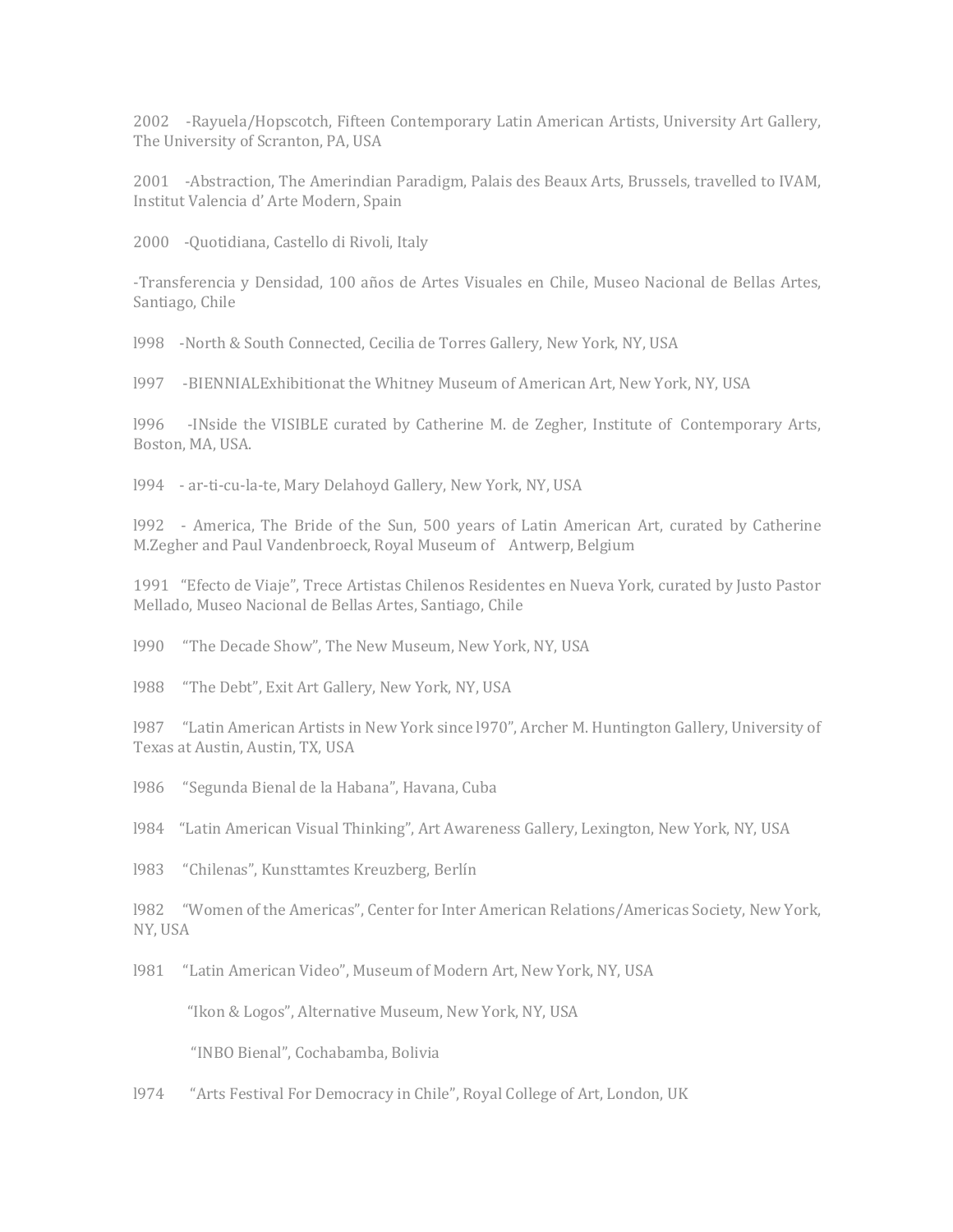## **Catálogos** de arte

*-Artists for Democracy: El Archivo de Cecilia Vicuña*, Museo de la Memoria y los Derechos Humanos, Museo Nacional de Bellas Artes, Santiago, Chile 2014.

-*Cecilia Vicuña*, England & Co, London 2013

- *Cecilia Vicuña, 1966-2012, Galería Patricia Ready, Santiago, Chile, 2012.* 

-*Water Writing: Anthological Exhibition, 1966-2009,* Institute for Women & Art, Rutgers University, 2009

-*Otoño/Autumn,* Reconstrucción Documental, Junio 1971/Agosto 2007

Museo Nacional de Bellas Artes, Santiago, Chile.

-*Dis solving threads of water and light* César Paternosto/Cecilia Vicuña, Drawing Papers #34, The Drawing Center, New York, 2002

-Semiya, Galería Gabriela Mistral, Ministerio de Educación, Chile, Abril 2000

## **Libros de Poesía:**

-*Read Thread, The Story of the Red Thread*, Sternberg Press, Berlin, Germany 2017

-*About to Happen*, Siglio Press, New York, 2017

-*Lo Precario*, Colección Transatlántica, Madrid 2016

*-Frø Quipu,* Kunsthal Aarhus, Dinamarca, 2015

-*Kuntur Ko*, Hueso Records, Chile, 2015

-Zen Surado, Catalonia, Chile, 2013

-*Spit Temple: Selected Performances* by Cecilia Vicuña, edited & translated by Rosa Alcalá, Ugly Duckling Presse, New York 2012

*-Chanccani Quipu,* Granary Books, New York, 2012

-*Beforehand*, Belladona Chaplet Series #131, New York 2011

-*Sabor A Mí*, Chain Links, Philadelphia, Oakland, 2011

-*Soy Yos*, Antología, 1966-2006, LomEdiciones, Chile, 2010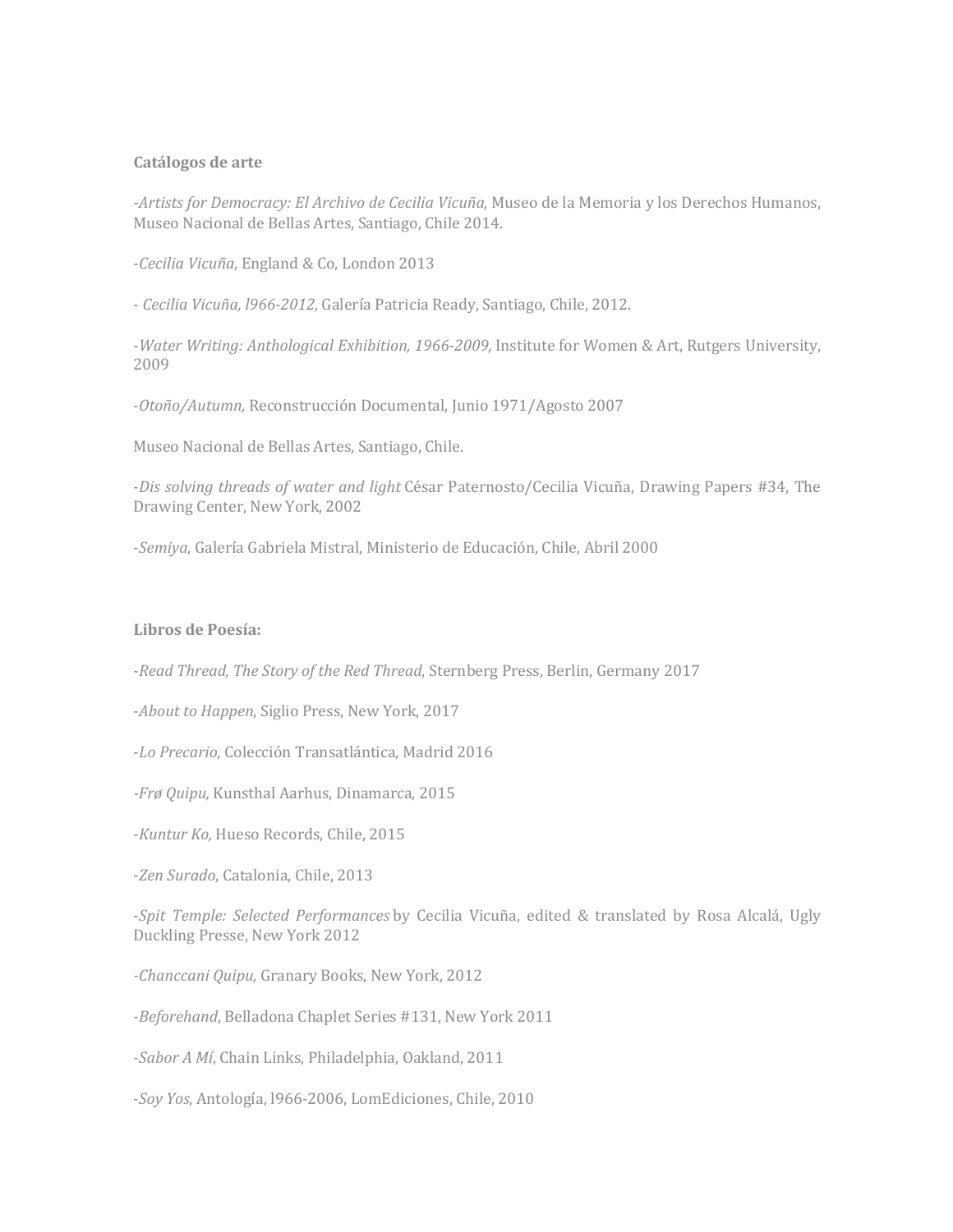-*V*, Poesía Reunida de Cecilia Vicuña, tRope, Lima 2009

*-Palabrarmas*, RIL Editores, Chile 2005

-*i* tu, Tsé-Tsé, Buenos Aires, 2004

-*Instan*, Kelsey St Press, Berkeley, 2002

-*El Templo*, traducción de Rosa Alcalá, Situations, New York, 2001

-*Cloud-Net*, traducción de Rosa Alcalá, Art in General, New York, 1999

-*QUIPOem,/The Precarious, The Art & Poetry of Cecilia Vicuña/,* edited by M. Catherine de Zegher, traducción de Esther Allen, Wesleyan University Press, 1997

-*Word & Thread,* traducción deRosa Alcalá, Morning Star Publications, Edinburgh,Scotland, l996.

-*La realidad es una línea, Kanaal Art Foundation, Kortrijk, Belgium, 1994.* 

- *PALABRARmas/ WURWAPPINschaw*, traducción de Edwin Morgan, Morning Star Publications, Folio 5/2, Edinburgh, Scotland, 1994.

-*Unravelling Words & the Weaving of Water,* edited by Eliot Weinberger, traducción de Eliot Weinberger and Suzanne Jill Levine, Graywolf Press, 1992.

-*La Wik'uña,* Francisco Zegers Editor, Santiago de Chile, l990.

-*Samara*, Ediciones Embalaje, Museo Rayo, Colombia, 1986.

-*PALABRARmas*, Ediciones El Imaginero, Buenos Aires, 1984.

-Luxumei o el Traspié de la Doctrina, Editorial Oasis, México, 1983.

-*Precario/Precarious,* translated by Anne Twitty, Tanam Press, New York, l983.

-*Siete Poemas,* Ediciones Centro Colombo Americano, Bogotá 1979.

-*Saborami*, traducción de Felipe Ehrenberg con la autora, Beau Geste Press, England, 1973.

## Antologías y ediciones a cargo de la autora:

-The Oxford Book of Latin American Poetry, Edited by Cecilia Vicuña & Ernesto Livon Grosman, selección, introducción y notas crítica de Cecilia Vicuña y Ernesto Livon Grosman, Oxford University Press, New York, 2009.

*-Ül ,Four Mapuche Poets*, una antología trilingüe , con introducción y notas críticas de Cecilia Vicuña, traducción de John Bierhorst, Latin American Review Press, New York, 1998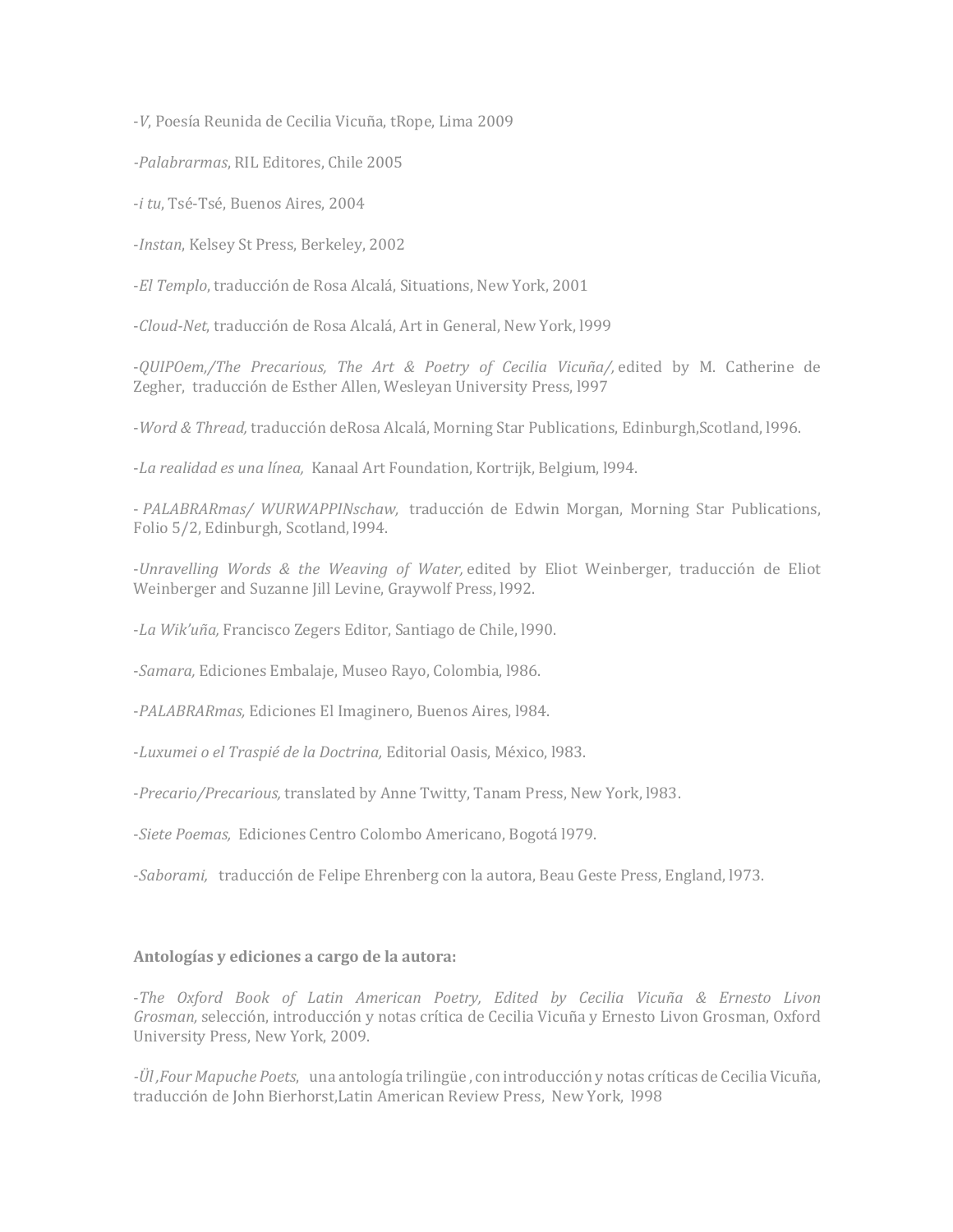-**Palabra Sur** una serie de literatura latinoamericana en ediciones bilingües dirigida por Cecilia Vicuña, publicada por Graywolf Press, los títulos incluyen:

-The Cardboard House, Martin Adan, traducción de Katherine Silver, 1990.

-*The Selected Poems of Rosario Castellanos,* compilación de Cecilia Vicuña y Magda Bogin, traducida por Magda Bogin, 1988.

-*A Plan for Escape, Adolfo Bioy Casares, traducción de Suzanne Jill Levine, 1988.* 

-*Altazor*, Vicente Huidobro, traducción deEliot Weinberger, 1988.

## **En preparación**

-*Cecilia Vicuña*: *Selected Poems*, Kelsey Street. Press, Berkeley, U.S.A. 2018

**-***El Poema Animal***,** *La Danza del Venado*.

-*Ayvu Rapyta, The Origin of Human Language*, antología de la poesía oral de losMbya-Guarani, selección, introducción y notas de Cecilia Vicuña con Rubén Bareiro Saguier, traducción deW.S. Merwin.

-*Sudamerisa*, diario de viaje de la gira de performances realizados en Sudamérica por Cecilia Vicuña y Jerome Rothenberg, 2004.

## **Poesía recopilada en antologías:**

-*Readings in Contemporary Poetry: an Anthology*: Dia Foundation, NY 2017

-*Downstream: Reimagining Water*, edited by Rita Wong & Dorothy Christian, 2017

-BIG ENERGY POETS OF THE ANTHROPOCENE: WHEN ECOPOETRY THINKS CLIMATE CHANGE *(2016)*

*- Earth Bound: Compass Points Toward an Ecopoetics, (forthcoming)*

*-Cross Worlds, Transcultural Poetics, an Anthology,* Coffee House Press, 2014

*-Yunaites, Poesía en Español en los Estados Unidos, 2014*

*-Revelación en la Senda del Manzanar: Homenaje a Juan Ramirez Ruiz*, Edición y recopilación de Fredy Roncalla, Fondo Editorial de Cultura Peruana, Lima 2015

-Poetry Anthology for Bozar, 'WOMAN: The Feminist Avant-Garde from the 1970s', Brussels, 2014.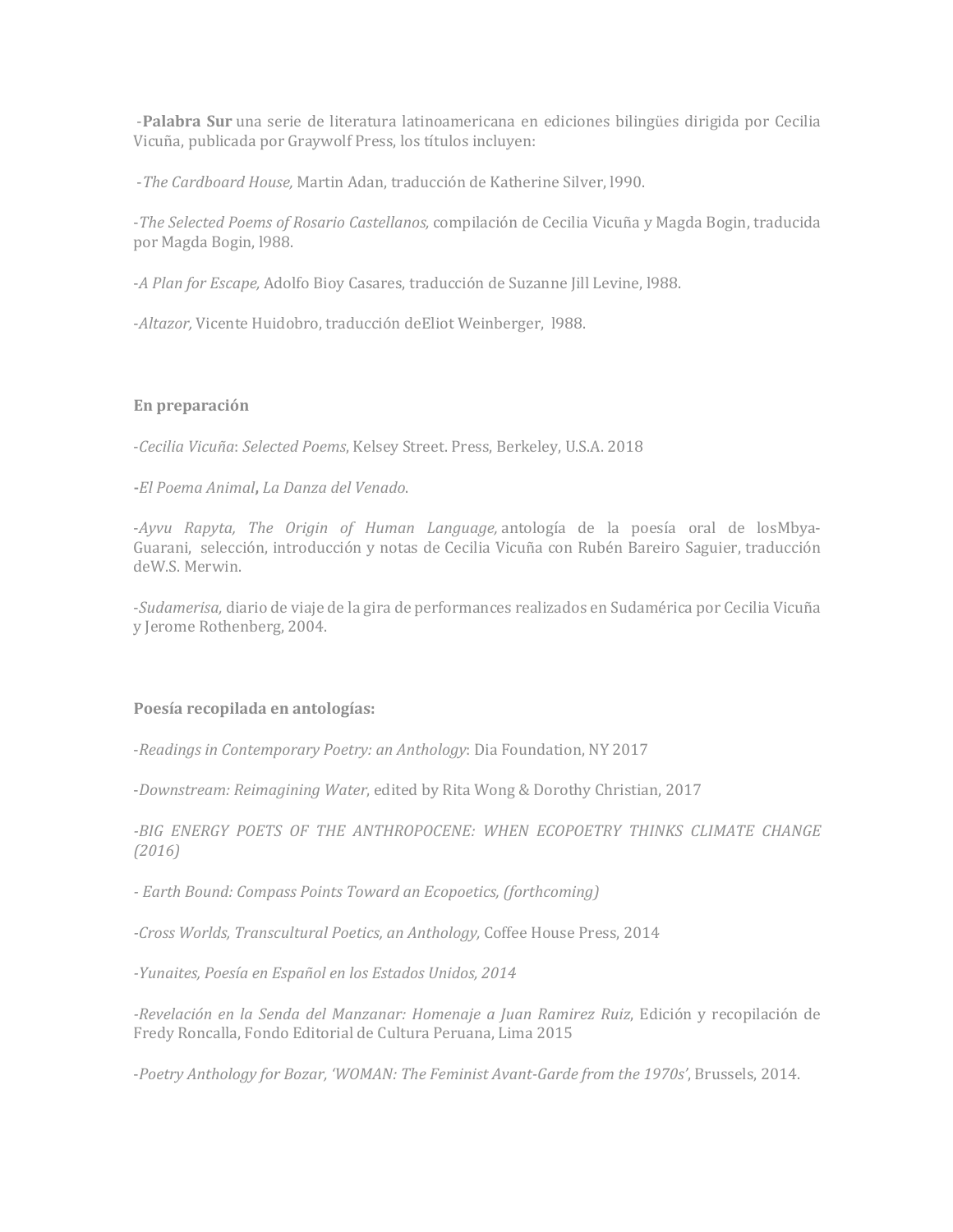-*Angels of the Americlypse: New Latin@ Writing*, edited by Carmen Gimenez-Smith and John Chavez, Counterpath, 2014.

**-***Xul Solar and Jorge Luis Borges, The Art of Friendship***,** Americas Society andPhoenix Art Museum, New York, 2013

*-Antología de la Poesía Chilena, Tomo I, La generación de los 60 o de la Dolorosa Diáspora,* Eds Teresa Calderón, Lila Calderón, Tomas Harris, Editorial Catalonia, 2012

-*I'll Drown My Book, Conceptual Writing by Women,* Caroline Bergvall, Laynie Browne, Teresa Carmody, Vanessa Place, Les Figues Press, Los Angeles, U.S. 2012

*-Invencible del Amor la Fortaleza, Once Poetas Iberoamericanas en Nueva York,* Hostos Review Número 8, City College of the City University of New York, 2011

-Letters to Poets, Conversations about Poetics, Politics and Community, Edited by Jennifer Firestone & Dana Teen Lomax, Saturnalia Books, Philadelphia 2008

-Jinetes Del Aire. Poesía Contemporánea De Latinoamérica Y El Caribe, Ed. Margarito Cuellar, RIL, Santiago, 2011

*-Antología Crítica de la Poesía Chilena: Tomo IV*, Ed. Naín Nómez, LOM, 2006

*-Antología La Poesía del Siglo XX en CHILE*, Edición de Julio Espinosa Guerra, Colección Visor de Poesía, España, 2005

*-The Wisdom Anthology of North American Poetry,* Edited by Andrew Schelling, Wisdom Publications, Boston 2005

-*Mujeres Mirando al Sur*, Ediciones Torremozas, España, 2004

-*Exhibition Under Construction: After Arcades*, compilada por Mark Nowak & May Joseph, en preparación.

*-Innovative Writing from Brazil and the US*, compilada por Edwin Torres & Flavia Rocha, en preparación, Ratapallax Press,

-*A* Book of the Book, Some Works & Projections about the book & writing, edited by Jerome Rothenberg and Steven Clay, Granary Books, New York, 2000

-Poems for the Millenium, Vol II, edited by Jerome Rothenberg and Pierre Joris, The University of California Press, Fall 1997.

-Veinticinco Años de Poesía Chilena, selección de Teresa Calderón, Lila Calderón y Thomas Harris, Fondo de Cultura Económica, Santiago, Chile 1996.

-Voicing Today's Visions, edited by Mara R. Witzling, Universe Publishing, New York, 1994.

-*These are Not Sweet Girls, Poetry by Latin American Women, edited by Marjorie Agosin, White Pine* Press, 1994.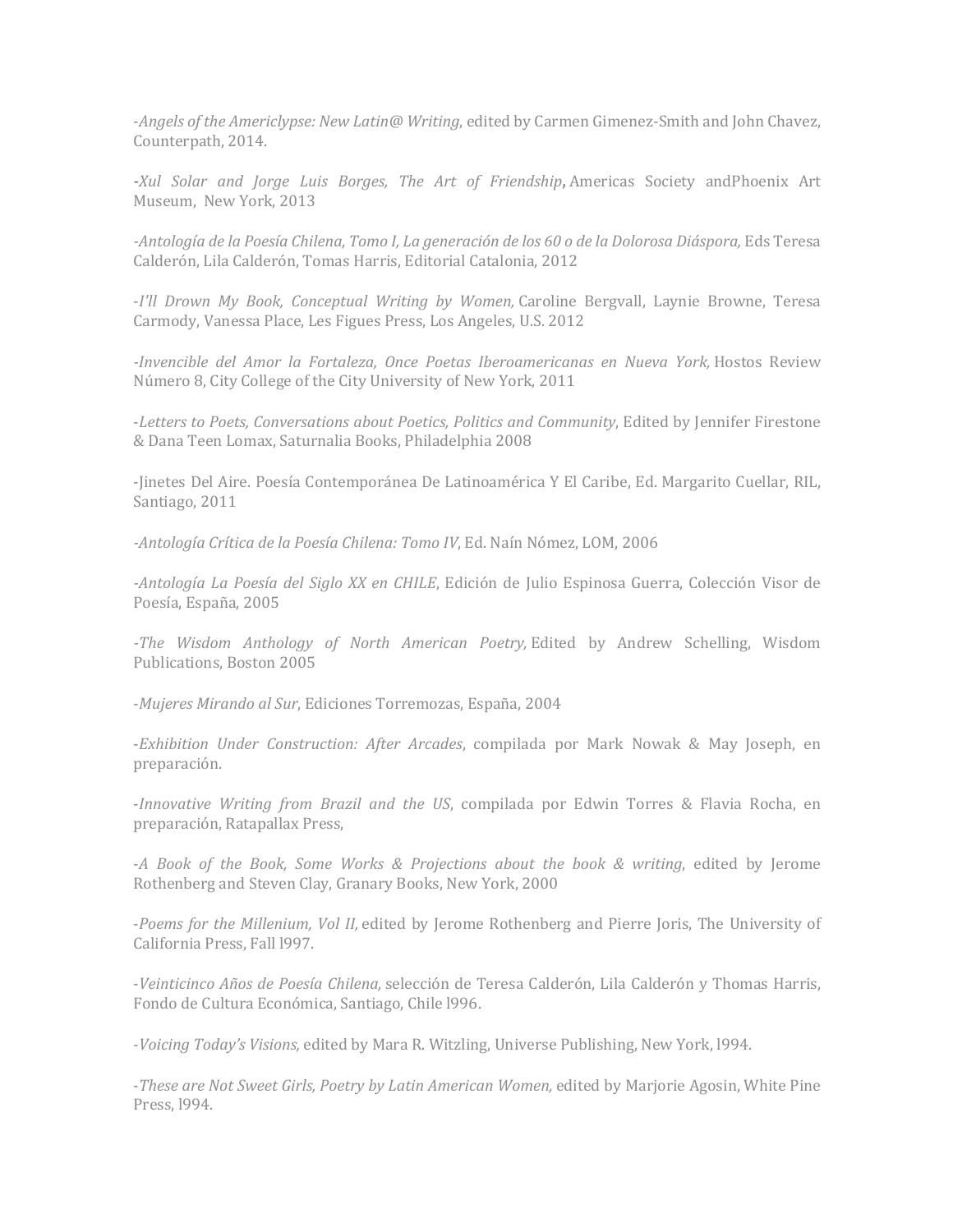-*El Placer de la Palabra,* selección de Maragarite Fernández-Olmos y Lizabeth Paravisini, editorial Planeta, Mexico, 1991.

-*Being America,* edited by Rachel Weiss, White Pine Press, New York, 1991

-Cartas al Azar, Una Muestra de Poesía Chilena, selección de María Teresa Adriasola y Verónica Zondek, Ediciones Ergo Sum, Santiago 1989

-*You Can't Drown the Fire, Latin American Women Writing in Exile, edited by Alicia Partnoy, Cleis* Press, 1988.

-*Blasted Allegories*, edited by Brian Wallis, The New Museum and M.I.T. Press, 1987

-*Fire OverWater*, edited by ReeseWiliams, Tanam Press, New York, 1986

-*The Renewal of the Vision,* edited by Marjorie Agosin and Cola Franzen, Espectacular Disease, London 1986

*-The Defiant Muse, Hispanic Feminist Poems, The Feminist Press, New York, 1986* 

-*Piesne Pre Chile,* Slovensky Spisovatel' (Antologie de la Poésie Chilienne), Praga, 1984

-*La Novísima Poesía Latinoamericana,* selección de Jorge Boccanera, editores Mexicanos Unidos, México l978

*- Giovani Poeti Sudamericani,* A cura di Hugo García Robles e Umberto Bonetti, Giulio Einaudi Editrore, Torino, Italia, 1972

## **Publicaciones de Poesía en Revistas:**

*-Make,* Literary Magazine Winter 2015-2016 Issue #16 *Archive*

-*Boston Review of Books*, 2015

*-Poetry*, Chicago, 2014

-*Quipuing*, Selvedge Magazine, London, November-December issue, 2014

-*Poetry* Magazine, Chicago, May 2014

-*Alza Prima,* Concepción, 2014

-*HOLD: a journal*, 2014

-*Grifo*, Santiago 2014

-*El Académico Imaginario*, Valparaíso, 2014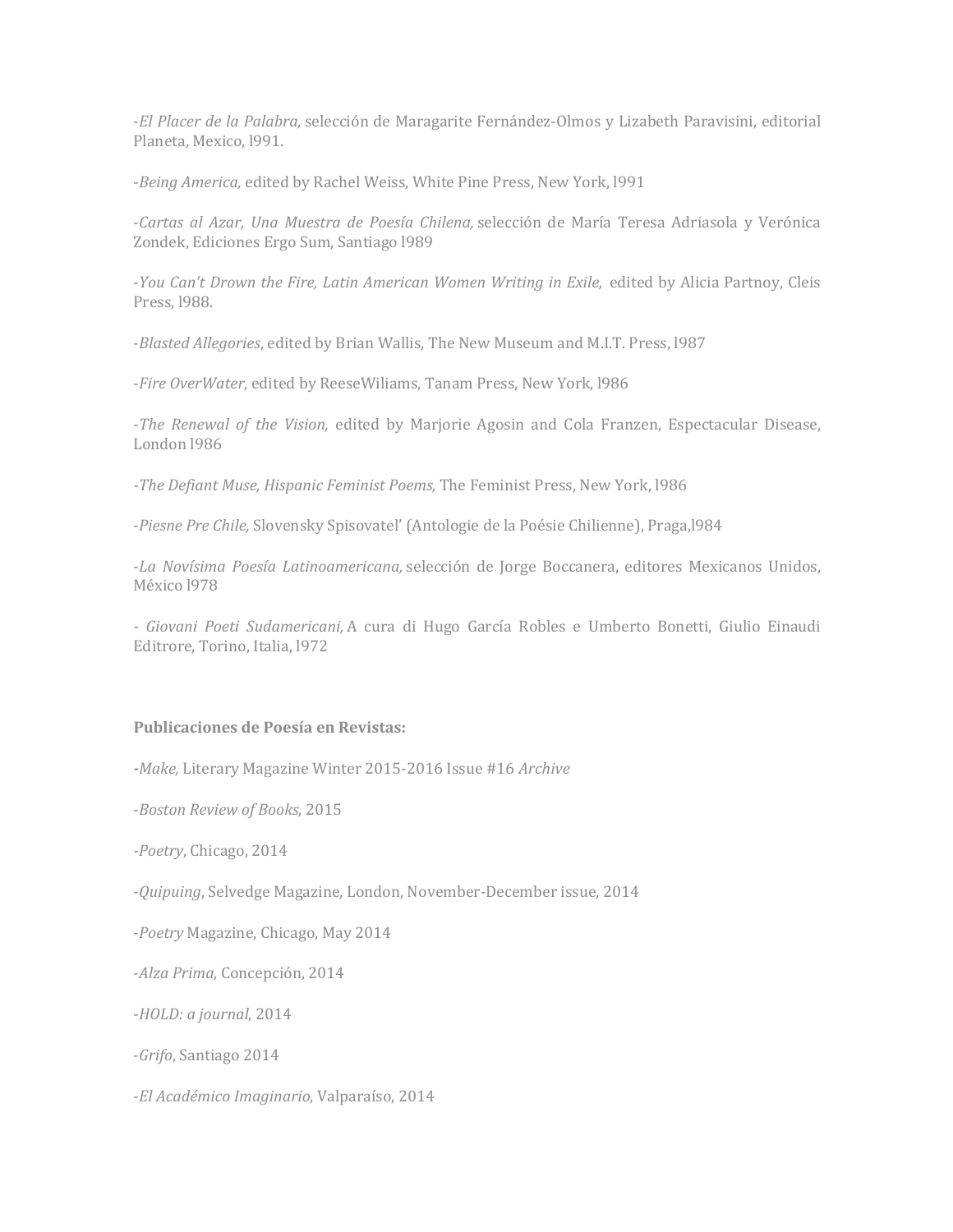-*Revista Bólide # 3*, Curitiba, 2013

-*Bomb*, New York, 2013

-*Rattapallax* Poetry App, 2013

-*Mandorla* #16, Illinois 2013

*-Mandorla* # 15, Illinois, 2013

-*Mandorla*, #14, Illinois, 2011

-2010, Santiago, Chile 2010

-Bombay Gin, Naropa, Colorado 2009

-*Crayon*, Brooklyn, 2008

-*Naked Punch,* London 2007

-*Knit-Knit*, New York, 2005

*-Tse-Tsé,* #16Buenos Aires,2005

*-Indigenous People's Journal of Law, Culture and Resistance,* UCLA, Premier issue, 2004

-Rattapallax, New York, 2004

-*Plagio*, Santiago de Chile, 2004

*-Coyote* #8 Londrina, Brazil, 2003

-*Guaraguao,* Barcelona, 2003

-*Tse-tsé* #12, Buenos Aires, 2003

-*The Literary Review*, Volume 46 Number 2, Farleigh Dickinson University, N.J. Winter 2003

-*Neue Sirene*, Zeitschriff fur Literatur, #16, Munchen, Dezember 2002

| - <i>Ecopoetics</i> ,<br>-Chain, Hawaii, 2002 | Buffalo, New | York | 2002 |
|-----------------------------------------------|--------------|------|------|
| -Sibila, Sao Paulo, Brazil, 2001              |              |      |      |
| -Open City, New York, 2001                    |              |      |      |
| -XCP #8, Minneapolis, 2001                    |              |      |      |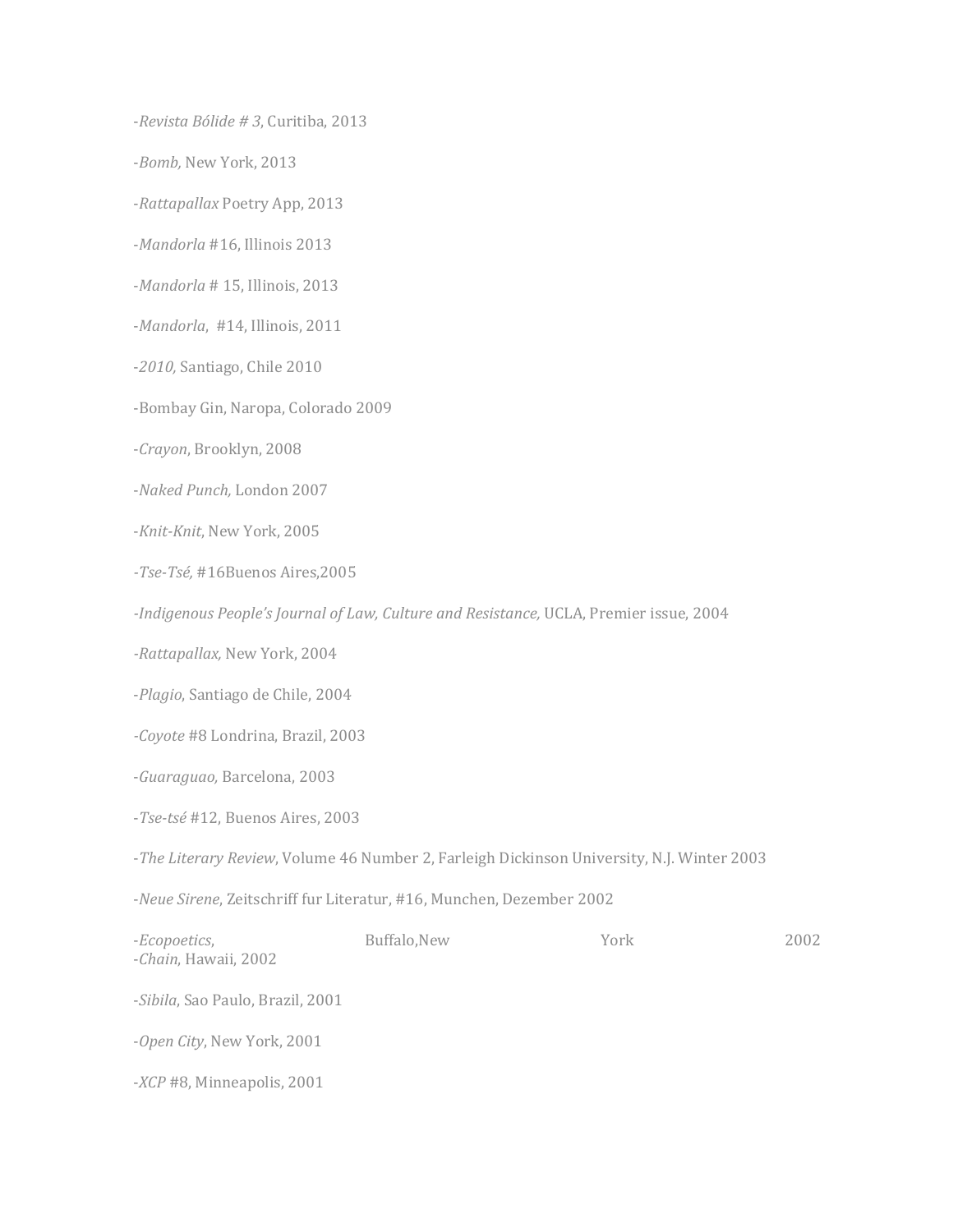-*Sulfur* #45, Ypsilanti, 2000

- -*Boundary 2*, an international journal of literature and culture, Spring 99 Duke University Press
- -*Review: Latin American Literature and Arts,* # 59, Fall 1999, New York
- *Mandorla*, #6, Mexico City, .1998
- -El Espíritu del Valle,# 4/5 Santiago de Chile, l998
- *Review: Latin American Literature and Arts*, # 54, Spring 1997, New York
- *Revista Universitaria,* # 51, Santiago de Chile,1996
- *-Parkett*, #52, Zurich 1998
- *Chain* / 2, Spring 1995, Buffalo, New York
- *The American Poetry Review,* May-June 1995
- *RIF/T*, An Electronic Space for New Poetry, Buffalo, New York, 1994
- *Shambala Sun, Boulder, Colorado, July 1994*
- *Rolling Stock,* #17-18, 1990, University of Colorado, Boulder
- *Hora de Poesía,* # 65-66, 1989, Barcelona
- *Heresies,* # 24, 1989, NewYork
- *Quimera,* # 94, 1989, Barcelona
- *Kritica,* # 28, 1988, Santiago de Chile
- *El Espiritu del Valle,* # 2, Santiago de Chile, 1987
- *American Poetry Review,* March-April, 1987
- *The Raddle Moon,* # 4, British Columbia, Canada, 1986
- *Review: Latin American Literature and Arts,* # 34, 1985, New York
- *LAR*, 1984, Madrid
- *Hora de Poesía,* # 31, 1984, Barcelona
- *Palimpsesto,* # 1, 1982, Rome
- *Cuadernos Hispanoamericanos,* # 382, 1982, Madrid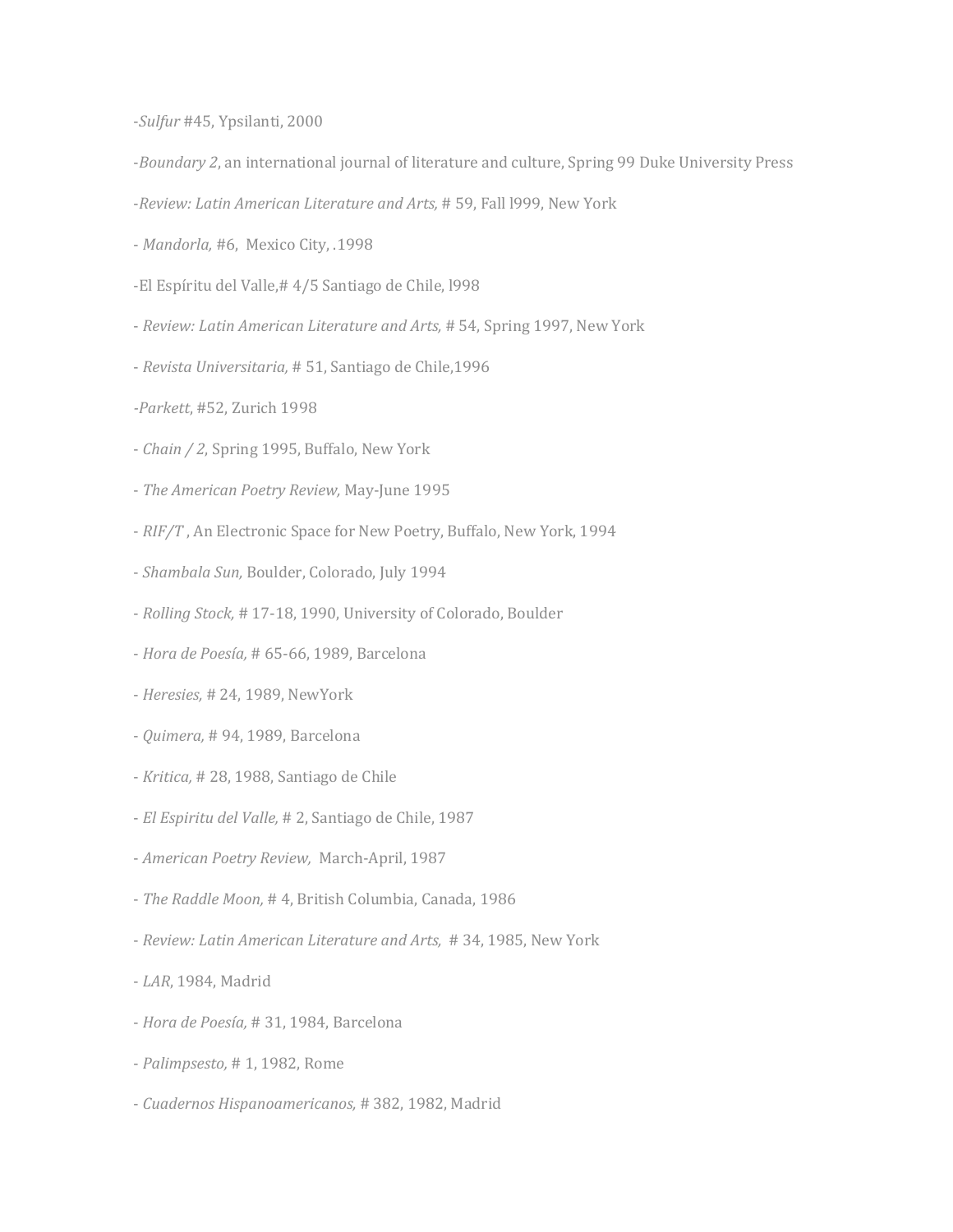- *Heresies*, # 13, 1981, New York
- *Eco,* # 219, 1980, Bogota
- Acuarimantima, # 18, 1978, Medellin
- *El Nacional,* # 389, 1976, Ciudad de Mexico
- *Extramuros,* 1972, Caracas
- *Mundo Nuevo,* 1968, Paris
- *EL Corno Emplumado,* # 25, 1968, Ciudad de Mexico
- *-EL Corno Emplumado,* # 22, 1967, Ciudad de Mexico

#### **Ensayos:**

-Language is migrant, Harriet's Blog, Poetry Foundation, Chicago 2016

-Organizar la ensoñación, en *Artists for Democracy: El Archivo de Cecilia Vicuña*, Museo de la Memoria y los Derechos Humanos, Museo Nacional de Bellas Artes, Santiago, Chile 2014.

-Recado a la lengua, en *Cuál es nuestro Idioma, un palimsesto y cinco recados sobre la supuesta unidad del habla de esta América*, Sangría Editora, Santiago, 2010.

-La No Guarida de lo Imperfecto (Essay on Tribu No), en Revista "2010", Numero 1, Año 2009 La Serena, Chile.

-Poetry and string theory, a conversation with James O'Hern, *Riffing on Strings*, edited by Sean Miller & Shveta Verma, Scriblerus Press, 2008

-K'isa/alangó, *Crayon*, Fifth issue, 2008

-La No Guarida de lo Imperfecto (An essay on Tribu No), in 2010, Santiago Chile, 2008

-The Melody of Structures (Un ensayo sobre Emma Kunz), *3X Abstraction*, The Drawing Center, New York, 2005

-Ubixic del decir, "its being said", lectura de una lectura del Popol Vuh, en "With their Hands and *Their eyes" Maya Textiles, Mirrors of a Worldview*, Etnografisch MuseumAntwerpen Bélgica 2003

-Magh, en *MR / Magical Realism* by Kamau Brathwaite, ganadora del Premio Casa de las Americas 1998 Crítica Literaria, Savacou North, Savacou Publications, New York, Kingston 2001

-Xuan Luis, in *Merodeos en torno a la obra de Juan Luis Martínez*, Ediciones Intemperie, Santiago, 2001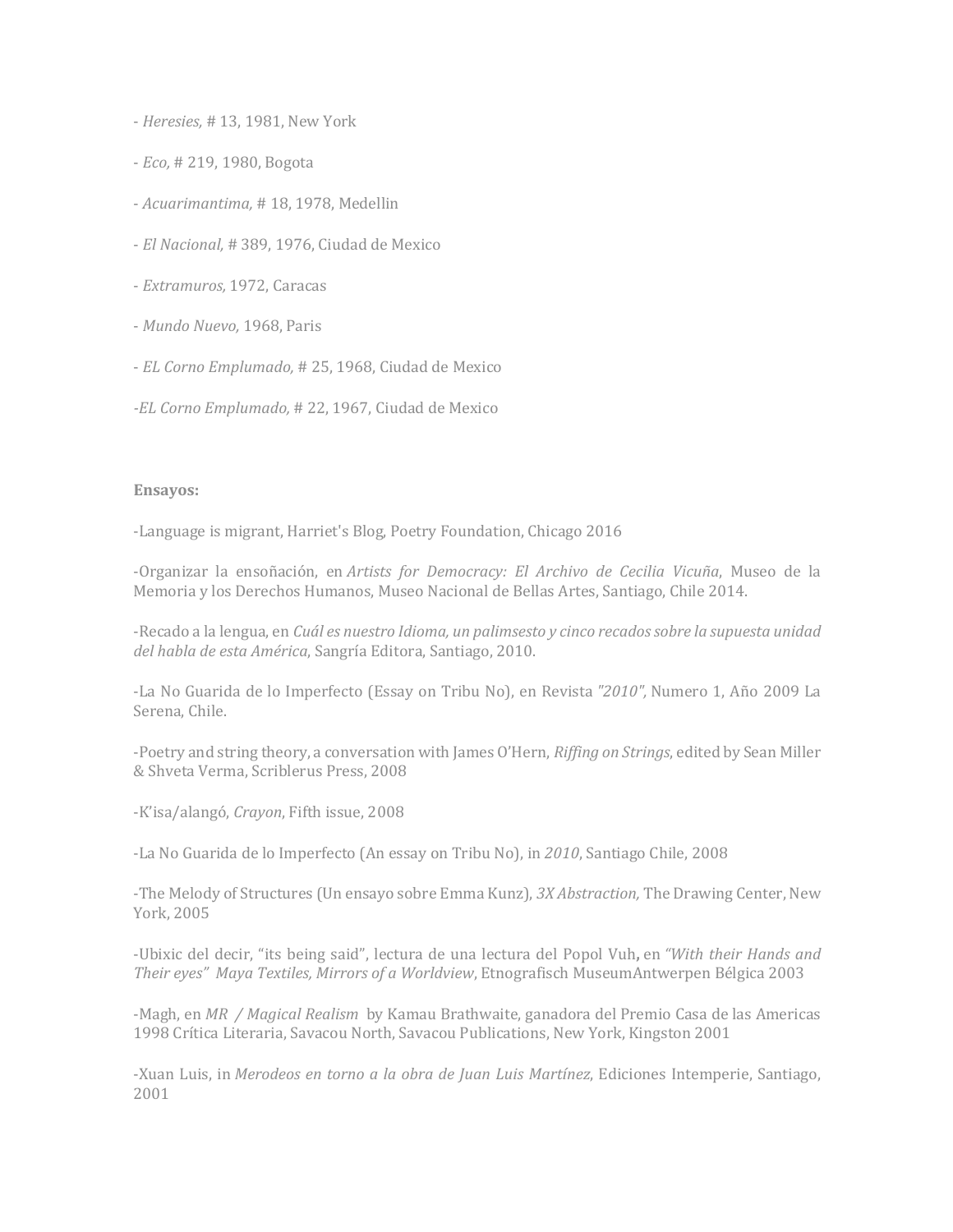-En Lenguas Within, in *Poetry & Pedagogy* edited by Juliana Spahr and Joan Rettalack, 2002

-Impossible Weavings, *Parkett* # 52, Zurich 1998

-The Third Stone, *The Guardian*, London, Nov 26, 1996,

-Sintáctica Enhebra, una lectura de Gabriela Mistral, Mandorla #6 Ciudad de Mexico, l997

-Notes from a Journey, in *Sulfur* #34, Spring 1994,Ypsilanti, Eastern Michigan University.

-The Invention of Poverty, in *America the Bride of the Sun*, Royal Museum, Amberes, Belgium, 1992.

--Andina Gabriela, en *UnaPalabra Cómplice, Encuentro con Gabriela Mistral,* Revista *Isis,* Vol XII, Dic 1989, Santiago, Chile

-Metafísica del Textil, en *Tramemos*, Año II, #31, Nov l989, Buenos Aires

-The No, at the Latinoamérica Despierta Conference, Massachusetts College of Art, Boston, 1989.

(published as "Transcript of Remarks" in *Being America*, by Rachel Weiss, White Pine Press, New York, 1991

- Quatro Donne in *Latinoamerica*, Anno V, # 13, Roma, Italia, 1984

-Das Exil, und Uber Das Exil in *Chilenas, Drinnen und Draufsen,* Kunstamt, Kreuzberg, Berlin, 1983

-Death and Defense: Guatemalan Women, a conversation with Isabel Fraire, in *Heresies*, #15, New York, 1982

-Choosing the Feather, in *Heresies*, #15, New York, 1982

-Para Contribuir a la Memoria, en *La Bicicleta*, #24, Santiago de Chile, 1982

-The Coup came to kill what I loved, in *Spare Rib*, # 28, London 1974

## **Conferencias performáticas dictadas:**

-Ritual thinking, documenta 14, Athens A.S.F.A. 2017

-On Failure, MoMA, New York, 2017

-Mistral y San Francisco, Iglesia San Francisco, Santiago, 2017

-Artist as Poet, Melbourne, Australia, 2016

-Artists for Democracy, Centro de la Memoria, Bogotá, 2015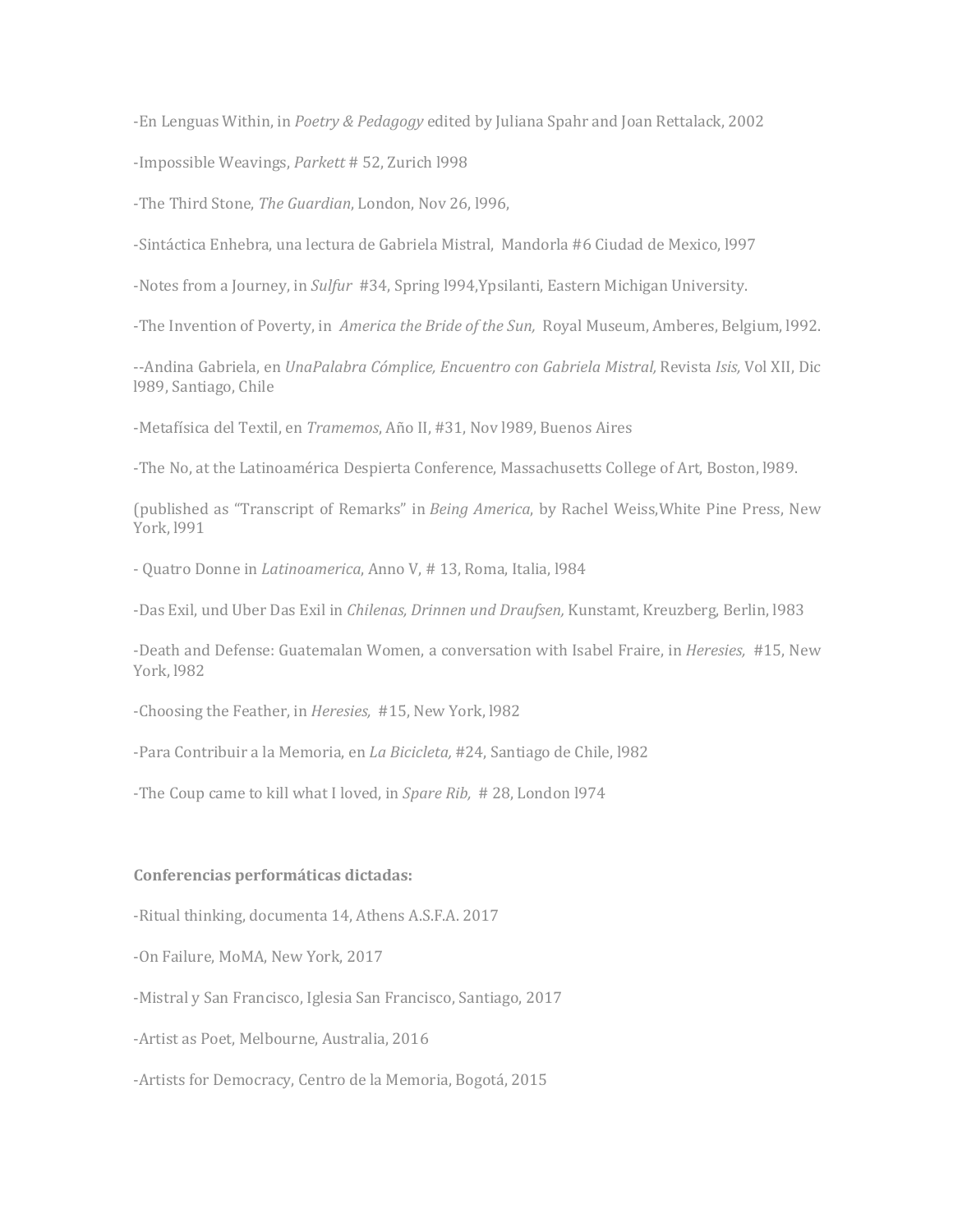*-The Poem is the Animal, Cornell University, 2015* 

-Awareness is the Art: Artists for Democracy and other stories. Cornell University, 2015

-*Quipu and the Quanta of Language*, Cornell University, 2015

-Sesión Magistral (Keynote speech) at Hacer Algo, Arte, Desobediencia y Espacio Público, Universidad Jorge Tadeo Lozano,/ Centro de la Memoria, Bogotá, Colombia

-*To Weave is to Awake*, Pratt Institute, New York, 2014

- -*A* life in Art, Keynote presentation, Art Practice, School of Visual Arts, New York, 2014
- -*Think?* at the Poetry and/or Revolution Conference, Santa Cruz/Davis/Berkeley, 2014

*-Le Langage à venir* at l'Ecole nationale supérieure des beaux-arts de Paris, FIAC 2014

-*Artists for Democracy*, Columbia University, New York, 2014

-Keynote speech by Cecilia Vicuña, Pratt Institute, New York, 2014

-*Precarious* at SVA School of Visual Arts, New York

-Master class, New York University, 2014

-*Off the Page*, Poetry Center, Tucson, Arizona, 2013

-*Paracas*, Fundación Telefónica, Lima, Perú, 2010

*-Kon Kon, Naropa University, Boulder, 2009* 

*-Ecopoetics,* AWP, New York, 2008

-*Violeta Parra,* Viña del Mar, Chile, 2007

-*El Corno Emplumado*, Una historia de los sesentas, King Juan Carlos Center, New York, 2006

-*What is Poetry to you?*, Naropa University, Boulder, Colorado, 2005

*-A* (mis) translation of the Tao Teh Ching into Quechua concepts, Dactyl Foundation, New York, 2004

-*Word & Thread,* Chicago Art Institute School, Chicago 2002

-*Gabriela Martiana,* Americas Society, New York 2002

-*Gabriela en el MoMA*, Museum of Modern Art, New York, 2001

-*Tongue-Less/* Double-Tongued: the experience of Latin American Poetry in the US, Identity & Invention Symposium, at the St. Mark's Poetry Project, New York, May 1998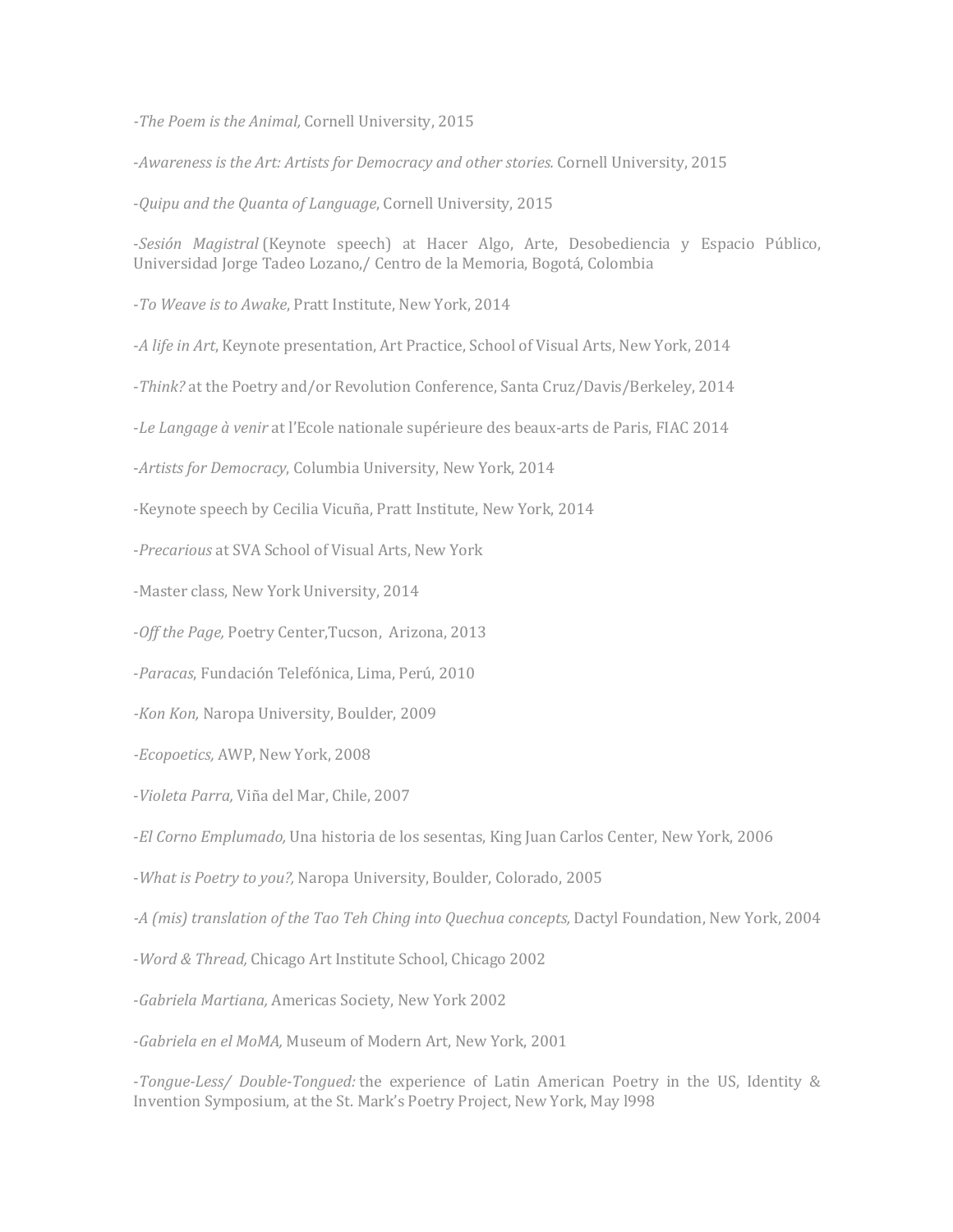-*A seminar with Cecilia Vicuña*, Whitney Museum of American Art, April 1997

-*Criticizing the Future,* at The Poetry Project's Celebration of Three Decades, St Mark's Poetry Project, New York, May 1997

-Magh, Magic Realism, at New York University, 1996

-*The Melodic Matrix*, at the Tenth International Conference on Translation, Centering Marginality, Barnard College, Columbia University, Nov 16, 1996.

-*The Precarious*, at the Art Institute, Sterling, Scotland, Oct 1996

-*Access*, at the Poetry Conference The Politics of Accesibility, St Marks Poetry Project, New York, 1995

-*Writing on Air, at Cornell University*, 1995.

*-Fertile Scriptures*, at the Ethnopoetics Week Summer Program, The Naropa Institute, Boulder, Colorado.

-*Mallarmé seen from Amazonia*, at the Poetics Program Seminar, SUNY, Buffalo, New York, 1993.

-*Rosario Castellanos, The Word is a Hard Look, at Poet's House, New York, 1993* 

*-An Autobiography in Art*, at the University of Oregon, Eugene, Oregon 1992

-*Oral Memory*, at the Cultural Transmission Conference, Bard College, New York, 1992.

-*El Ande Futuro*, at the Gund Theater, University art Museum, Berkeley, California, 1992.

- *Lo Precario,* Museo de Arte Contemporáneo, Santiago Chile l992

-*Oir y orar*, Tercer Congreso de Culturas Hispánicas, Facultad de Filosofía y Letras, Universidad de Chile, Santiago 1992.

*-Arte Precario*, at the School of Architecture, University of Puerto Rico, San Juan, 1991.

-Mestizo Poetics, at the Next Society Simposium, at St Mark's Poetry Project, New York, 1990.

*-Ritual Tying,* at the University of Connecticut, Storrs, Connecticut, 1990

*-Five Precarious Works, at the School of Visual Arts, New York, 1990* 

-An Informal Talk, The New Museum, New York, 1990

-*Paracas*, A Pre-Columbian Textile, at the Parsons School of Design, New York, 1989

-The Latin American Diaspora, at the Boston University Art Gallery, 1988

-Identity and Exile, at the Women Caucus on the Arts, Boston Public Library, 1987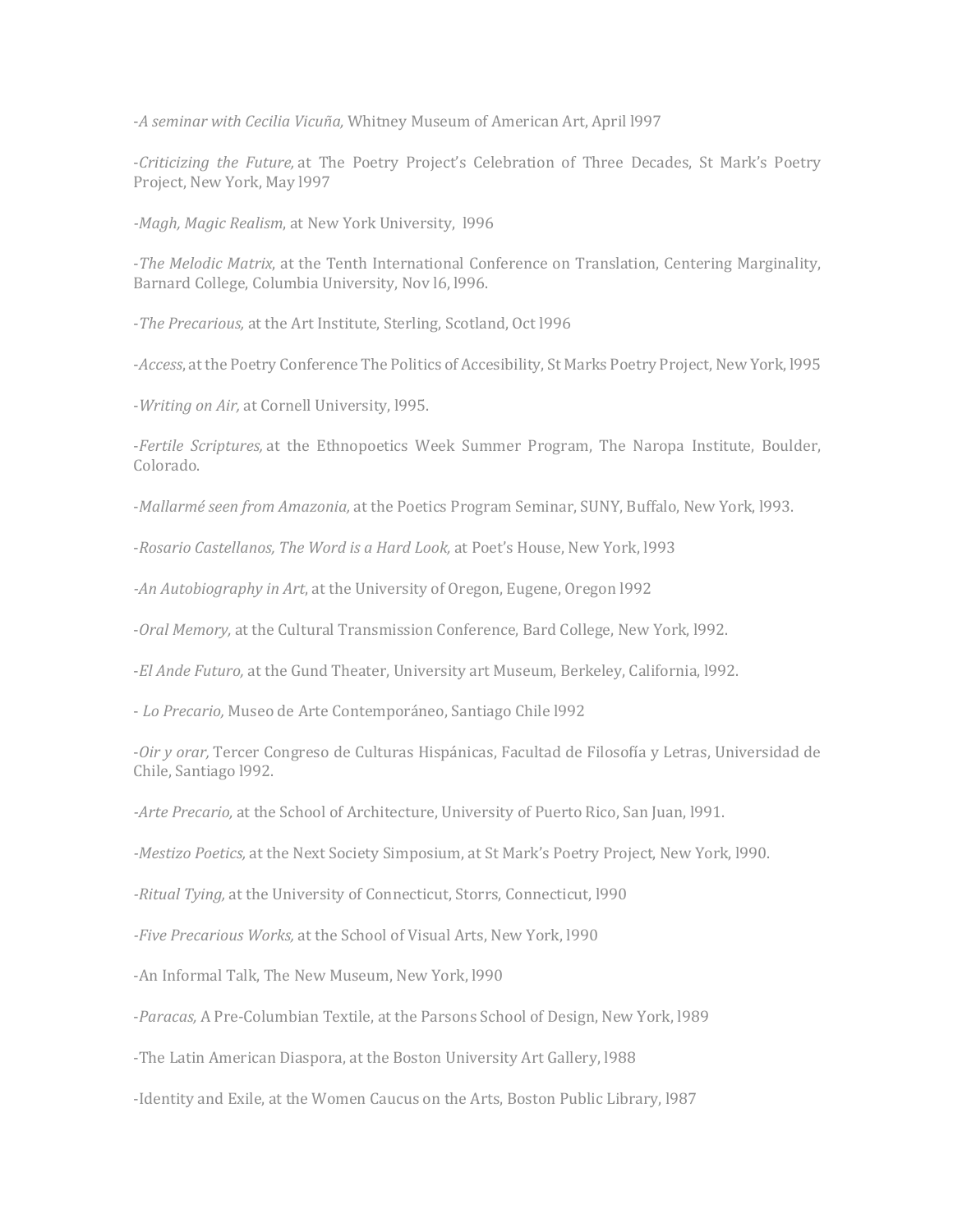-Cecilia Vicuña, at the Archer M. Huntington Art Gallery, University of Texas, at Austin 1987 -Listening, at the Fourth International Translation Conference at Barnard College, new York, 1986. -Eros del Sud, A vision of ancient and new eroticism, at Franklin Furnace, New York, 1984 -Usos de la Imaginación, Asociación AIGLE, Buenos Aires, 1984 -Four Chilean Women Poets at the Modern Language association, New York, 1983 -Cecilia Vicuña speaks on her Art and Poetry, University of Florida, Tallahassee, l980 -El Vaso de Leche, Alianza Colombo Francesa, Bogotá, 1979 -Ojos que no ven, Centro Venezolano de Cultura, Bogotá, 1979 -Cecilia Vicuña, Escola da Belas Artes, Rio de Janeiro, 1979 -Ojos que no ven, Goethe Institut, Bogotá, 1978 -Arte y Poesía de Cecilia Vicuña, Teatro Experimental de Cali, 1976 -Art & Poetry from Chile, The Polythechnic of Central London, 1975 -Cecilia Vicuñaon her art, Slade School of Fine Arts, University College, London l975 -Art & Literature since the Chilean revolution, Institute of Contemporary Arts, London 1974

# **Talleres de Poesía y Seminarios Dictados**

-*Ritual Seminar*, Elective Affinities, A.S.F.A, Atenas, documenta 14

-*Com position,* Ithaca College, 2013

-*Spoken Through*, SWP, Naropa University, Boulder, Colorado, 2013

-*Tugar Tugar*, Escuela G-349 Caleu, Chile, 2011

-Coloquio sobre oralidad, Consejo de la Cultura, Valparaíso, 2011

-*Con Templation*, Naropa University, Boulder, 2009

*-Instan*, Bates College, Massachusets, 2009

*-Art & Poetry*, Denver University, Colorado, 2005

*-Latin American Poetry*, Denver University, Colorado, 2005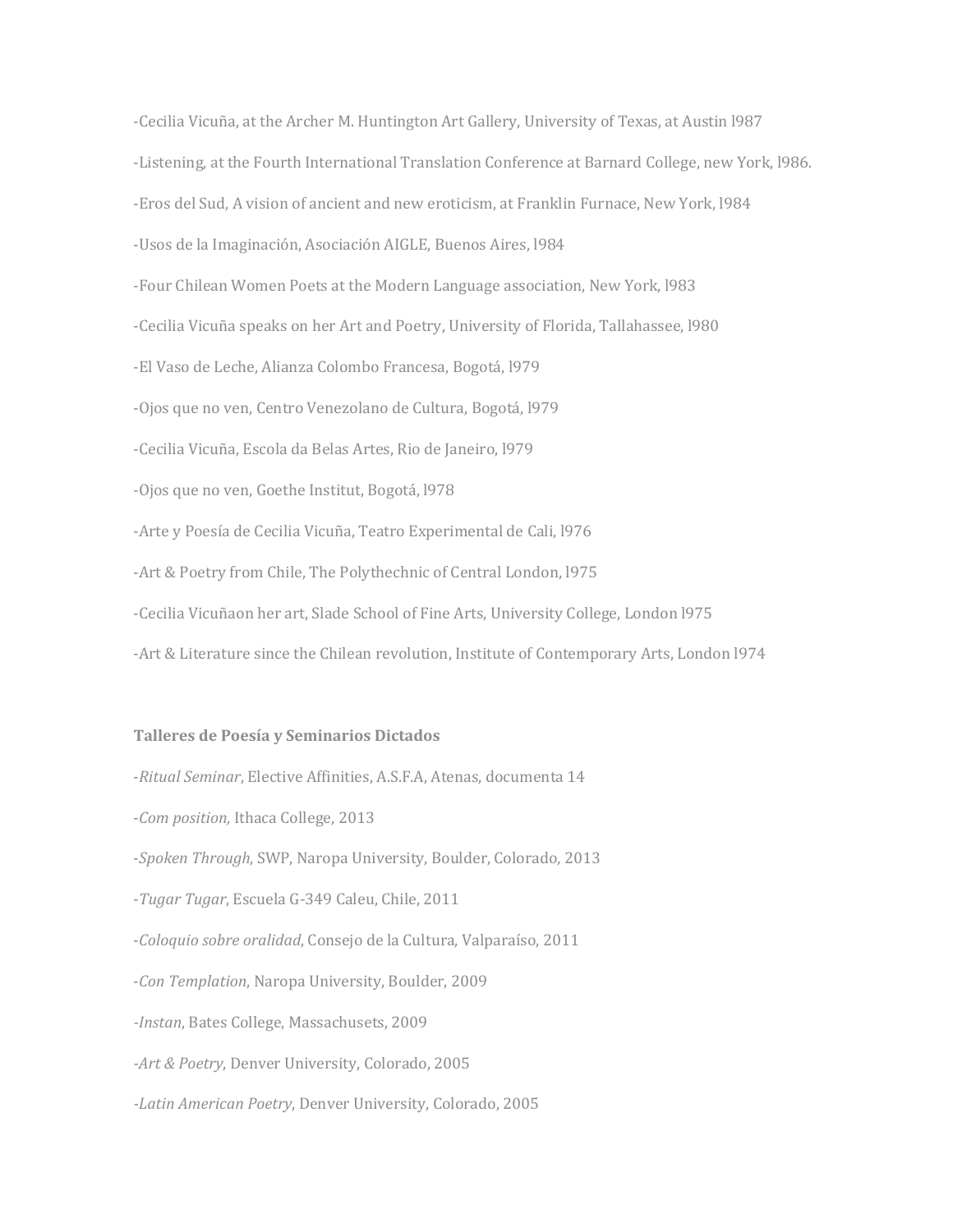*-Performing, a living force,* Naropa University, Summer Writing Program, 2005

*-Poesía y Performance*, Centro Cultural Ricardo Rojas, Universidad de Buenos Aires, 2003

*-Ubixic del decir*, Escuela de Poesía del festival Internacional de Medellín, Colombia, 2003

*-Tree/voice*, The Abrons Center, Henry St Settlement, New York, 2003

*-Word Senses*, Naropa University, Boulder, Colorado 2002

-*The Thread at Play*, Henry St. Settlement, New York, 2000

*-Arte y Poesía*, taller bilingüe, Art in General, New York, 1999

*-Community Poetry Workshop*, JustBuffalo Literary Program & Hallwalls, Buffalo, 1998

*-Caleu está soñando*, cuatro talleres realizados en la escuela "Capilla de Caleu" Central Chile, l995

-Advanced Poetry Course for the Writing Program at SUNY, Purchase, New York, 1994

-Poetry Workshop for the Jack Kerouac School of Disembodied Poetics, Naropa Institute, Boulder, Colorado, 1994

-In the Presence of Language, un taller en colaboración conRichard Lewis y Julie Patton, Poet's House, New York, 1994

-Taller de Poesía Bilingüe, St Mark's Poetry Project, New York, 1990.

-Taller de Poesía Bilingüe, CUNY, New York, 1988

-Talleres de Poesía Bilingües, Poets in Public Service, New York, 1985.

-Curso de Poesía Latinoamericana, Universidad Libre, ARKE, Bogotá, 1979.

-Taller de Arte y Poesía para la comunidad Guambiana del Valle de Silvia, Cauca, Colombia, 1979

#### **Diálogos, Paneles y Conversaciones**

-*Traducción migrante*, documenta 14, Atenas, Atenas

-*Cuerpo ritual*, Parliament of Bodies, documenta 14, Kassel, Alemania

*-Arte y Política*, Museo de la Memoria y los Derechos Humanos, panel with José de Nordenflycht, Valerie Fraser, Paulina Varas, Santiago 2014

-*Spit Temple*, Audiatur Poetry Festival, Bergen, Norway.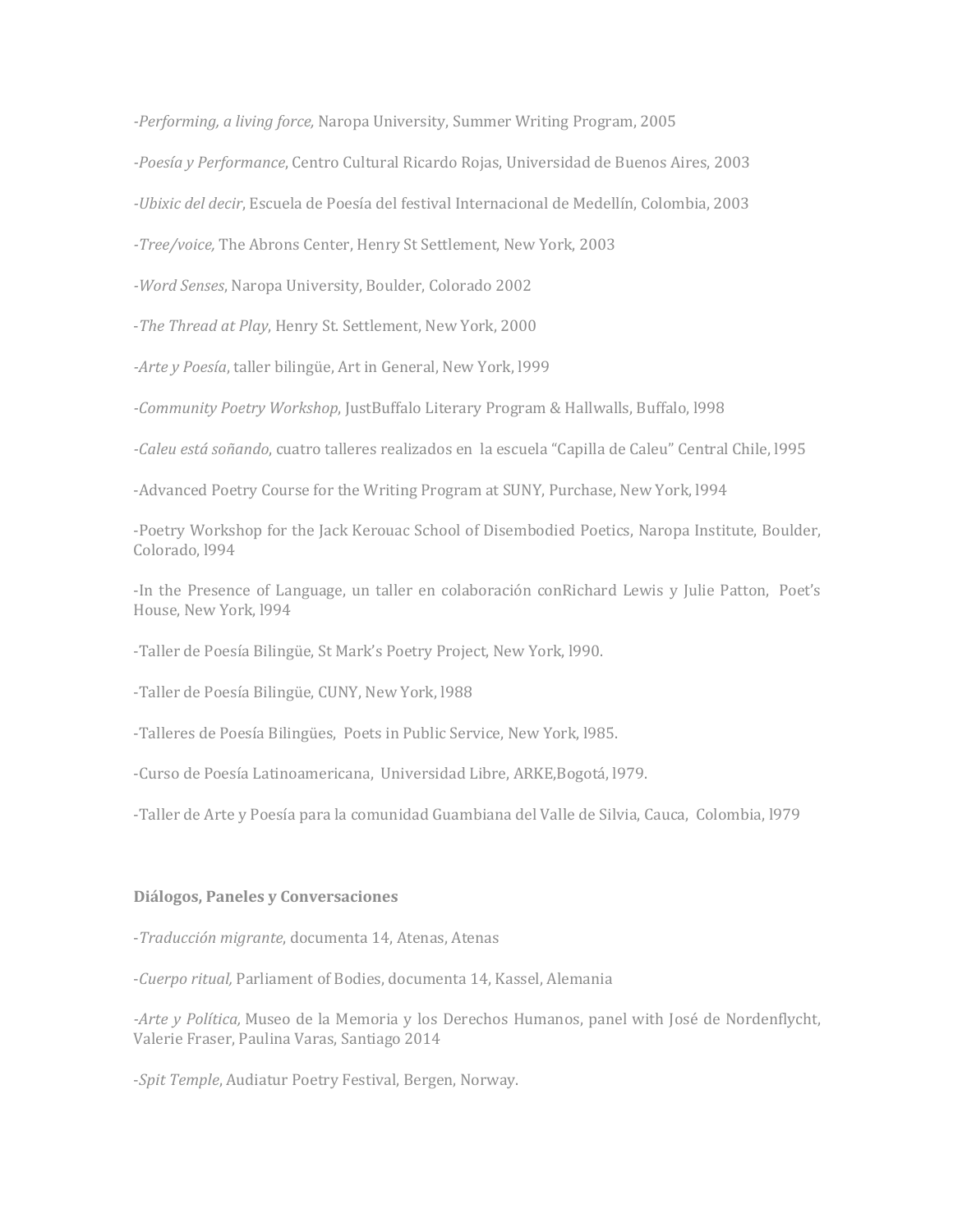-*Memoria de voz*, Ríos del Canto, Facultad de Letras, Universidad Católica de Chile. 2013

-Spiraling Time: Intermedial Conversations in Latin American Arts. Arts Research Center, University of California, Berkeley, 2013

-Com position, Ithaca College, 2013

-Spoken Through, SWP, Naropa University, Boulder, Colorado, 2013

-*Once Poetas Iberoamericanas* en Nueva York, KJCC, NewYork University

-*Tugar Tugar*, Escuela G-349 Caleu, Chile, 2011

-Coloquio sobre oralidad, Consejo de la Cultura, Valparaíso, 2011

-With Anne Waldman, Christian Bok & Thurston Moore, SWP Naropa University, Boulder, 2013

-With Jonnathan Skinner, St Mark's Poetry Project, New York, 2012

-Con Andrés Ajens, Elvira Herneandez y Soledad Fariña, presentación de "V" en la Biblioteca Nacional de Santiago, Chile, 2010

-Con artista de Heresies, PS1, Museum of Modern Art, New York, 2008

-Con Paul Muldoon, Stephen Dunn and Yusef Komunyaka, Dodge Poetry Festival, 2004

-Con Peter Cole, Mark Doty, Philip Levine and Aharon Shabtai (ibid)

-Con Peter Cole, Sharon Olds, Aharon Shabtai (ibid

-Con Lucille Clifton and Jane Hirshfield (ibid)

-Con Paul Muldoon andEdward Hirsch, (ibid)

-Con Coleman Barks and Adonis,(ibid)

-Con Joan Rettalack, Kevin Killian, Anne Waldman

y Steven Taylor, Naropa University, Boulder, Colorado, Summer Writing Program 2002

-Con Jerome Rothenberg, Robert Kelly, Peoples Poetry Gathering, New York 2001

-Con Gonzalo Millán y Ricardo Loebbel, Museo de Arte Contemporáneo, Santiago 2000

-Con Allen Ginsberg, Kamau Brathwaite y Jerome Rothenberg, Naropa Institute, Colorado l994

-Con César Paternosto y Luis Camnitzer, Cooper Union, New York, 1988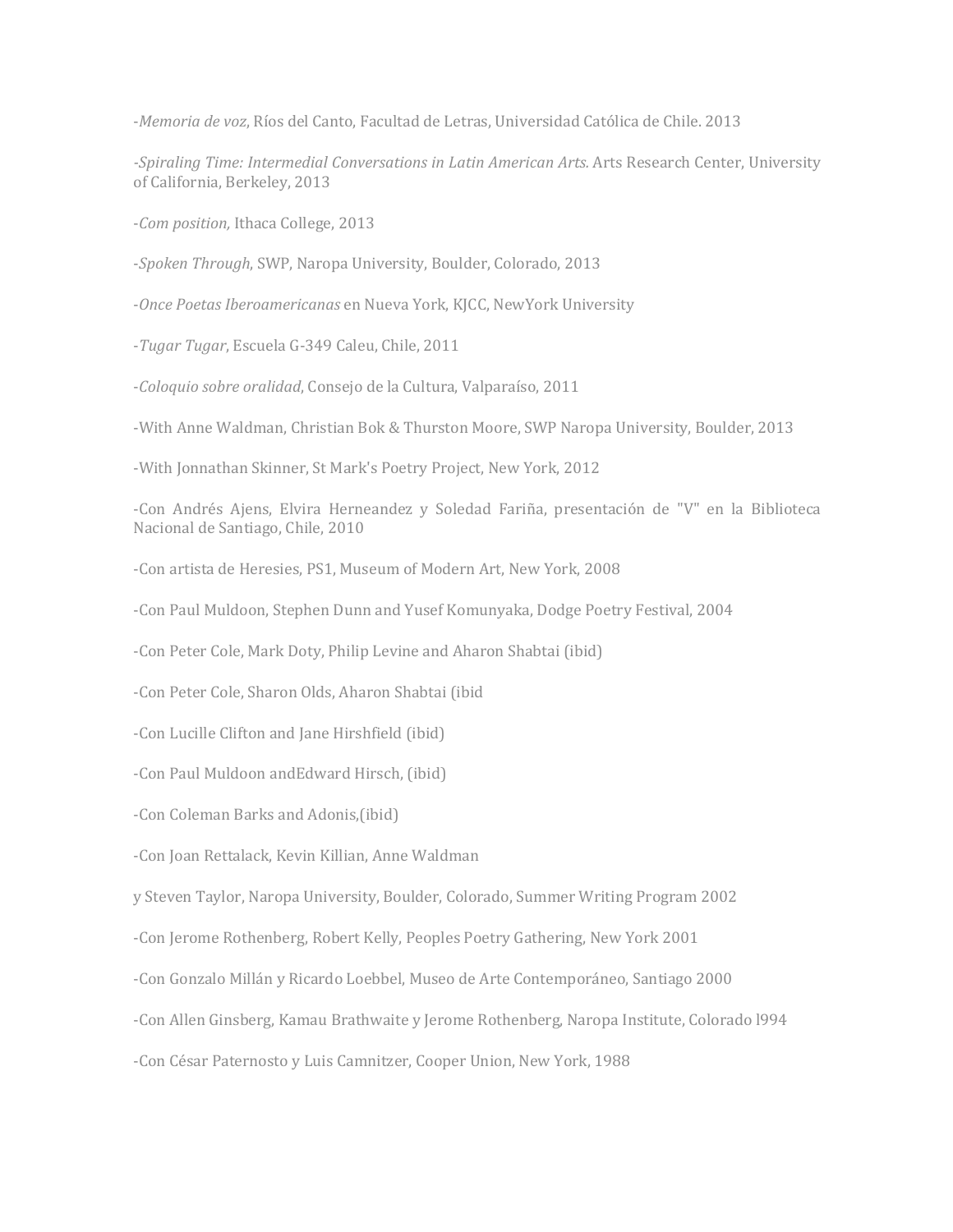## **Performances y Lecturas de Poesía**

- 2017 -Saint Peter's Church, New York
- 2016 -Readings in Contemporary Poetry, Dia Foundation, New York

-Sala Museo Gabriela Mistral, Universidad de Chile, Santiago

-Festival PM, Poesía y Música, Centro Cultural de España, Santiago

-Sala Arrau, Teatro Municipal de Santiago

-Museo Reina Sofía, Madrid

-CA2M Centro de Arte Dos de Mayo Móstoles, Madrid.

2015 Queens Museum, New York

Estudio Panal, Islas nuevas, Santiago, Chile

Galería D21, Proyectos de Arte, Santiago, Chile

Galería Patricia Ready, Santiago, Chile

CIARTE, Santiago, Chile

Museo de Magallanes, Punta Arenas, Chile

 Kunsthaal Aarhus, Denmark

Casa E, Valparaíso

## 2014 MoMA/PS1 New York

FIAC, Ecole Nationale Supérieure de Beaux-Arts, Paris, France

New York University, New York

E.P.C. Festival, SUNY, Buffalo, New York.

Commons Choir, Poets House, New York

Hamilton College, Clinton, New York

Northwestern University, Evanston, Illinois

School of the Chicago Art Institute, Chicago

Audiatur Poetry Festival, Bergen, Norway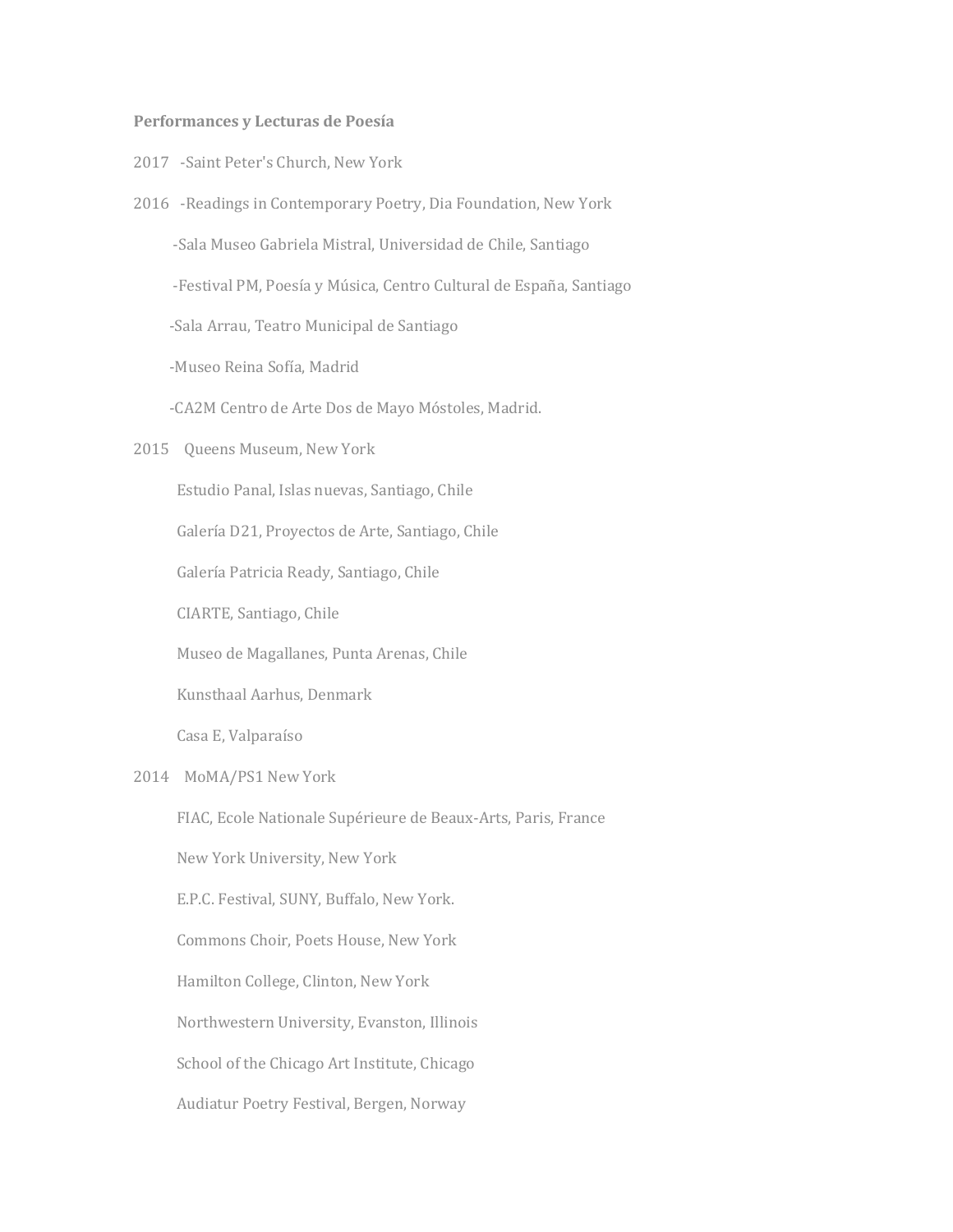Princeton University, New Jersey

 Queens Museum, New York

La Sebastiana, Casa de Pablo Neruda, Valparaíso

2013 Frac Lorraine, Metz, France

Ríos del Canto, Coloquio Internacional, Universidad Católica, Santiago

Warwick University, U.K.

Birkbeck, University of London

Naropa University, Boulder, USA

Feria del Libro, Santiago, Chile

Poets House, New York

Ithaca College, New York

King Juan Carlos Center, New York University

MacNally Jackson Books, New York

2012 Poetry Center, Tucson Arizona

Center for Book Arts, New York

The Poetry Center, San Francisco, SFU, California

Birkbeck College, London

Firstsite, Colchester, U.K.

2011 MoMa, New York

Textile Arts Center, Brooklyn

La Sebastiana, Casa de Pablo Neruda, Valparaíso

Kelly Writer's House, Philadelphia

2010 Birkbeck College, University of London Fundación Telefónica, Lima, Peru The Kitchen, New York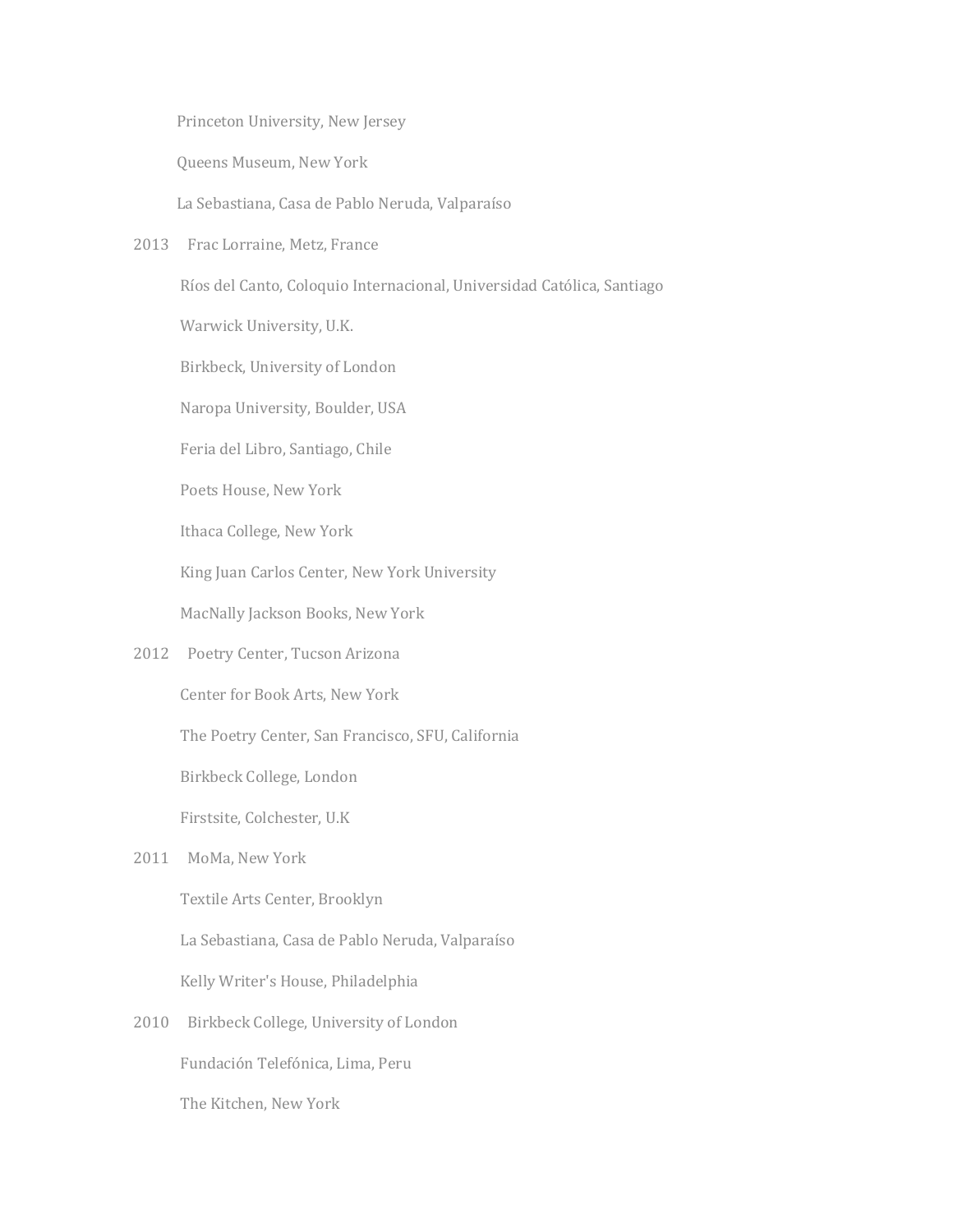Bryant Park Reading Room, New York Public Library, New York

2009 World Financial Center, A musical tribute to Pablo Neruda, New York Naropa University, Boulder Douglass Library, Rutgers University, NJ King Juan Carlos Center, NYU Duke University, N. Carolina United Nations, Language Day, New York The Segue Series, Bowery Poetry Club, New York 2008 Museum of Modern Art, PS1, New York, NY, USA Brooklyn Museum, New York, NY, USA

American Museum of Natural History, New York, NY, USA

2007 King Juan Carlos Center, New York University, New York, NY, USA

St Mark's Poetry Project, New York, NY, USA

2006 The City University of New York

The Bowery Poetry Club, New York

Jonathan Shorr Gallery, New York

King Juan Carlos Center, New York University

Louder Arts, New York

2005 St Mark's Poetry Project, New York

EGA conference, Mohonk New York

Mills College, California

Museum of the Americas, Denver

Denver University, Colorado

Naropa University, Colorado

Sitelines Festival, Museumof Jewish Heritage & Pavilion at Rockefeller Park, New York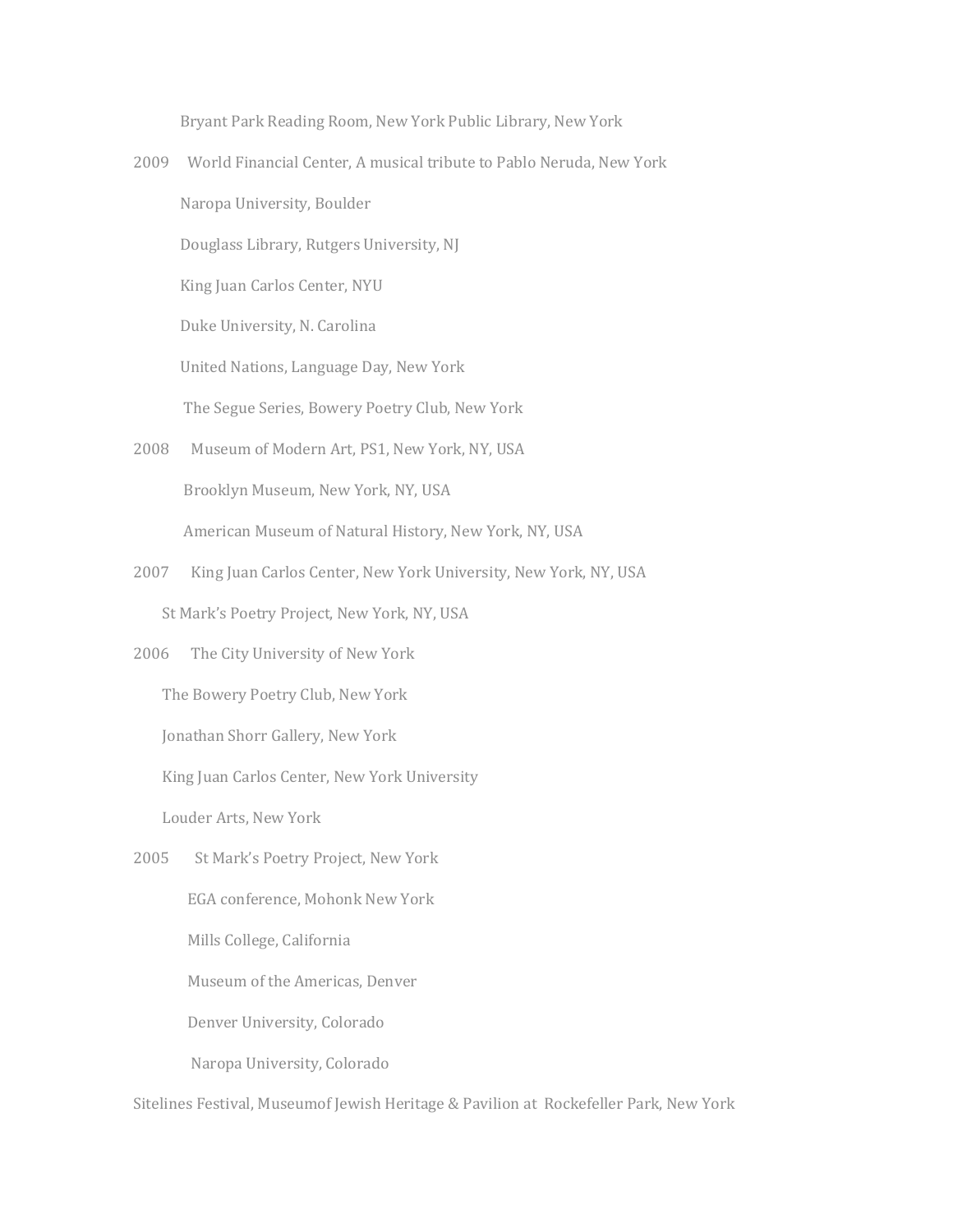The Poetry Project, St Mark's, New York

- 2004 Jack Blanton Museum of Art, Austin, University of Texas. Dactyl Foundation, New York Cafe Verlaine, New York Teacher's Conference, Princeton, New Jersey Blanton Museum, University of Texas, Austin
- 2003 King Juan Carlos Center, New York University

Poets House, New York

The Bowery Poetry Club, New York

White Box, New York

Bellagio Study Center, Italy

Etnografisch Museum, Antwerpen, Belgica

Instituto de arte, universidad Católica, Viña del Mar

Universidad de Antioquía, Festival de Poesía de Medellín

Centro Cultural Hospital San Jose, Santiago, Chile

2002 Sarah Lawrence College

The Kitchen, New York

The Poetry Center & American Poetry Archives, San Francisco

The Drawing Center, New York

The University of Cambridge Conference on Contemporary Poetry, England

Boulder Museum of Contemporary Art, Boulder, Colorado

St. Mark's Poetry Project, New York

Odessa, University of Western Texas

Marywood University, Pennsylvania

Casa de la Poesía, Buenos Aires, Argentina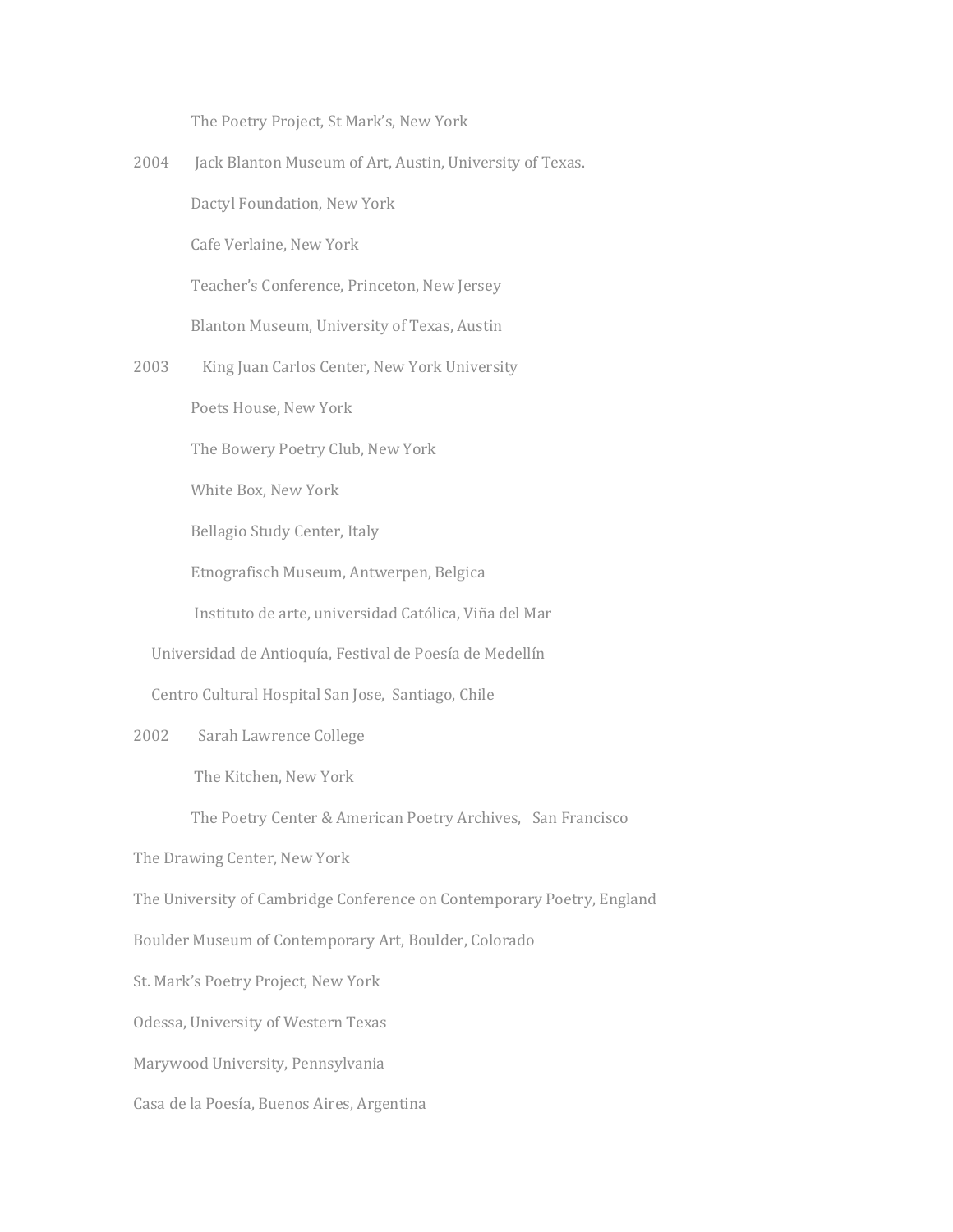Museo Chileno de Arte Precolombino, Santiago

- 2001 Musem of Modern Art, New York Palais des Beaux Arts, Brussels IVAM, Institut Valnecia d'Art Moderna SUNY, Buffalo, New York Tucher Literary Salon, Berlin, Germany University of Minnesota, St, Paul University of Wisconsin, Milwaukee Goethe Institut, Santiago Peoples Poetry Gathering, New York Festival Internacional de Poesía de Rosario, Argentina 2000 Fundación Valparaíso, Spain
- Temple University, Philadelphia Kelly Writer's House, Philadelphia Sufi Books, New York Poems in the Garden, Shelter Island
- l999 Art in General, New York University of Hawaii, at Manoa Diverseworks, Houston, Texas
- 1998 University of Sevilla, Spain Kunstmuseum, Bern, Switzerland Hallwalls, Contemporary Arts Center, Buffalo Jacksonville University, Florida
- 1997 Whitney Museum of American Art, New York St Mark's Poetry Project, A Celebration of Three Decades,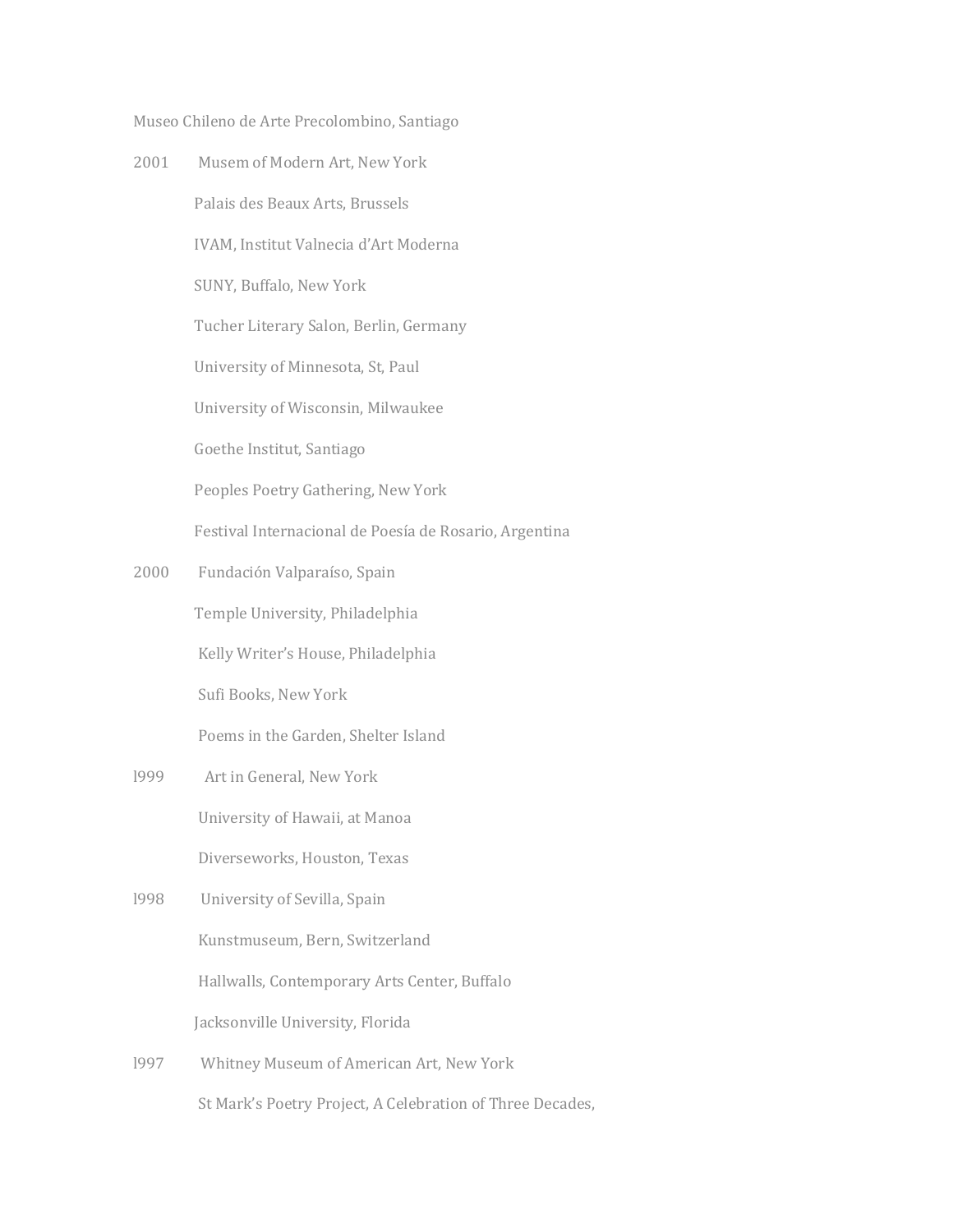(con Robert Creeley), New York

1996 Whitechapel Art Gallery, London

Inverleith House, Royal Botanical Gardens, Edinburgh

Institute of Contemporary Arts, Glasgow

Brown University, Providence

Institute of Contemporary Arts, Boston

WoodlandPattern Book Center, Milwaukee

1995 St Mark's Poetry Project, New York

Western Washington University, Bellingham

Wessel & Lieberman Boosktore, Seattle

Centro Cultural Ricardo Rojas, Universidad de Buenos Aires

1994 Gira Nacional de lecturas, organizada por The Poetry Society of America, con paradas en: New York, Buffalo, Los Angeles y Miami.

Center for Contemporary Arts, Santa Fe, New Mexico

Naropa Institute, Boulder, Colorado

l993 Poetics Program, SUNY, Buffalo

Maryland Institute College of Art, Baltimore

Naropa Institute, Boulder, Colorado

Cody's Bookstore, Berkeley, California

Modern Times Bookstore, San Francisco

University of California at Santa Barbara

University of California at San Diego

University of Oregon, Eugene

University of Washington, Seattle

Elliot Bay Bookstore, Seattle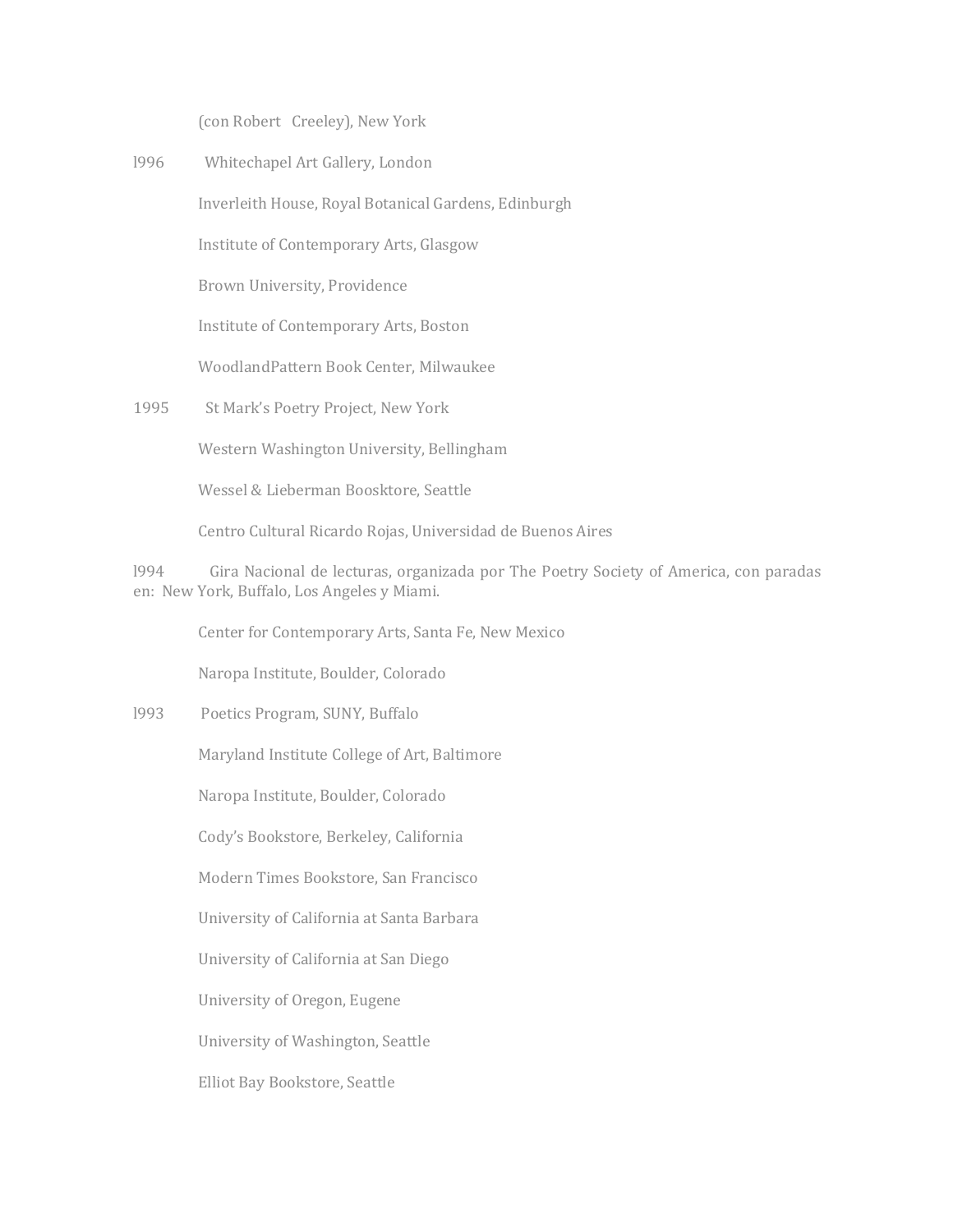- 1992 The Poetry Center, San Francisco State University Bard College, New York Avesol, La Paz, Bolivia Nuyorican Poets Cafe, New York
- 1991 Bellagio Study Center, Rockefeller Foundation, Lake Como, Italy Museo de la Vanguardia, Fundación Huidobro, Santiago, Chile Harvard Theatre, Harvard University, Boston( con Robert Creeley y Bei Dao) New York Public Library, Chinatown Branch, New York
- 1990 The Geraldine R. Dodge Poetry Festival, Waterloo, New Jersey Women Poets at Barnard, Barnard College, New York Poetry Society of America, New York
- 1988 Americas Society, New York, (con John Ashbery y Amiri Baraka).

## **Talleres y Seminarios Dictados**

*-Art & Poetry*, Denver University, Colorado, 2005

*-Latin American Poetry*, Denver University, Colorado, 2005

*-Performing, A Living Force*, Naropa University, Summer Writing Program, 2005

*-Poesía y Performance*, Centro Cultural Ricardo Rojas, Universidad de Buenos Aires, 2003

*-Ubixic del decir*, Escuela de Poesía del Festival Internacional de Medellín, Colombia, 2003

*-Tree Voice*, a workshop, The Abrons Center, Henry St Settlement, New York 2003

*-Word Senses*, Poetry workshop, Naropa University, Boulder, Colorado 2002

-*The Thread at Play*, workshop, Henry St. Settlement, New York, 2000

-Art and poetry workshop, Art in General, New York, 1999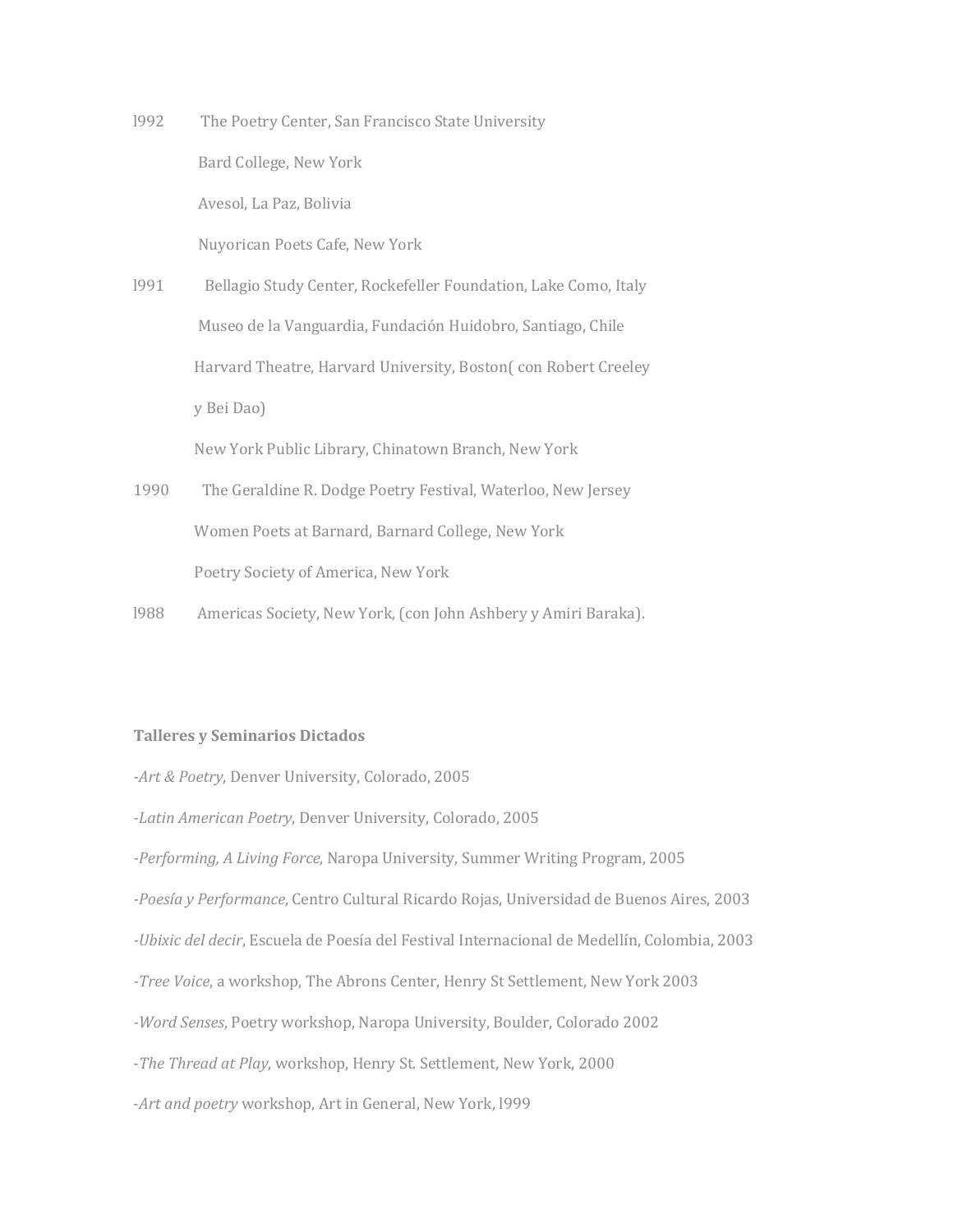-Community Poetry Workshop, Just Buffalo Literary Program & Hallwalls, Buffalo, 1998

-Caleu está soñando, four workshops for the Capilla de Caleu school in the mountains of Central Chile, l995

-Advanced Poetry Course for the Writing Program at SUNY, Purchase, New York, 1994

-Poetry Workshop for the Jack Kerouac School of Disembodied Poetics, Naropa Institute, Boulder, *Colorado*, 1994

*-In the Presence of Language*, a workshop in collaboration with Richard Lewis and Julie Patton, at Poet's House, New York, 1994

-Bilingual Poetry Workshop at St Mark's Poetry Project, New York, 1990.

-Bilingual Poetry Workshop at CUNY, New York, 1988

-Poetry workshops for the New York Public Schools, Poets in Public Service, New York, 1985.

- Latin American Poetry Course, Universidad Libre, ARKE, Bogotá, 1979.

-Art and Poetry workshop for the Guambiano Indigenous Community in Silvia, Valle del Cauca, Colombia, 1979.

\*\*\*

## **Panel Discussions**

*-Arte y Política*, Museo de la Memoria y los Derechos Humanos, panel with José de Nordenflycht, Valerie Fraser, Paulina Varas, Santiago, 2014

-*Spit Temple*, Audiatur Poetry Festival, Bergen, Norway.

-*Memoria de voz*, Ríos del Canto, Facultad de Letras, Universidad Católica de Chile. 2013

-Spiraling Time: Intermedial Conversations in Latin American Arts. Arts Research Center, University of California, Berkeley, 2013

-*Com position,* Ithaca College, 2013

-*Spoken Through*, SWP, Naropa University, Boulder, Colorado, 2013

-*Once Poetas Iberoamericanas* en Nueva York, KJCC, NewYork University

-*Tugar Tugar*, Escuela G-349 Caleu, Chile, 2011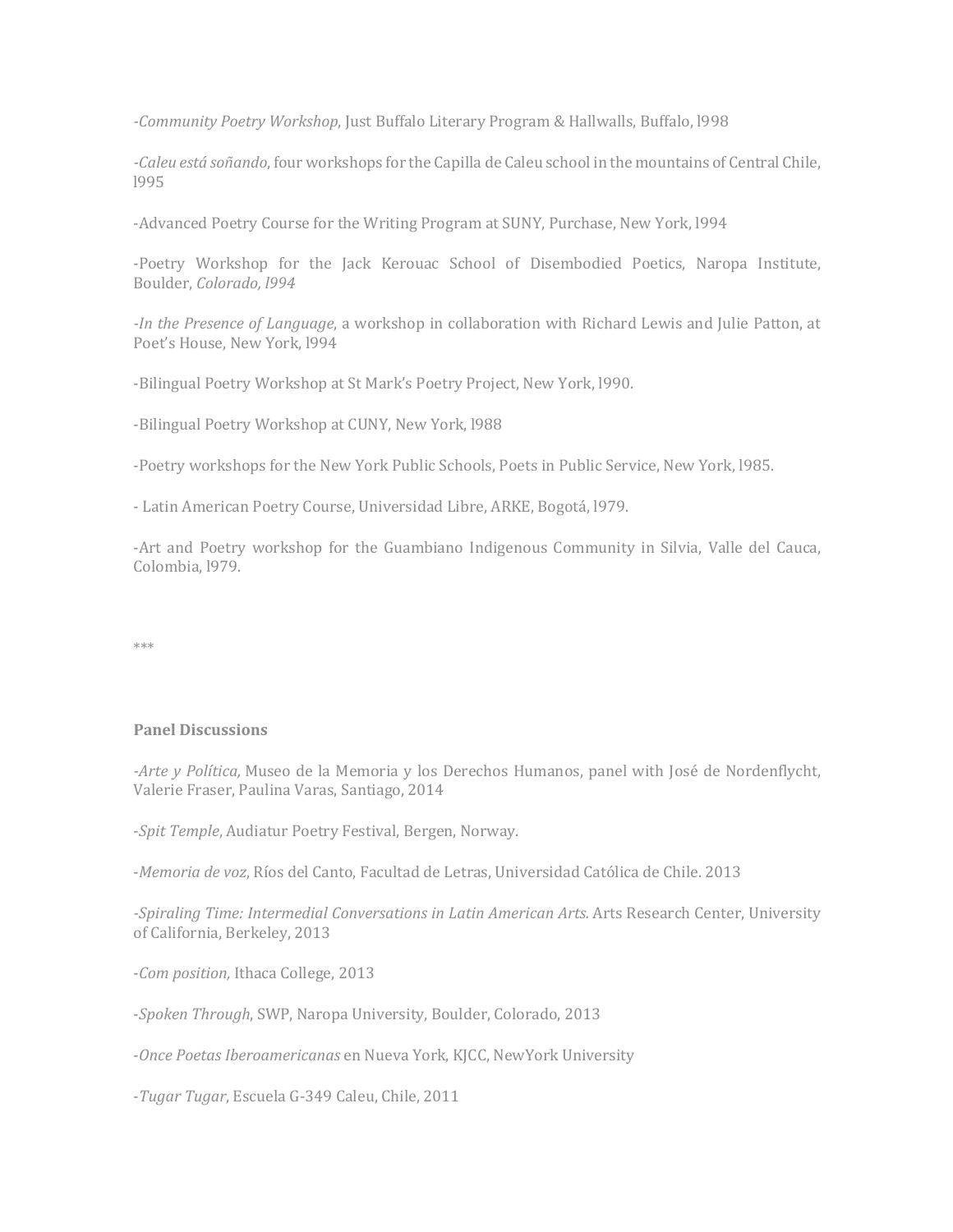-Coloquio sobre oralidad, Consejo de la Cultura, Valparaíso, 2011

-With Anne Waldman, Christian Bok & Thurston Moore, SWP Naropa University, Boulder, 2013

-With Jonnathan Skinner, St Mark's Poetry Project, New York, 2012

-With Andrés Ajens, Elvira Hernández y Soledad Fariña, presentación de "V" en la Biblioteca Nacional de Santiago, Chile, 2010

-With Heresies Collective, PS1, Museum of Modern Art, New York, 2008

-With Paul Muldoon, Stephen Dunn and Yusef Komunyaka, Dodge Poetry Festival, New Jersey, 2004

-With Peter Cole, Mark Doty, Philip Levine and Aharon Shabtai (ibid)

-With Peter Cole, Sharon Olds, Aharon Shabtai (ibid

-With Lucille Clifton and Jane Hirshfield (ibid)

-With Paul Muldoon and Edward Hirsch, (ibid)

-With Coleman Barks and Adonis,(ibid)

-With Joan Rettalack, Kevin Killian, Anne Waldmany Steven Taylor, Naropa University, Boulder, Colorado, Summer Writing Program 2002

-With Jerome Rothenberg, Robert Kelly, Peoples Poetry Gathering, New York 2001

-With Gonzalo Millán & Ricardo Loebbel, Museo de Arte Contemporáneo, Santiago 2000

-With Allen Ginsberg, Kamau Brathwaite & Jerome Rothenberg, SWP, Naropa Institute, Colorado l994

-With César Paternosto & Luis Camnitzer, Cooper Union, New York, 1988

## **Filmography**

## **Quipu Films**

*Quipu Ceque, New York, 2014, 1:49 mins* 

*El Quipu de Paula en Nueva York*, New York, 2011, 2:58 mins

*Skeleton Quipu*, New York, 2014, 2:36 mins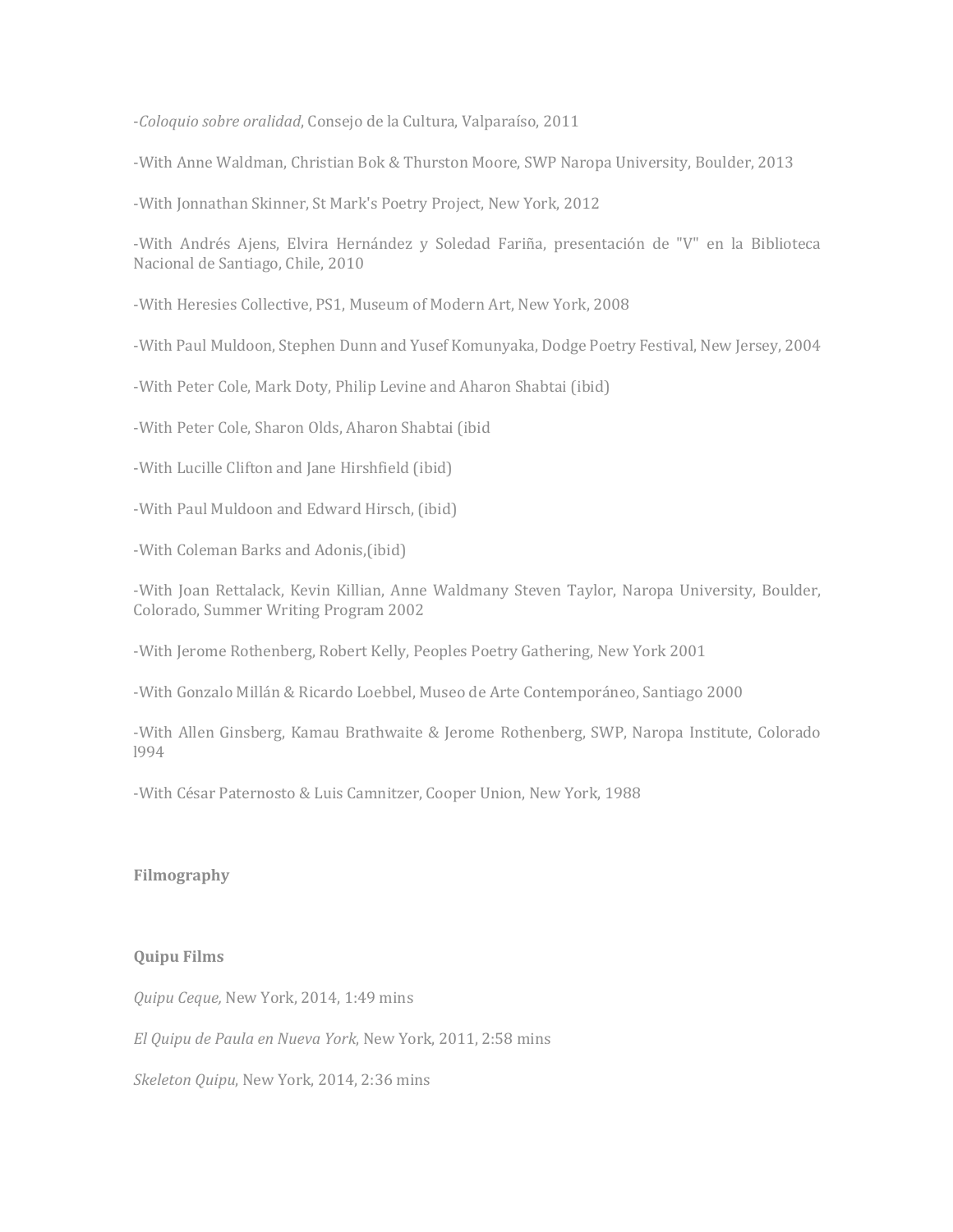*Quipu Austral*, Sydney Australia, 2012 *Quipu Aural*, Chile, 2012, 4:15 mins, *Umbílico*, New York Quipu, 2012, 2:33 min. *Río Mapocho,* Chile, 5:27 mins, 2012 *Quipu Inhallable*, New York, 2012, 31:23 mins. *Quipu Projetions* (Studio), New York, 2011, 3:44 mins. *Quipu Desaparecido*, New York, 2011, 3:41 mins. *Water Quipu*, Chile, 2011, 32 sec. *Quipu de Paula*, New York, 2011, 2:58 mins. *Quipu Víscera*, New York, 2011, 2:28 mins. Piriwin Quipu, New York, 2011, 7:13 mins. *Quipu Menstrual*, Chile, 2006, 3:00 mins.

## **Video poems**

*Casa del Nos,* New York, 2015 *Semi Ya / Seed Song, Chile, 2015 Cantos del Agua***,** Chile, 2015 *Kuntur Ko en el Mapocho, Chile, 2015 Vulva Monarca, Milkweed Seed, New York, 2014, 1:20 mins. Rari en New York, New York, 2014, 8:26 mins. Homenaje a los Desaparecidos de Calama*, Chile, 2013, 4:23 mins. *A visual poem for Philippe Petit*, New York, 2013, 2:29 mins. *Mar Tejido, New York, 3:05 mins, 2012 Hilito en el Desierto*, Tucson, Arizona, 2012, 6:54 mins. Paracas La Ligua, Chile, 4:04 mins, 2011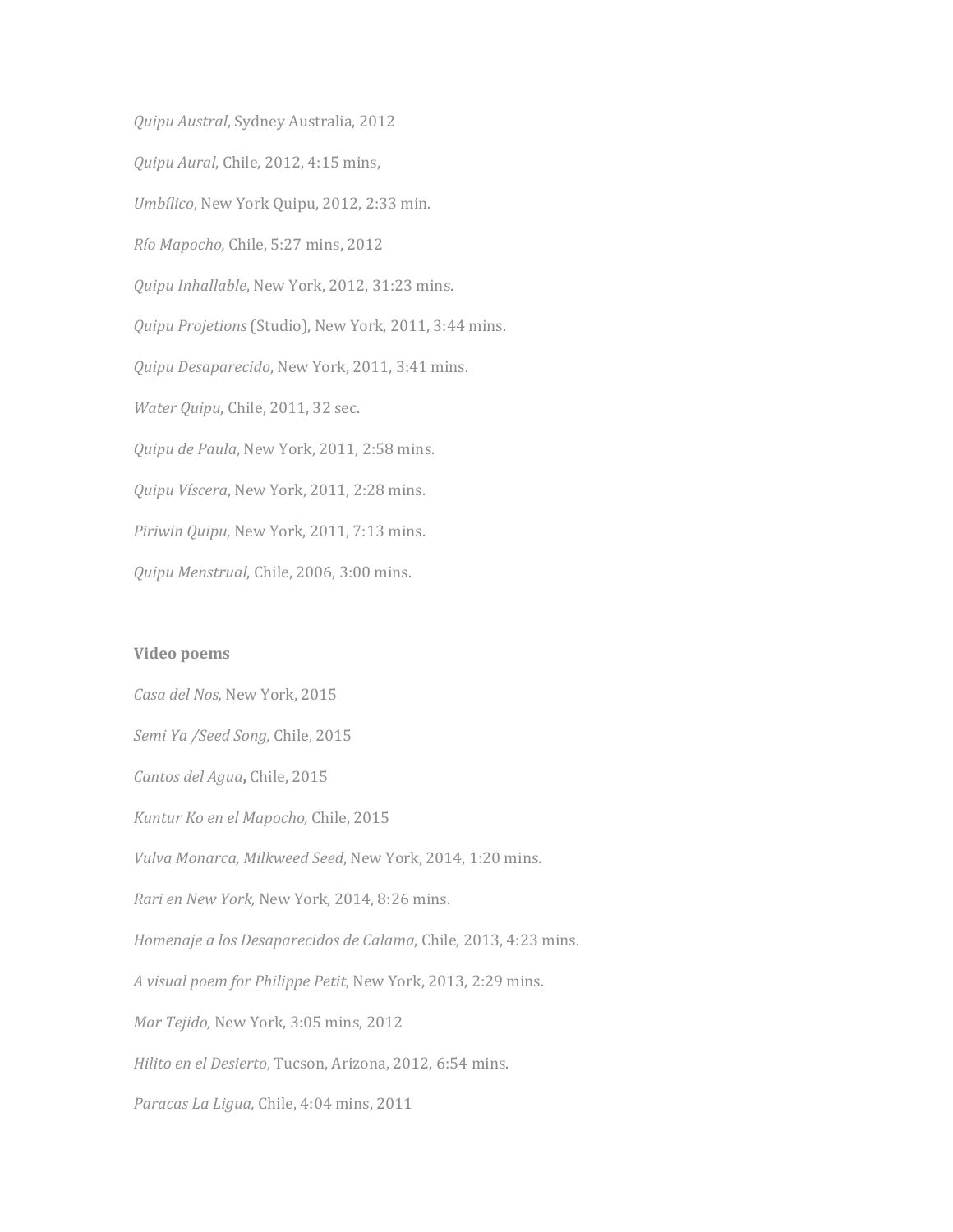*Tres Aguas,* New York, 2:27 mins, 2011 Shadow of Sorrow, New York, 5:25 mins, 2011 *Guante, New York, 3:26 mins, 2011 Heritage of Tears,* New York*, 3:33 mins, 2011 Cai Cai,* Chile, 2:37 mins, 2011 Apu Miski Yawar, New York, 2:51 mins, 2011 *Abre La Puerta, New York, 9:34 mins, 201 El Sueño Del Niño del Aconcagua*, Chile, 11:59 mins, 2011 *Tugar Tugar Salir a Buscar El Sentido Perdido,* Chile, 30:27 mins, 2011 Pichi Paracas MNBA, Chile, 2:25 mins, 2010 *Kon Kon, Chile,* 53:44 mins, 2010. *Kon kon pi, Chile, 13 mins, 2010 Water Cry, Rutgers University, New Jersey, 1.26 mins, 2009 Dissolution,* New York, Chile, 4 mins, 2009 Paracas Chimuchina, Chile, 5:23 mins, 2009 Paracas Brooklyn, New York, 4:33 mins, 2008 *Orgon Azul, New York, 7 mins, 2008* Parti si pasión, New York, 5 mins, 2001/2008 *Vaso de Leche*, Bogotá, New York, 6 mins l979/2008 Lápiz en Bote, Chile, 3:16 mins, 2001 *Cloud-net*, New York, 7 mins, 1998 Paracas, New York, 18 mins, 1982 *Tres Trabajos*, New York, 10 mins. 1981 *¿Qué es para Ustedla Poesía?/What is Poetry to you?* 24 mins. l980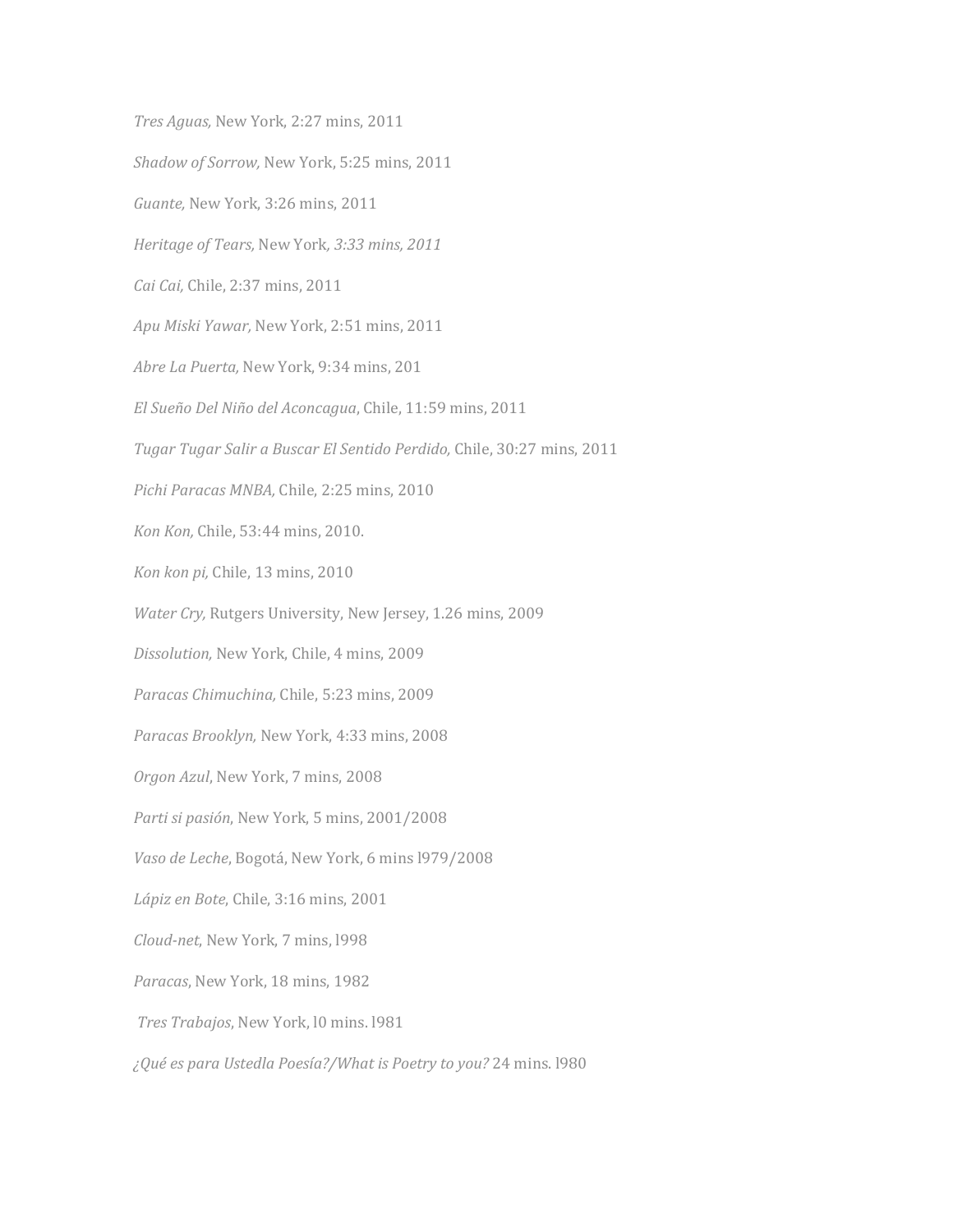#### **Video documents by Cecilia Vicuña**

Artists for Democracy, Chile, 2015 *Fire Over Water*, New York, 2014, 6:49 mins *Baile Chino de Caleu vuelve a Cai Cai*, Chile, 2:11 mins, 2012 *Martin Gubbins I, New York, 6:35 mins, 2012 Martin Gubbins II*, New York, 2:18 mins, 2012 *Martin Gubbins III, New York, 1:41 min, 2012 Silvia Falcón: Muchos Paisajes a la Misma Vez*, Chile, 7:57 mins, 2011 *Claudio Mercado at McNally Jackson Books*, Chile, 25:45 min, 2011 *Chinos Noche, Chile, 3:50 min, 2011 Plant Teachers, New York, 5:59 mins, 2011 Nelson Villanueva*, Chile, 5:41 mins, 2011 *Knowing That They Know, New York, 3:48 mins, 2011 Children are the Indigenous, New York, 3:57 mins, 2011 Mi Texto Es El Cielo*, New York, 12:18 mins, 2011 *Me Impresiona Lo Que Veo, Chile, 5:44 mins, 2011 Eucaliptuchay, Un Pedido Poderoso,* (New York, 10:16 mins, 2011 *Muchos Paisajes a la misma vez, New York, 7:58 mins, 2011 Sound & Multidimensional Knowledge,* New York, 6:44 mins, 2011 *José Pérez de Arce I*, Chile, 5:37mins, 2010 *Jose Pérez de Arce II, Chile, 5:50 mins, 2010 Elicura Chuhuailaf, Chile, 4:4 mins, 2010* Painted Ideas, New York, 8:10 mins, 2010 *Yellow Soto,* 25 mins, 2007 *La Novia del Plomo*, 50 mins, 2006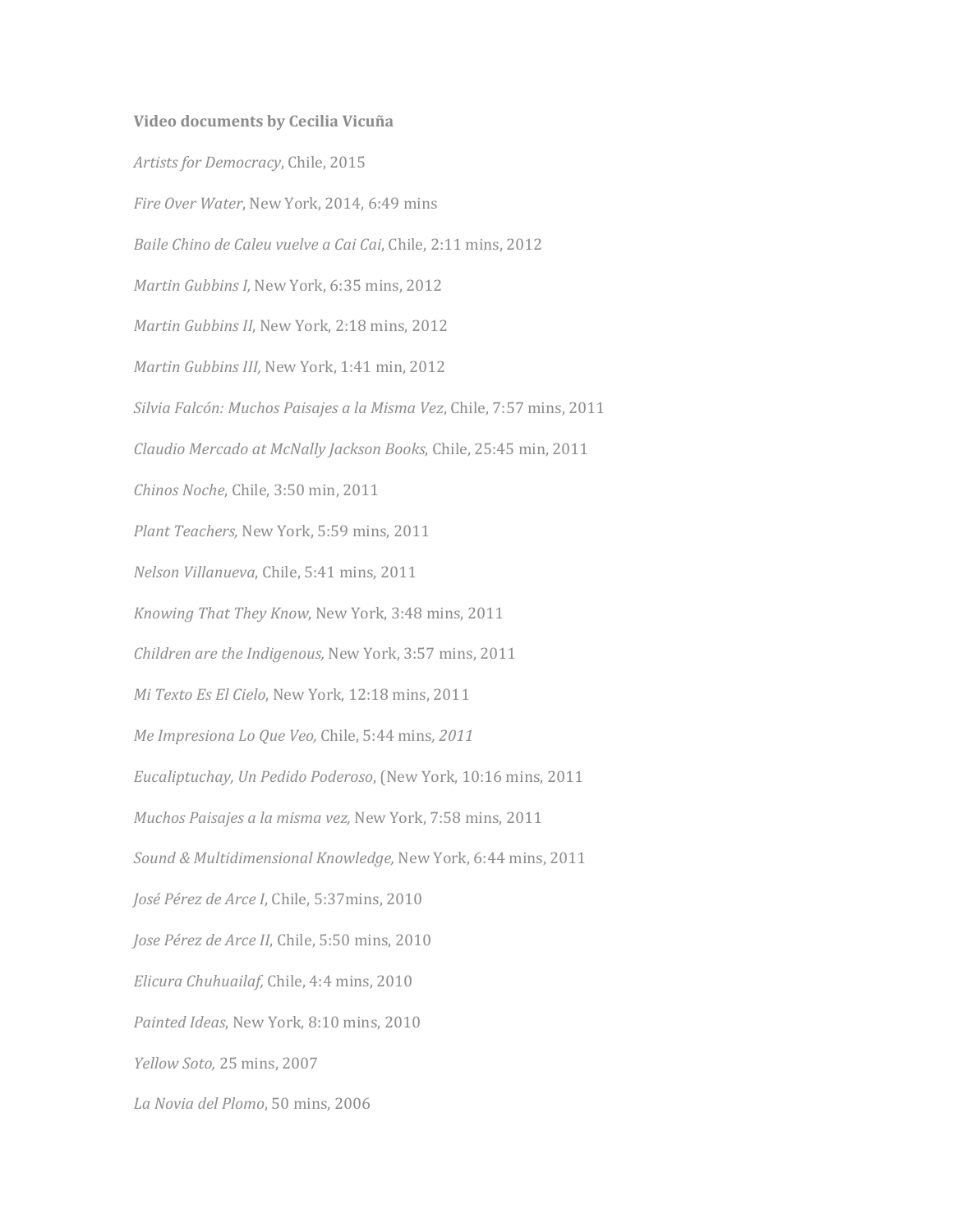*El quipu menstrual*, 4 mins, 2006

Lionel Lienlaf, Chile, 2:31 mins, 1997

## **Video Documentaries on Cecilia Vicuña's work:**

*El Animal de lo Invisible*, Performance archive 1989-1998, New York, 2013, 17:05 mins.

The Poetics of Performance, New York, 2013, 34:23 mins.

*El ser de lo que es, Chile, 2013, 20:00 mins.* 

*I* am Just the Little Drawing, New York, 2013, 12:21 mins.

*Ink & Blood As One*, New York, 2013, 2:02 mins.

*I* was Born In A Space of Silence, New York, 2013, 17:06 mins.

An Animal's Response to Poetry, New York, 2012, 6:32mins.

*Cecilia Vicuña Recital en Lima,* 2010, 7:02 mins.

*Three Fragments of Three Performances,* 2008. 10 mins.

*kNOT a QUIPU, an interview with Cecilia Vicuña*, 2006, 32:51 mins.

*Red Coil*, video, 2005, 68 mins.

*Adunarse,* 2004, 6:19 mins.

*Instrumento de Luz*, New York, 2003, 6 mins.

*Alba Saliva el Instan, New York, 2002, 30 mins.* 

*Empire (Red)*, New York, 2002, 4 mins.

*Caleu está soñando/The Thread at Play, Chile, 1995, 12 mins.* 

*Cecilia Vicuña /Exit Art Gallery,* l990, 3:08 mins

*María Santiago* (pen name of Cecilia Vicuña), a BBC documentary, 1974, 12 mins.

**Bibliografía crítica sobre poesía de Cecilia Vicuña**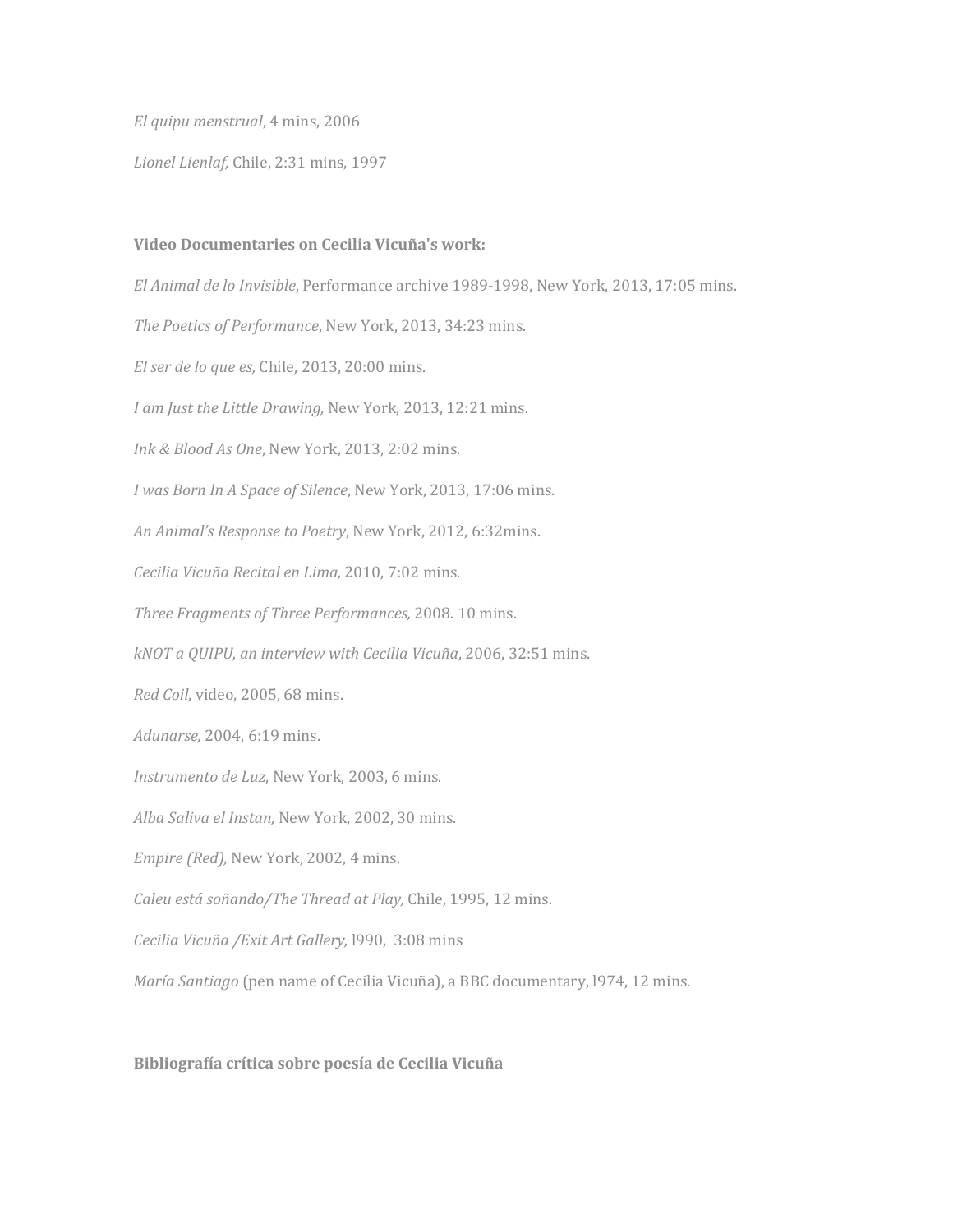*-Vicuñiana: El Arte y La Poesía de Cecilia Vicuña, Un Diálogo Sur/Norte, Meredith Gardner Clark,* Editorial Cuarto Propio, Santiago, 2015

*-The material etymologies of Cecilia Vicuña, Art, Sculpture and Poetic Communities***,** José Felipe Alvergue, The Minnesota Review, issue 82, 2014

-*Cultural Threads: transnational textiles today*, Jessica Hemmings, U.K. Bloomsbury, 2014

-*Cecilia Vicuña: The Persistence of Joy*, Lucy Lippard in Artists for Democracy: El Archivo de Cecilia Vicuña, Museo de la Memoria y los Derechos Humanos, y Museo Nacional de Bellas Artes, Santiago, Chile, 2014

- *Rajado: Word and Knot in Cecilia Vicuña's Kon Kon*, Jonathan Skinner, Rattapallax #21, 2013

-Cecilia Vicuña's Calcomanías, Dawn Ades, in "Cecilia Vicuña", England & Co catalog for solo exhibition in London, 2013

-David Berridge reviews Spit Temple: The Selected Performances of Cecilia Vicuña, edited and translated by Rosa Alcalá (Brooklyn: Ugly Duckling Presse, 2012). http://intercapillaryspace.blogspot.cl/2013/02/david-berridge-reviews-spit-temple.html

-touch in transit Manifestation/Manifestación in Cecilia Vicuña's cloud-net, Julie Phillips Brown, in Contemporary Women's Writing, Oxford University Press, 2011

-*DANCE/DRAW*, The Institute of Contemporary Art, exhibition catalogue, Helen Molesworth, Boston 2011 

**-***ONLINE,* Drawing Through the Twentieth Century, Exhibition catalogue by Cornelia Butler & Catherine de Zegher, MoMA, Museum of Modern Art, New York, 2010

-*Subversive Practices. Art under Conditions of Political Repression*

Württembergischer Kunstverein Stuttgart, Exhibition Catalogue, Paulina Varas, Germany. 2009

-*El Libro Censurado de Cecilia Vicuña* por Pedro Pablo Guerrero, Revista de Libros, El Mercurio, Santiago, Chile 6 Enero 2008

-*Cecilia Vicuña Poeta,* por Vicente Undurraga, The Clinic, Santiago Chile, 2008

-Osman, Jena, *Is Poetry News?* Jacket 32, April 2007

*-WACK! Art and the Feminist Revolution* edited by Cornelia Butler and Lisa Gabrielle Mark, MOCA, (Museum of Contemporary Art) Los Angeles, 2007

-*Salón de Otoño, Las Hojas que Faltan*, Alberto Madrid, en catálogo "Otoño"

Museo Nacional de Bellas Artes, Santiago 2007

-La Caída del Otoño, José de Nordenflycht, en catálogo "Otoño"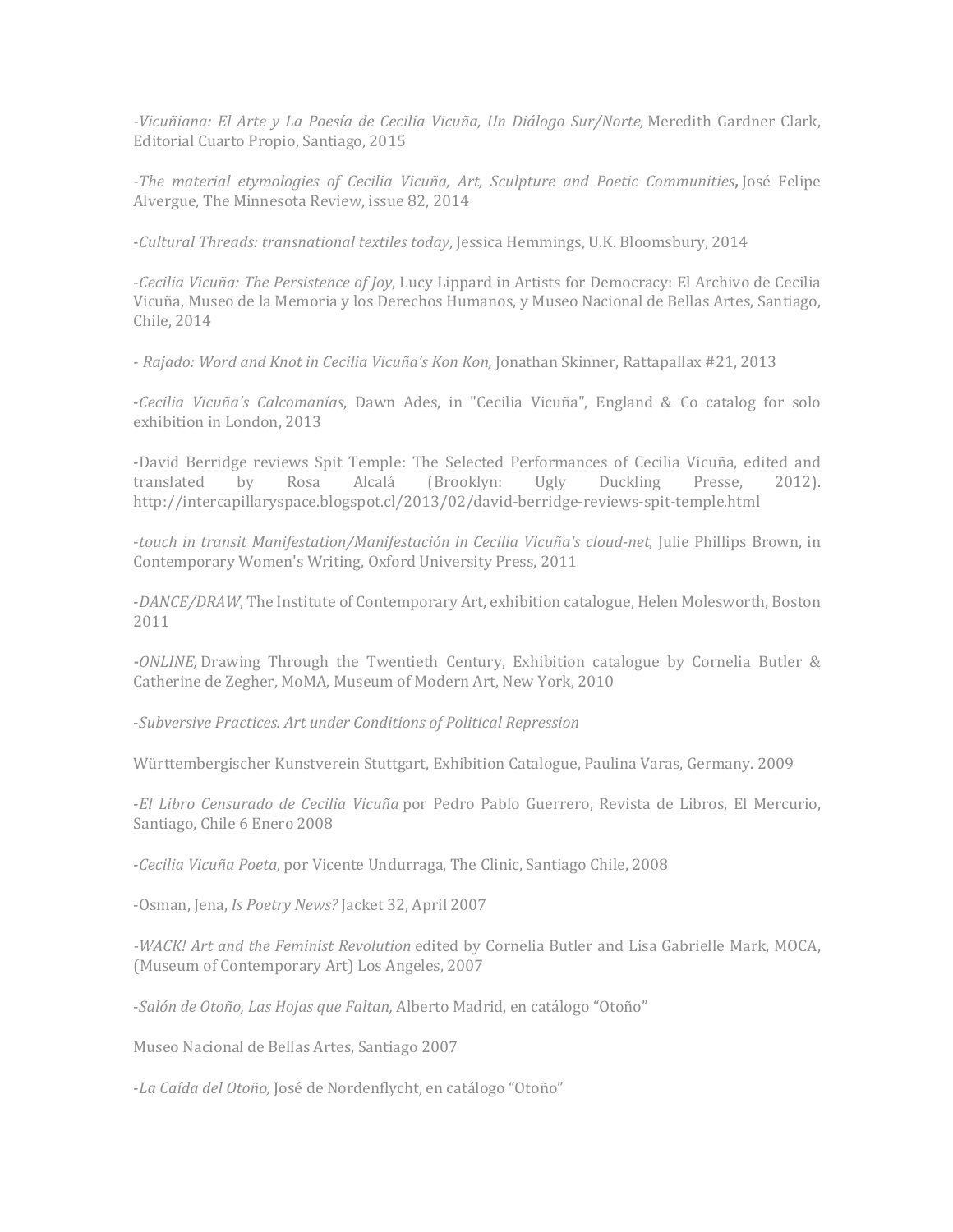Museo Nacional de Bellas Artes, Santiago 2007

-*Cecilia Vicuña*, por Marcela Fuentealba, *Revista Paula*, Chile 2007

-*La Copia Feliz del Edén*, Gerardo Mosquera, Chile 2007

-*Women Artists at the Millenium*, edited by Carol Armstrong and Catherine de Zegher, MIT Press, Massachusets, 2006

-*Blanton Museum of Art Latin American Collection*, edited by Gabriel Pérez-Barreiro, Blanton Museum of Art, Austin, Texas, 2006

-Contemporary Art & Anthropology, edited by Arnd Schneider & Christopher Wright, Berg, 2006

-Laynie Brown, Devotional Practice: Writing and Meditation, Talisman, 2006

-Juliet Lynd, Precarious Resistance: Weaving Opposition in the Poetry of Cecilia Vicuña, *PMLA*, 2005

-Rodrigo Toscano, Four New York Poets, for *Alfa Series*, Barcelona, Spain, 2004

-Mónica de la Torre, Cecilia Vicuña, Instan (review), *The Poetry project Newsletter*, New York, 2003/2004

*-*Yoyelle McSweeney, *The Constant Critic*, 10/04 (website)

-Lina Meruane, Versos y dibujos, Poesía que pasa por muchos medios, Cecilia Vicuña...*El Mercurio,* Santiago 20 sept 2003

-Germán Carrasco y Cecilia Pavón, Unidos o dominados, interview with Cecilia Vicuña, *Radar, Libros,* Suplemento de Pagina 12, Buenos Aires, 14. dec. 2003

-Kathrin Bergenthal, El Arte y La Vida, en Texto Social, Verlag Walter Frey, Berlin, 2003

*-Cecilia Vicuña and César Paternosto, Art Nexus* #48, April June 2003

-Concha García, Algunas Poetas Latinoamericanas en Nueva York, *Salina,* Num 16, Universitat Rovira, Tarragona 2002

-Sharon Keefe Ugalde, Hilos Y Palabras: Diseños de una Ginotradición (Rosario Castellanos, Pat Mora y Cecilia Vicuña), *Salina,*Num 16, Universitat Rovira, Tarragona, 2002

-Kathrin Bergenthal, Promover la unión. La poesía de Cecilia Vicuña o una artista heterogénea en busca de unidad. *Literatura Chilena hoy, la difícil transición*, Karl Kohut, José Morales eds. Frankfurt/Main-Madrid 2002

-Jose Zalaquett, Semiya, Cecilia Vicuña, Año de Semillas, *Revista Que Pasa*, Santiago 25 Marzo 2002

-Carles Peris, Aborígenes, El Paradigma Amerindio en el Ivam, en Cuadernos del *Periódico Mediterráneo*, Valencia, 28 Octubre 2001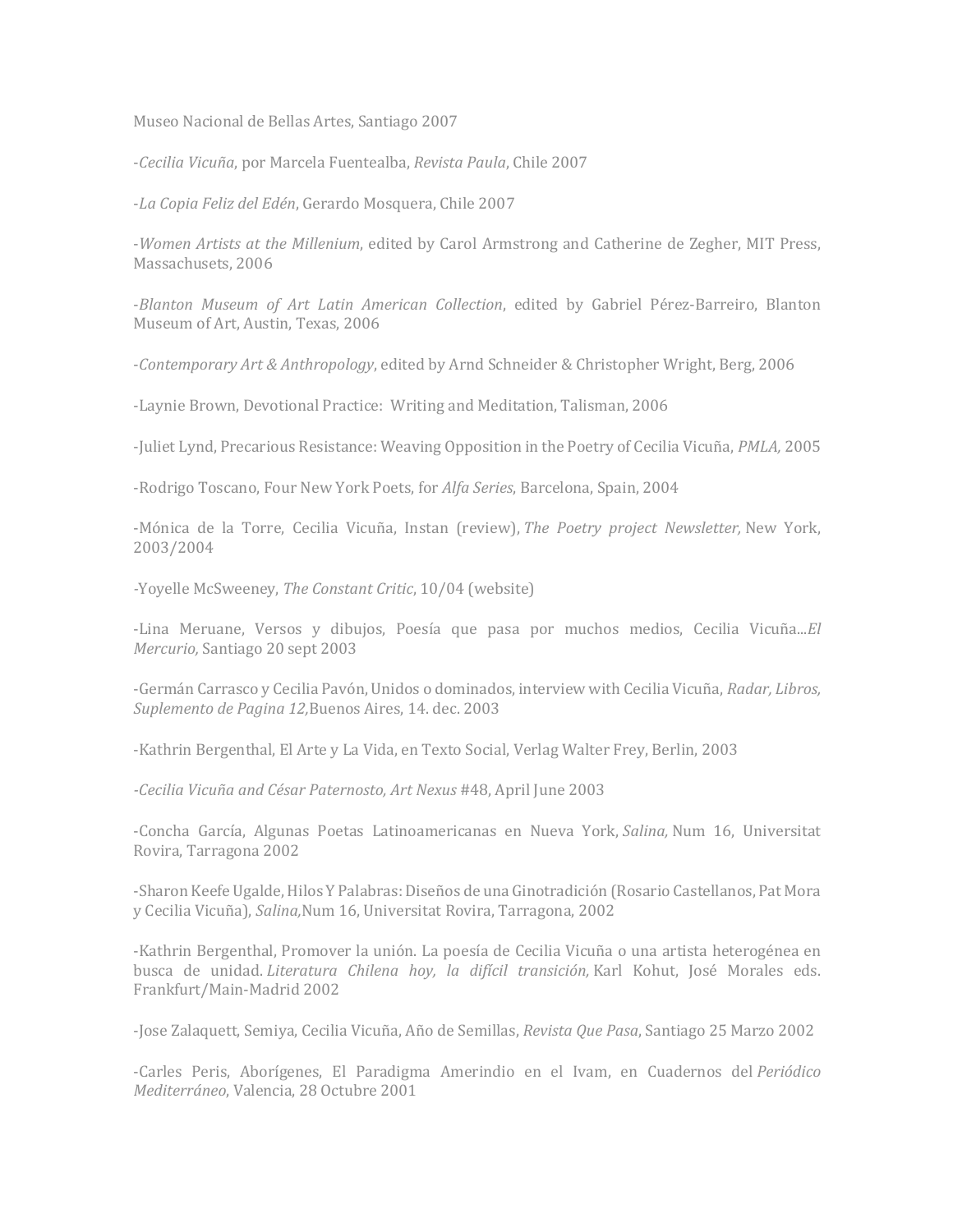-Julio Ortega, Voces de una saga migratoria, *El País*, Madrid, 13 Octubre 2001

-Kathrin Bergenthal, "Cecilia Vicuña, Vermitlerin zweir Welten, in *Nachrichten Literatur*, Nr 70, Juli-Sept, Frankfurt, Germany 2001

-Maria Damon, "Cloud-Net" Cecilia Vicuña (review), *Rain Taxi*, Vol 5 #2 Summer 2000

-Jacqueline Barnitz, XXth Century Art of Latin America, University of Texas Press, 2000.

-Catalina Mena, Cecilia Vicuña, La Heroína de la Subjetividad, *Las Ultimas Noticias*, Santiago, Chile, 26 Marzo, 2000

-Daniela Rosenfeld, Semiya de Cecilia Vicuña, *El Mercurio, Revista del Sabado*, 25 Marzo, Santiago 2000

-Maria Jose Alvarez, SEMI YA de Cecilia Vicuña, *El Mercurio*, Santiago, marzo 2000

-Justo Pastor Mellado, Historias de Anticipación, en *Transferencia y Densidad*, catálogo, Museo Nacional de Bellas Artes, Santiago, 2000

-Suspensión y disposición en el trabajo de Cecilia Vicuña, en catálogo de la muestra *SEMI YA* de Cecilia Vicuña, Galería Gabriela Mistral, Ministerio de Educación, Chile, 2000

-Kathrin Bergenthal, "Literarische Internationalitat am Beispeil von Cecilia Vicuña" in Importiere und Eingenschriebene Internationalitat, Veroffentlichungen aus dem Gottinger Sonderforschungs bereeich 529 "Internartionalitat nationaler Literaturen" Sonderband. 2000

-Frances Richard *Cecilia Vicuña at Art in General*, Art Forum, October 1999.

-Holland Cotter, *Cecilia Vicuña, "Cloud-Net"*, New York Times, May 21, 1999

-Paul Feeley, *Cecilia Vicuña, Dream Weaver*, New York Magazine, May 10, 1999

-Franklin Sirmans, *Cecilia Vicuña, Cloud-Net*, Time Out magazine, June 24, 1999

-John Olson, "The Precarious, The Art & Poetry of Cecilia Vicuña", edited by M. Catherine de Zegher (review) *Sulfur* #43, Ypsilanti, Michigan l998

-Ann Wilson Lloyd, *Cecilia Vicuña* at University Art Gallery, U. of Massachusetts, Dartmouth, in Sculpture, July August 1998, Washington, DC

-Reine Hauser, *Cecilia Vicuña: The Doing and the undoing*, ARTVOICE, Oct 22, 1998, Buffalo NY

-Lois Martin, *Cecilia Vicuña Inmaterial Material & Resonant Thread,* Art Nexus, Bogotá, Colombia, July -September, 1998.

-Ann Wilson Lloyd, *Cecilia Vicuña at the University Art Gallery*, *University of Massachusets*, Dartmouth, in Sculpture, New York, July-August 1998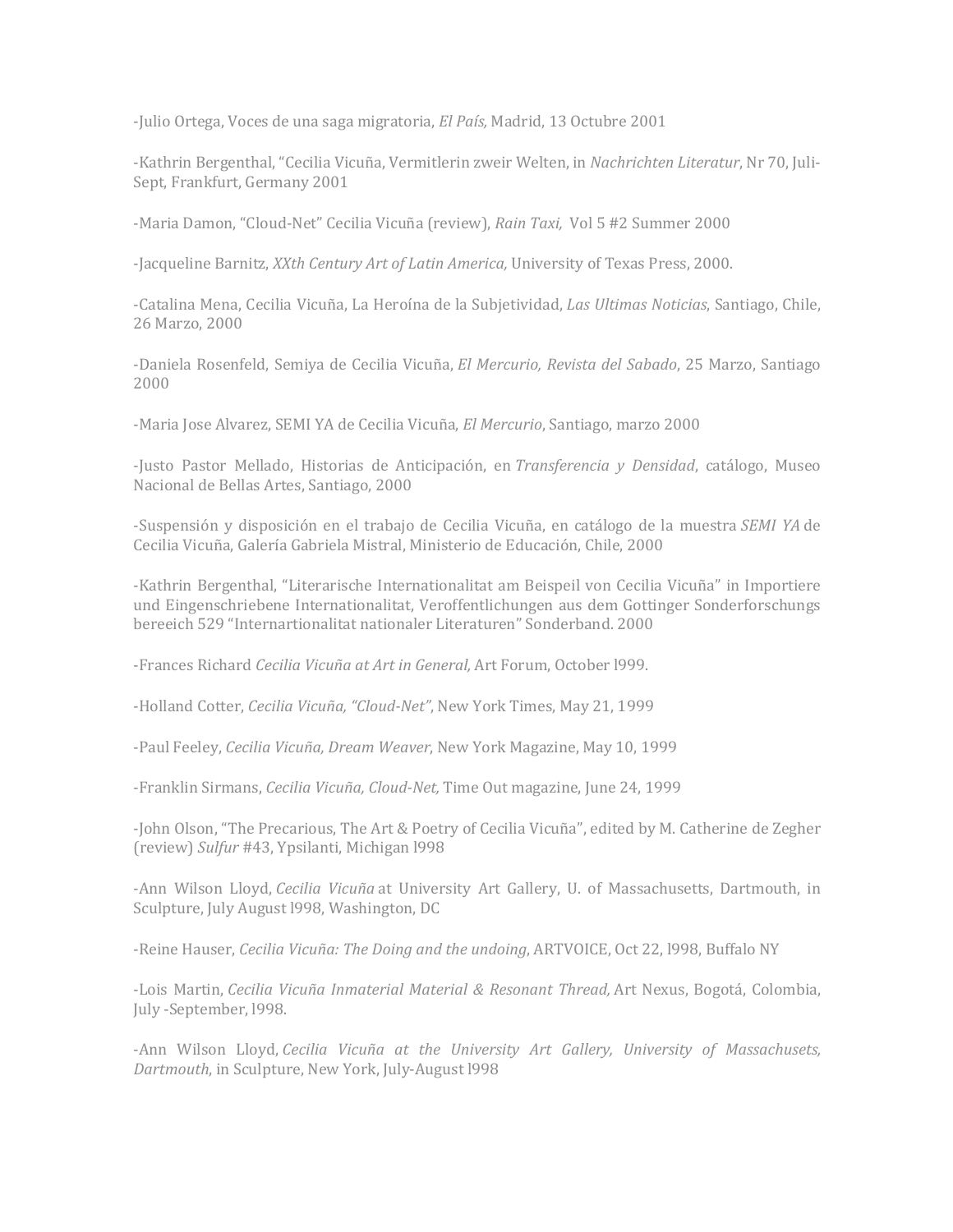-Marcella Durand, QUIPOem-The Precarious; The Art and Poetry of Cecilia Vicuña, (review) *Poetry Project Newsletter, October/Nov, St Mark's Poetry Project, NY, 1998* 

-M. Catherine de Zegher, The Precarious, The Art and Poetry of Cecilia Vicuña, Wesleyan University Press, 1997.

- M.Catherine de Zegher, "Cecilia Vicuña's *Ouvrage:* Knot a Not, Notes as Knots". in *Inside the Visible*, an elliptical traverse of 20th century art, in, of and from the feminine. edited by M. Catherine de Zegher, The M.I.T. Press, Cambridge, Massachusetts and London, 1996.

-M. Catherine de Zegher, "Cecilia Vicuña's *Ouvrage:*: Knot a Not, Notes as Knots" in *Generations and* Geographies in the Visual Arts, Feminist Readingsedited by Griselda Pollock, Routledge, London, 1996.

-Jill S. Kuhnheim,(essay) "Transnational Hispanicity: Reading Global Culture" in *Twentieth Century* Literature, a scholarly and critical journal, Hofstra University, New York, Fall 1996

-Antonio Skármeta, "La Vikuña Poética" (introduction) in *Revista Universitaria#* 51 Primera entrega, Santiago 1996

-Luis Vargas Saavedra, "Una Vicuña en Nueva York," (review) El Mercurio, Revista de Libros, Santiago 18 feb, 1996

-Christine de Lailhacar, *The Mestizo as Crucible*, (Book, various chaptersdevoted to Vicuña's work) Studies in Modern Poetry Vol.5, Peter Lang Publishing, New York, 1996

-Marjorie Perloff." Afterimages: Revolution of the (Visible) Word" (review) in *Sulfur*#37, Fall 1995

-Rachel Blau du Plessis, "Noticings" (review)in *Sulfur*# 34, Ypsillanti, MI, Spring 1994

-Hugo Méndez Ramírez, "Unravelling Words and the Weaving of Water" (review) in *Review: Latin American Literature and Arts* #48, New York, Springl994

-Mara R. Witzling, "Cecilia Vicuña", in *Voicing Today's Visions, Writings by Contemporary Women* Artists", Universe Publishing, New York, 1994.

-Lucy R.Lippard**,**"Cecilia Vicuña: Hilando la fibra común", in *Arte Internacional,* #l8, Revista del Museo de Arte Moderno de Bogotá, 1994.

**-**Lawrence Rinder**,** "Cecilia Vicuña", catalog text for the one person exhibition "El Ande Futuro" at the University Art Museum, Berkeley, California, 1993.

-Marguerite Feitlowitz, "Precarious" (essay)) in The American Voice, 1993

-Blanca Elena Pantin, "Mi filiación con la poesía" (interview) in *El Diario de Caracas*, June l, l993

-Eliot Weinberger, "Everything Dead Trembles", introductory essay to *Unravelling Wortds & the Weaving of Water, Graywolf Press, 1992* 

-Carin Kuoni, "Nuchterheit und Idealismus: Exit Art..."in *Kunstforum* #118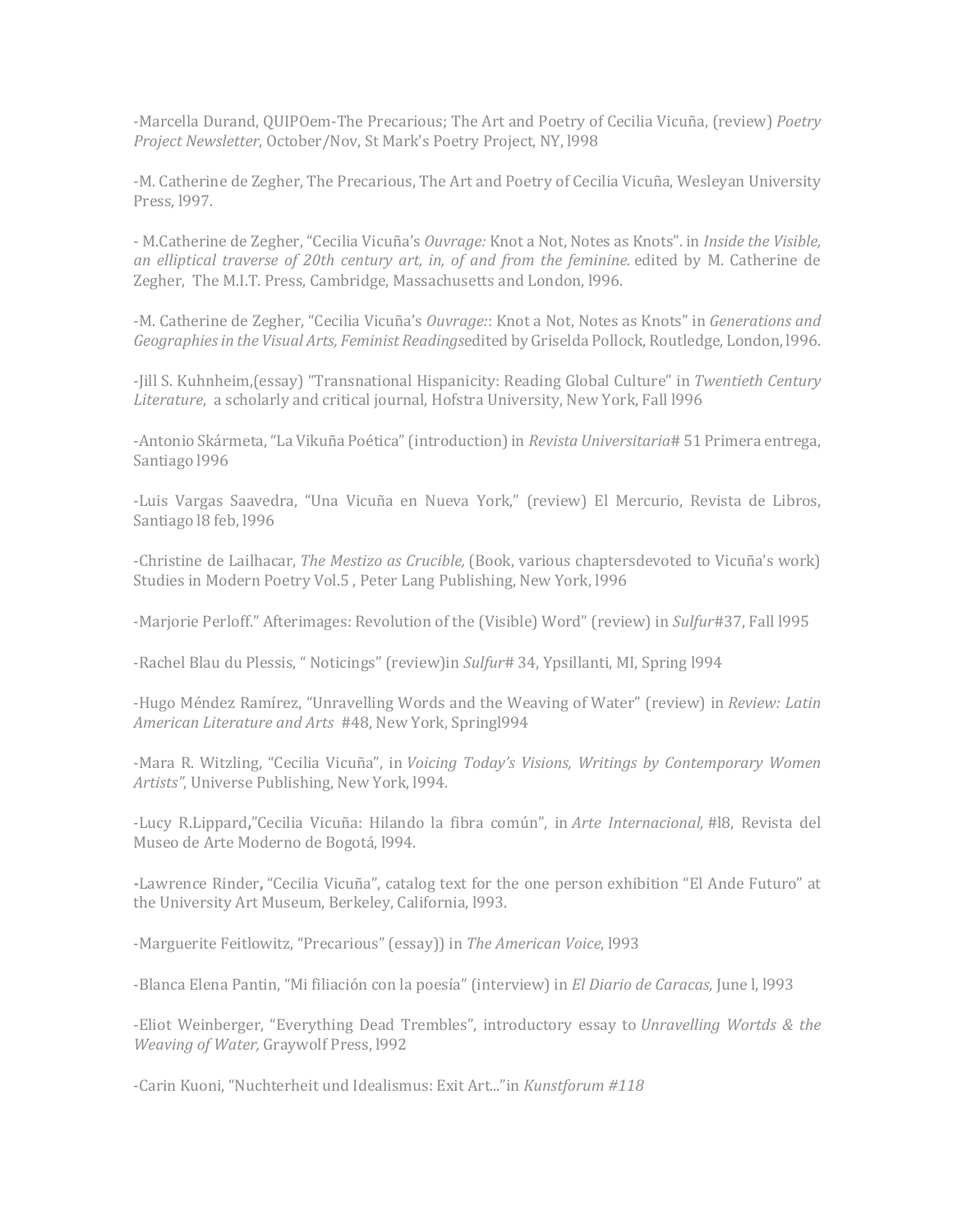Berlin, Germany, 1992.

**-**Fatima Bercht**,**" Cecilia Vicuña, Document in Wool", catalog textfor the exhibition*America, Bride of the Sun* edited by M. Catherine de Zegher and Paul Vandenbroeck, Royal Museum of Fine Arts, Antwerp, Belgium, 1992

-Eliot Weinberger**,**"Basuritas/Little Litter", in *Poliester* #3,Ciudad de México, l992.

-Calvin Reid, "Multi-Site Exhibitions, Inside-Outside", in Art in America, New York, January 1991.

-Michael Kimmelman,"The Force of Conviction Stirred by the 80's", in

The New York Times, May 27, 1990.

*-*Kim Levin, "Cecilia Vicuña at Exit Art", *The Village Voice*, New York, May 9-15, l990.

-Julia P. Herzberg, "Re-membering Identity: Vision of Connections", in *The Decade Show*, catalog of the exhibition at the New Museum, New York, 1990

-Soledad Bianchi, "Un recorrido entre silencios", (article) in *La Epoca*, Literatura y Libros Año III, #138, Dec 2, 1990.

-Soledad Bianchi,"Acerca de Cecilia Vicuña y la Tribu No, pasaron desde aquel ayer ya tantos años", (essay) in *Poesía Chilena, Miradas, Enfoques, Apuntes, Documentas, Santiago de Chile, 1990* 

-Soledad Bianchi, "Agrupaciones Literarias de la década del sesenta" (essay) in *Revista Chilena de* Literatura, N 33, Santiago 1989

-Luisa Ulibarri "Cecilia Vicuña, una machi en Nueva York", (article) in *La Epoca*, Literatura y Libros, Santiago, Sept 3, 1989

-Mario Lucarda, "La Wik'uña"(article), *Quimera*, # 94, Barcelona, 1989

-Jacqueline Barnitz, *Latin American Artists in New York since 1970*, catalog for the exhibition at the Archer M. Huntington Art gallery, University of Texas at Austin, 1987.

-Lucy R. Lippard, "The Vicuña and the Leopard, a conversation with Cecilia Vicuña", in *Red Bass International*, Tallahassee, Florida 1986.

-Mario Lucarda, "Palabrarmas de Cecilia Vicuña"(essay) in *Hora de Poesía, #* 43, Barcelona, Spain, l986

-Mario Lucarda, "Cecilia Vicuña" (essay) in *Hora de Poesía, #31*, Barcelona, Spain, l984

-Marcelo Coddou, "Una nota sobre Precario/Precarious de Cecilia Vicuña"(review), *El* Sur, Concepción, Chile 1984

-Lucy R. Lippard, Get the Message? E. P. Dutton, New York, 1984

-Milan Ivelic y Gaspar Galaz, *La Pintura en Chile*, Universidad Católica de Valparaiso, Chile, 1981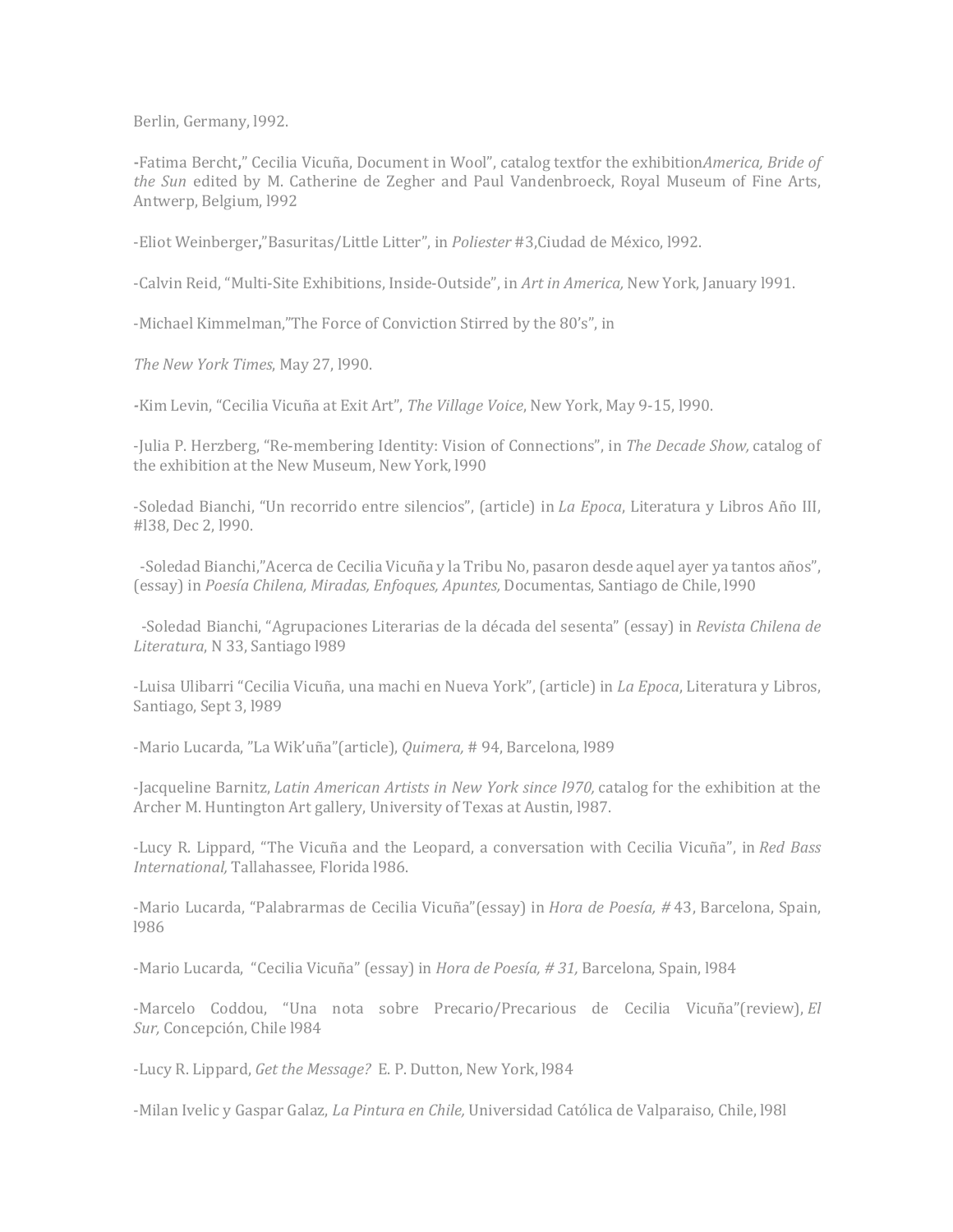-Jaime Manrique Ardila, "Gozos Naturales, un libro de poemas de Cecilia Vicuña" (article) in *El Espectador* Magazin Dominical, Bogotá, October l979

-Alfonso Alcalde, "Visión Poética de Chile",(article) in *Libro del Año l973,* Santiago de Chile, l973

-Antonio Romera, "Pinturas de Cecilia Vicuña", *El Mercurio*, Santiago de Chile, 24 Diciembre, 1972.

# **Bibliografía crítica (sobre arte de Cecilia Vicuña)**

-*Cultural Threads: transnational textiles today*, Jessica Hemmings, U.K. Bloomsbury, 2014

-*Cecilia Vicuña: The Persistence of Joy*, Lucy Lippard in Artists for Democracy: El Archivo de Cecilia Vicuña, Museo de la Memoria y los Derechos Humanos, y Museo Nacional de Bellas Artes, Santiago, Chile, 2014

- *Rajado: Word and Knot in Cecilia Vicuña's Kon Kon*, Jonathan Skinner, Rattapallax #21, 2013

-*Cecilia Vicuña's Calcomanías*, Dawn Ades, in "Cecilia Vicuña", England & Co catalog for solo exhibition in London, 2013

-*DANCE/DRAW*, The Institute of Contemporary Art, exhibition catalogue, Helen Molesworth, Boston 2011 

-*Subversive Practices. Art under Conditions of Political Repression*

Württembergischer Kunstverein Stuttgart, Exhibition Catalogue, Paulina Varas, Germany. 2009

-*ONLINE*, Drawing Through the Twentieth Century, Exhibition catalogue by Cornelia Butler & Catherine de Zegher, MoMA, Museum of Modern Art, New York, 2010

*-WACK! Art and the Feminist Revolution* edited by Cornelia Butler and Lisa Gabrielle Mark, MOCA, (Museum of Contemporary Art) Los Angeles, 2007

-*Salón de Otoño, Las Hojas que Faltan*, Alberto Madrid, en catálogo "Otoño"

Museo Nacional de Bellas Artes, Santiago 2007

-La Caída del Otoño, José de Nordenflycht, en catálogo "Otoño"

Museo Nacional de Bellas Artes, Santiago 2007

-*Cecilia Vicuña*, por Marcela Fuentealba, *Revista Paula*, Chile 2007

-*La Copia Feliz del Edén*, Gerardo Mosquera, Chile 2007

-*Women Artists at the Millenium*, edited by Carol Armstrong and Catherine de Zegher, MIT Press, Massachusets, 2006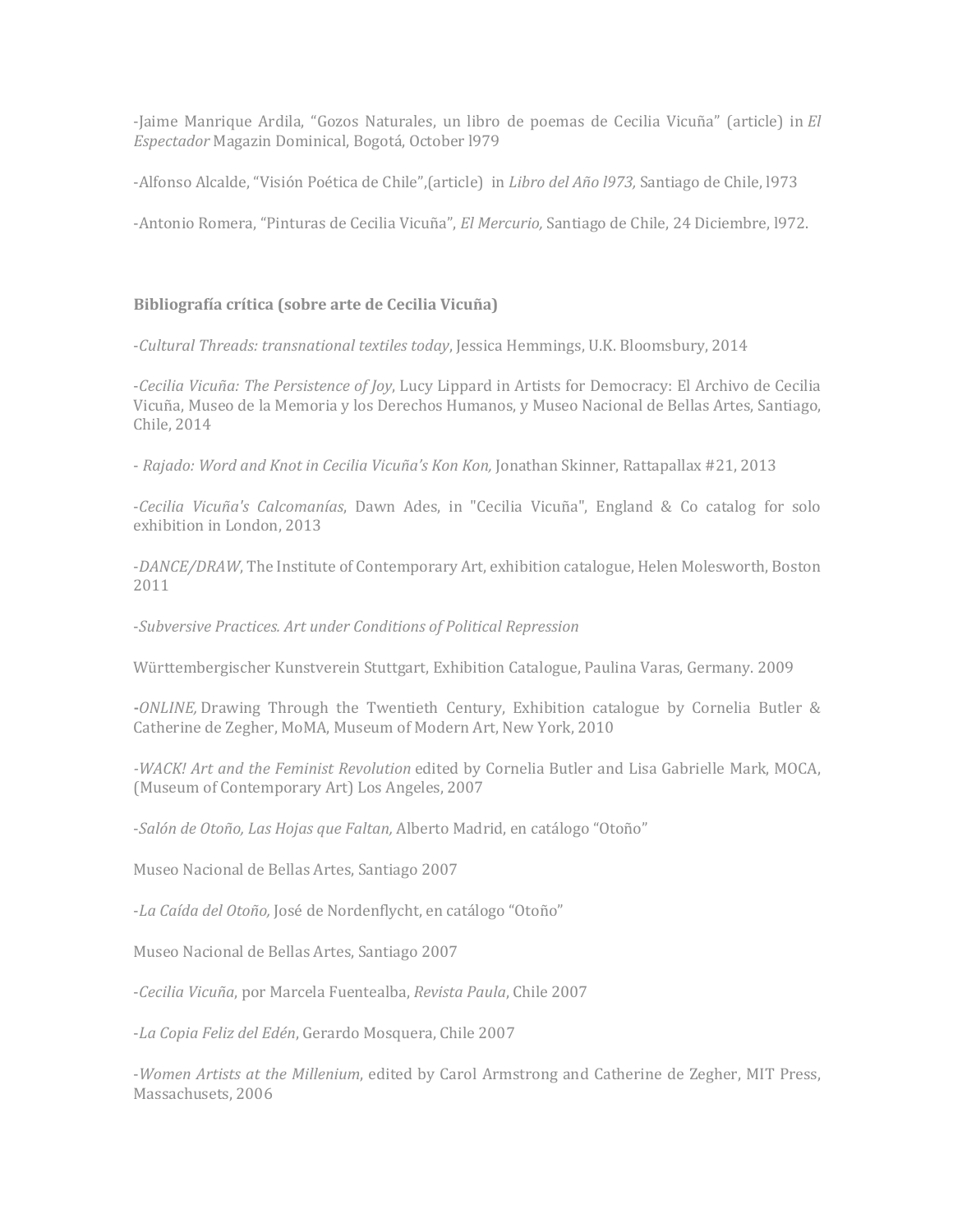-Blanton Museum of Art Latin American Collection, edited by Gabriel Pérez-Barreiro, Blanton Museum of Art, Austin, Texas, 2006

-Contemporary Art & Anthropology, edited by Arnd Schneider & Christopher Wright, Berg, 2006

*-Cecilia Vicuña and César Paternosto, Art Nexus* #48, April June 2003

-Carles Peris, Aborígenes, El Paradigma Amerindio en el Ivam, en Cuadernos del *Periódico Mediterráneo*, Valencia, 28 Octubre 2001

-Catalina Mena, Cecilia Vicuña, La Heroína de la Subjetividad, *Las Ultimas Noticias*, Santiago, Chile, 26 Marzo, 2000

-Jose Zalaquett, Semiya, Cecilia Vicuña, Año de Semillas, *Revista Que Pasa*, Santiago 25 Marzo 2002

-Daniela Rosenfeld, Semiya de Cecilia Vicuña, *El Mercurio, Revista del Sabado*, 25 Marzo, Santiago 2000

-Maria Jose Alvarez, SEMI YA de Cecilia Vicuña, *El Mercurio*, Santiago, marzo 2000

-Justo Pastor Mellado, Historias de Anticipación, en *Transferencia y Densidad*, catálogo, Museo Nacional de Bellas Artes, Santiago, 2000

-Suspensión y disposición en el trabajo de Cecilia Vicuña, en catálogo de la muestra *SEMI YA* de Cecilia Vicuña, Galería Gabriela Mistral, Ministerio de Educación, Chile, 2000

-Frances Richard, *Cecilia Vicuña at Art in General,* Art Forum, October l999.

-Holland Cotter, *Cecilia Vicuña, "Cloud-Net"*, New York Times, May 21,1999

-Paul Feeley, *Cecilia Vicuña, Dream Weaver*, New York Magazine, may 10, 1999

-Franklin Sirmans, *Cecilia Vicuña, Cloud-Net*, Time Out magazine, June 24, 1999

-Ann Wilson Lloyd, *Cecilia Vicuña* at University Art Gallery, U. of Massachusetts, Dartmouth, in Sculpture, July August 1998, Washington, DC

-Reine Hauser, *Cecilia Vicuña: The Doing and the undoing*, ARTVOICE, Oct 22,1998, Buffalo NY

-Lois Martin, *Cecilia Vicuña Inmaterial Material & Resonant Thread,* Art Nexus, Bogotá, Colombia, July -September, 1998.

--Ann Wilson Lloyd, *Cecilia Vicuña at the University Art Gallery, University of Massachusets*, *Dartmouth*, in Sculpture, New York, July-August 1998

-Jacqueline Barnitz, *XXth Century Art of Latin America*, University of Texas Press, 2000.

-M. Catherine de Zegher, The Precarious, The Art and Poetry of Cecilia Vicuña, Wesleyan University Press, 1997.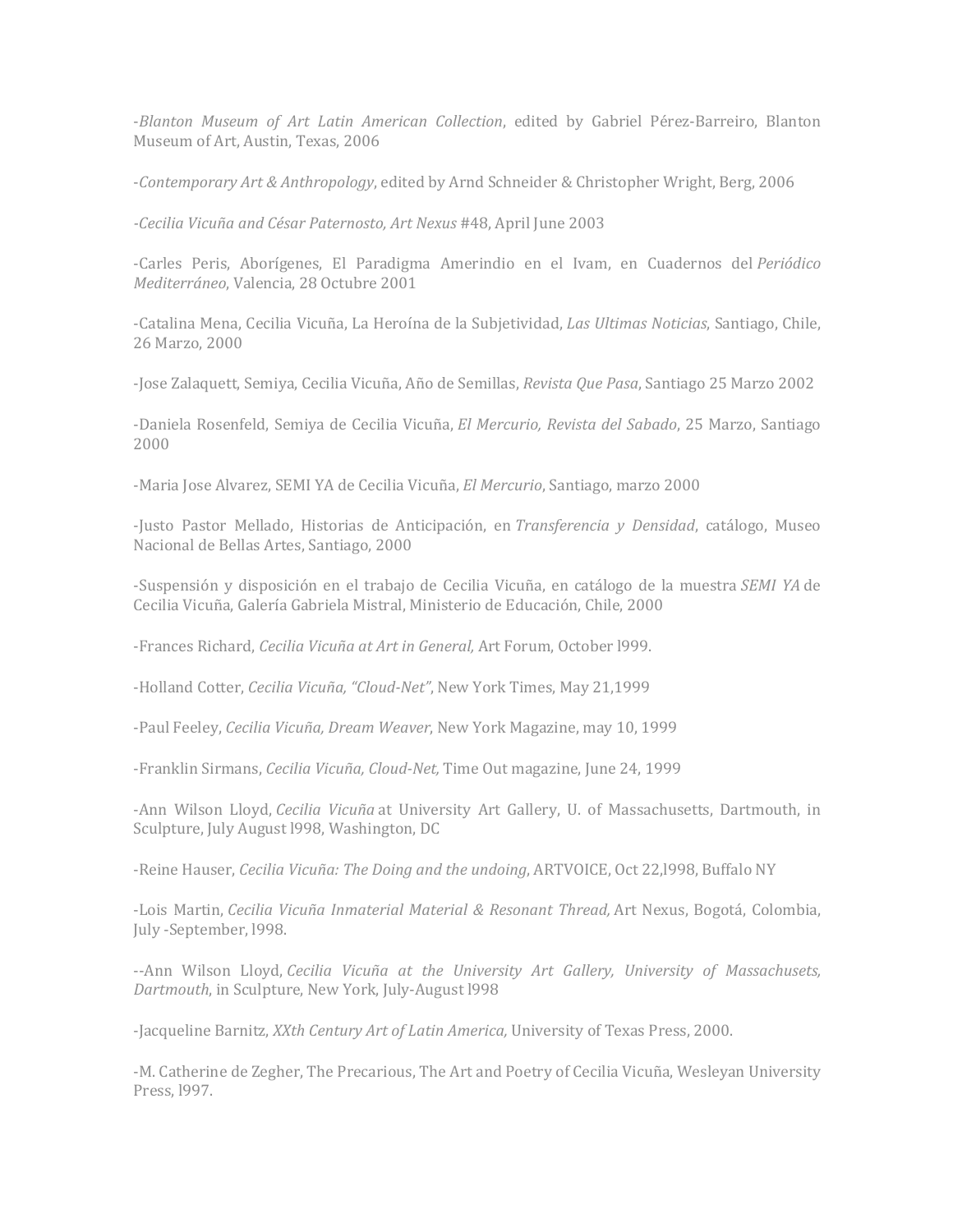- M.Catherine de Zegher, "Cecilia Vicuña's *Ouvrage:* Knot a Not, Notes as Knots", *Inside the Visible, an* elliptical traverse of 20th century art, in, of and from the feminine edited by M. Catherine de Zegher, The M.I.T. Press, Cambridge, Massachusetts and London, 1996.

-M. Catherine de Zegher, "Cecilia Vicuña's *Ouvrage:*: Knot a Not, Notes as Knots", *Generations and* Geographies in the Visual Arts, Feminist Readingsedited by Griselda Pollock, Routledge, London, 1996.

-Mara R. Witzling, "Cecilia Vicuña", in *Voicing Today's Visions, Writings by Contemporary Women* Artists", Universe Publishing, New York, 1994.

**-**Lawrence Rinder**,** "Cecilia Vicuña", catalog text for her one person exhibition "El Ande Futuro" at the University Art Museum, Berkeley, California, 1993.

-Lucy R.Lippard**,**"Cecilia Vicuña: Hilando la fibra común", *Arte Internacional,* #l8, Revista del Museo de Arte Moderno de Bogotá, 1994.

-Carin Kuoni, "Nuchterheit und Idealismus: Exit Art..."in *Kunstforum #118* 

Berlin, Germany, 1992.

**-**Fatima Bercht**,**" Cecilia Vicuña, Document in Wool", catalog text for *America, Bride of the Sun* edited by M. Catherine de Zegher and Paul Vandenbroeck, Royal Museum of Fine Arts, Antwerp, Belgium, l992

-Eliot Weinberger**,**"Basuritas/Little Litter", in *Poliester* #3,Ciudad de México, l992.

-Calvin Reid, "Multi-Site Exhibitions, Inside-Outside", in Art in America, New York, January 1991.

-Michael Kimmelman,"The Force of Conviction Stirred by the 80's", in

*The New York Times*, May 27, 1990.

*-*Kim Levin, "Cecilia Vicuña at Exit Art", *The Village Voice*, New York, May 9-15, l990.

-Julia P. Herzberg, "Re-membering Identity: Vision of Connections", in *The Decade Show*, catalog of the exhibition at the New Museum, New York, 1990

-Jacqueline Barnitz, *Latin American Artists in New York since 1970*, catalog for the exhibition at the Archer M. Huntington Art gallery, University of Texas at Austin, 1987.

-Lucy R. Lippard, "The Vicuña and the Leopard, a conversation with Cecilia Vicuña", in *Red Bass International*, Tallahassee, Florida 1986.

-Lucy R. Lippard, *Get the Message?* E. P. Dutton, New York, 1984

-Milan Ivelic y Gaspar Galaz, *La Pintura en Chile*, Universidad Católica de Valparaiso, Chile, 1981

-Antonio Romera, "Pinturas de Cecilia Vicuña", *El Mercurio*, Santiago de Chile, 24 Diciembre, 1972.